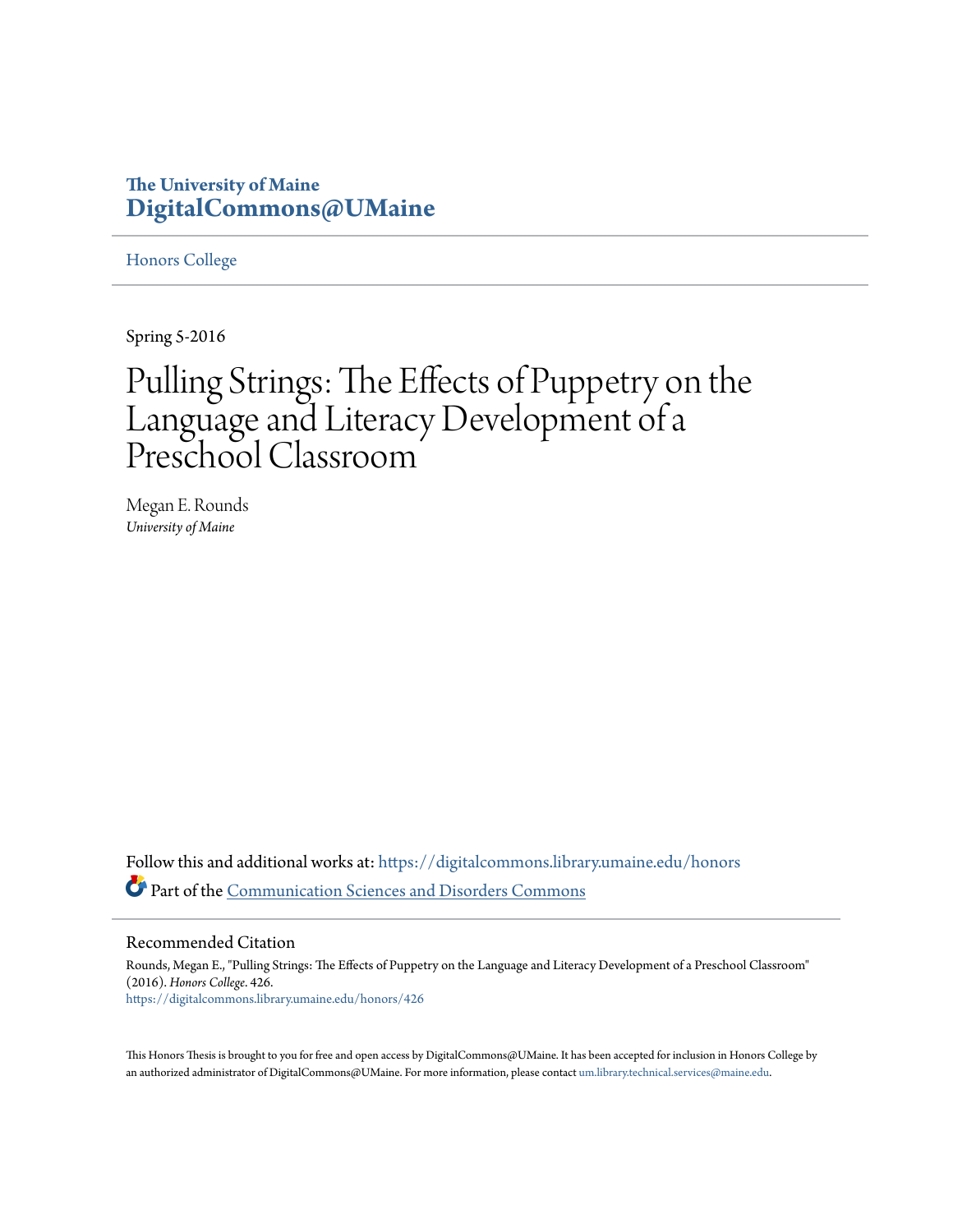# PULLING STRINGS: THE EFFECTS OF PUPPETRY ON THE LANGUAGE AND LITERACY DEVELOPMENT OF A PRESCHOOL CLASSROOM

by

Megan E. Rounds

A Thesis Submitted in Partial Fulfillment of the Requirements for a Degree with Honors (Communication Sciences and Disorders, Child Development and Family Relations)

The Honors College

University of Maine

May 2016

Advisory Committee:

Margo Brown, M.Ed., Lecturer of Early Childhood Development and Education, Advisor Julie DellaMattera, Ed.D., Associate Professor of Early Childhood Development and Education, Advisor

Judith Stickles, M.A., CCC-SLP, Clinical Director of the UMaine Communication Sciences and Disorders program

Daniel Bilodeau, M.F.A., Chair of the School of Performing Arts Theatre/Dance Division Edie Elwood, Ph.D., Adjunct Associate Professor of Honors, Sociology

Aleeza Stearns, B.A., Teacher, Katherine Miles Durst Child Development Learning **Center**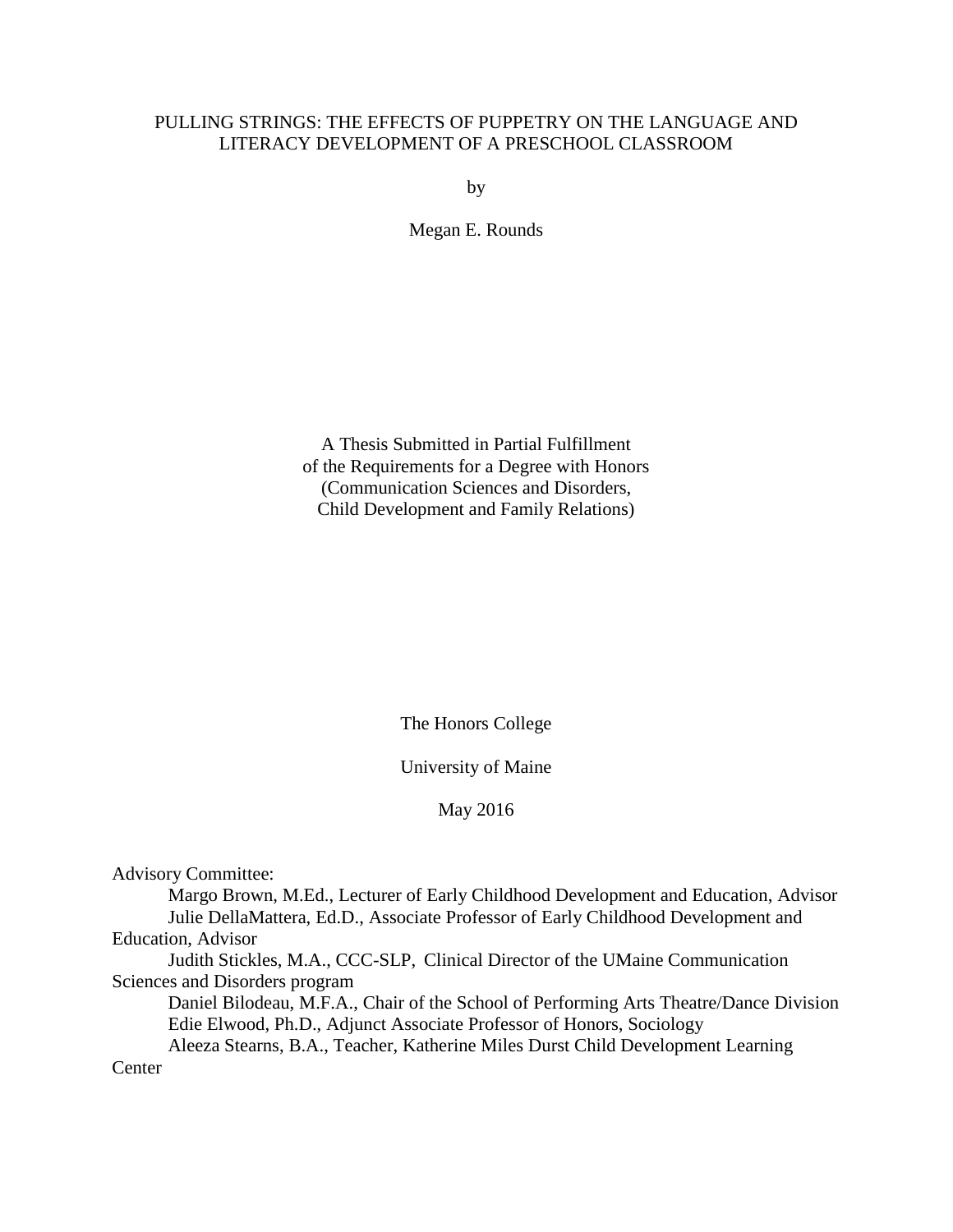#### **Abstract**

This study assessed the effects of implementing a puppet-centered curriculum into the dramatic play area of a university's child study and research preschool. The curriculum included a child-centered, instructional conversation based program in which 12 children discovered the puppets through their own creativity and experimentation. These children were observed three times, once each in October, November, and December. Between the observations, children viewed puppet shows performed by their classroom teachers and visited a theater on campus to view a puppet show performed by students from the School of Performing Arts. Observations were assessed using the *Preschool through Third Grade Omnibus Guidelines*, with a focus on the overall development and progression of the average language and literacy skills of the classroom. The analysis shows that children progressed from performing at Preschool-3 levels to performing at Preschool-4 levels and beyond in just three months. This result shows the importance of a dramatic play area as well as the benefits of using puppets to encourage a child's vocabulary and story-telling abilities.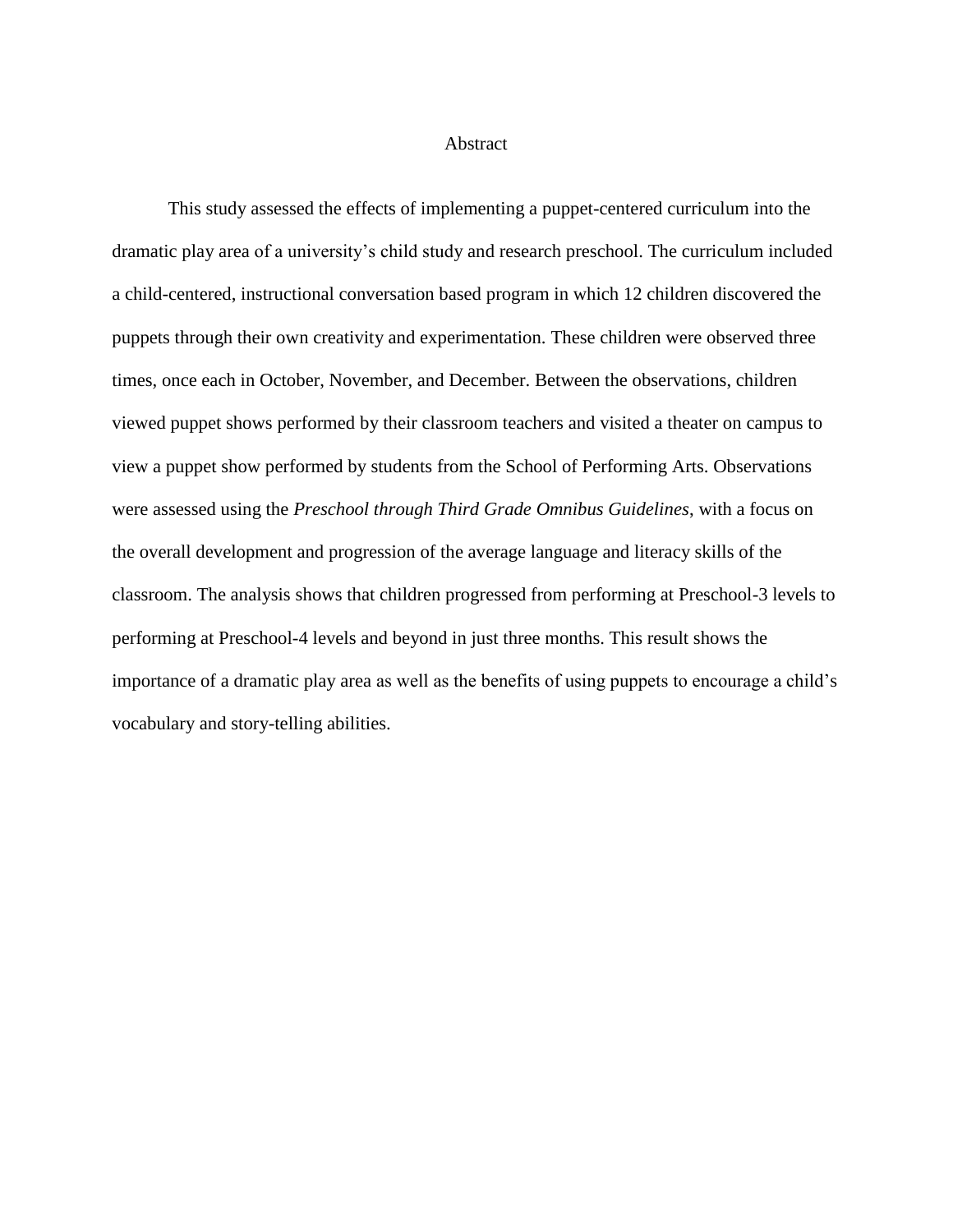#### Acknowledgments

I would like to begin by thanking my amazing and supportive parents who have given me guidance and emotional support throughout both the thesis process and my entire college career. Without those hours of them reading to me as a child and pushing me to be the best person I could be, I wouldn't have been able to submit this thesis. They have stood behind me every step of the way and will continue to have my back in graduate school and beyond.

I would also like to thank my two fantastic advisors, Dr. Julie DellaMattera and Margo Brown. You have taught me to close my mouth and listen to the children's beautiful stories and let them lead the show. You have given me guidance and helped me develop a clear and cohesive thesis.

Third, I would like to thank Aleeza and Olivia, the teachers of the Katherine Miles Durst Child Development Learning Center and Alyssa, my co-assistant teacher. You have all made such a wonderful impact on my professional growth and without you, this project would have never been able to be completed.

I wish to thank every professor and professional staff member that has answered my questions, listened to my worries, and directed me in the correct direction over the four years of my college career.

Finally, I want to thank the 12 passionate, beautiful, hilarious, amazing children of the KMDLC, without whom the results from this study would not exist. These children have brought me countless hours of smiling and learning and have changed my entire view of the world for the better.

iii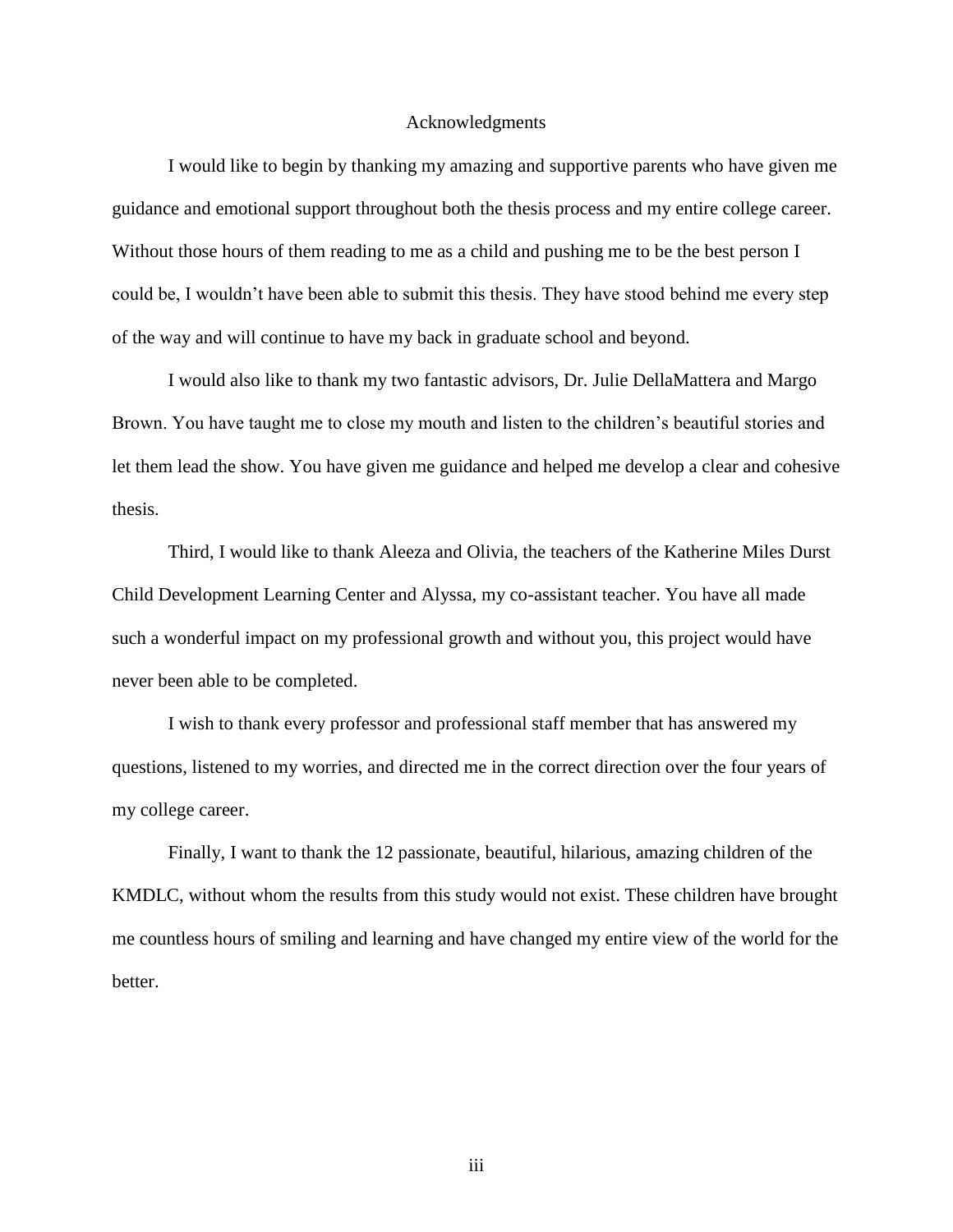| Language and Literature Development in the Preschool Setting14 |  |
|----------------------------------------------------------------|--|
|                                                                |  |
|                                                                |  |
|                                                                |  |
|                                                                |  |
|                                                                |  |
|                                                                |  |
|                                                                |  |
|                                                                |  |
|                                                                |  |
|                                                                |  |
|                                                                |  |
|                                                                |  |
|                                                                |  |

# Table of Contents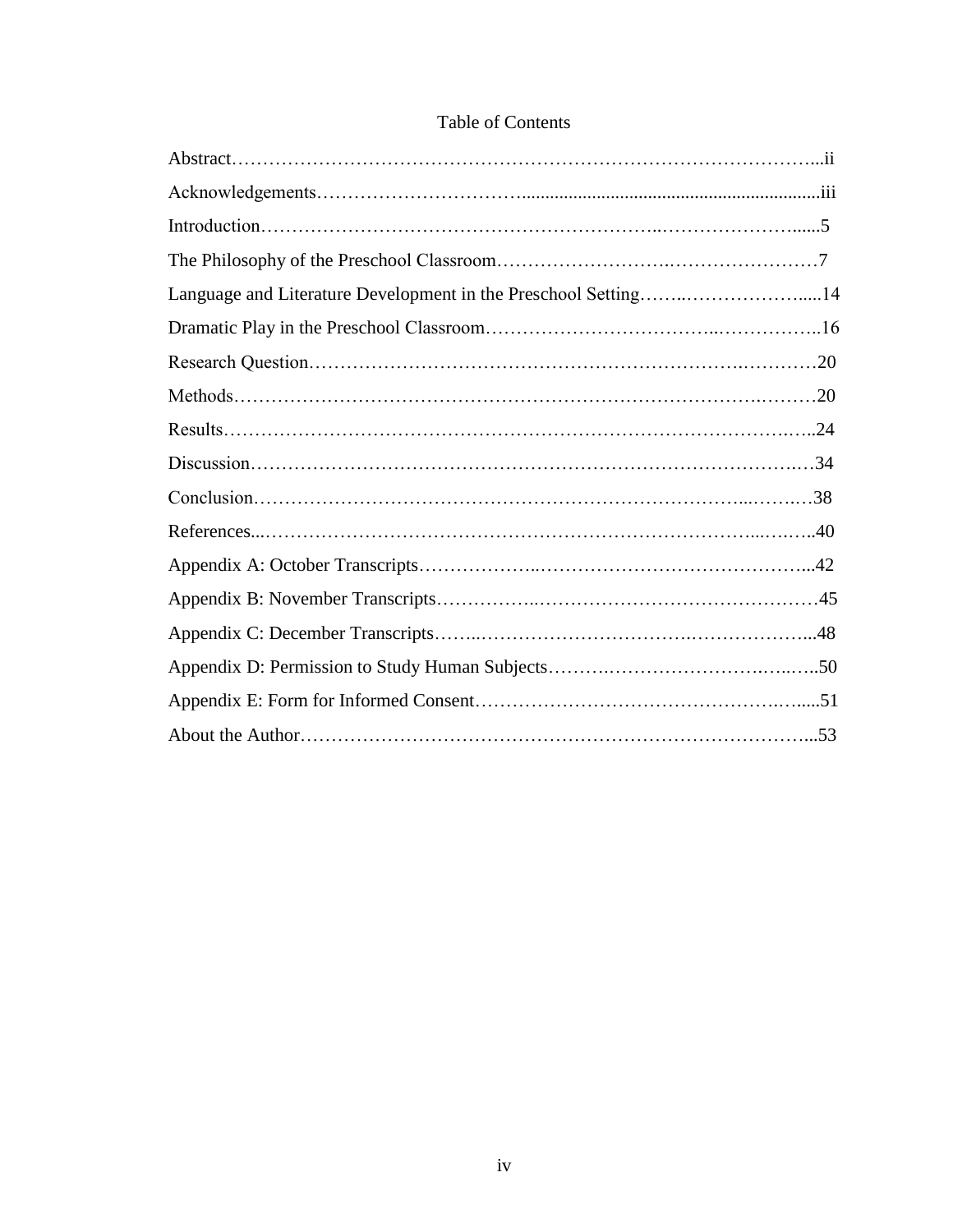Many methods of supporting the early language and literacy development of preschoolaged children exist. Most commonly, children are read to and parents and caregivers are encouraged to use language with everyday activities. The first six years are the most important phase of a child's development, during which a child will use play to learn (Oksaar, 1983). Between toddlerhood, when children are expanding their verb vocabulary, and the preschool years when children are learning all about spatial terms, pronouns, and conjunctions, the early years of language development are incredibly important (Shulman & Capone, 2010).

When a child enters preschool, generally between the ages of three and four, they are greeted with numerous opportunities to grow and enhance their knowledge. Many preschools have a curriculum that is developed to encourage natural childhood curiosity and learning through play. Preschool classrooms are typically composed of a number of activity areas, most commonly including the block area, a writing table, an art easel, water or sensory play table, a library, and a dramatic play area. The focus of this study is on the dramatic play area, particularly on the effects of puppetry on language development.

Dramatic play uses children's imagination to create a different world or practice skills they see in their own world, allowing children to use language they may not normally hear or use, all while strengthening their vocabulary and building their lexicon. Dramatic play is also used to "help resolve conflicts, identify and understand emotions, and develop sources of information for extending social skills", for example, a young child may pretend to be a chef while another child orders at a "restaurant" using appropriate restaurant terms. (Howell  $\&$ Corbey-Scullen, 1997, p. 84). As children develop these skills, they are learning to empathize with their peers and can take on new roles and characters. Language aids a child in socialization,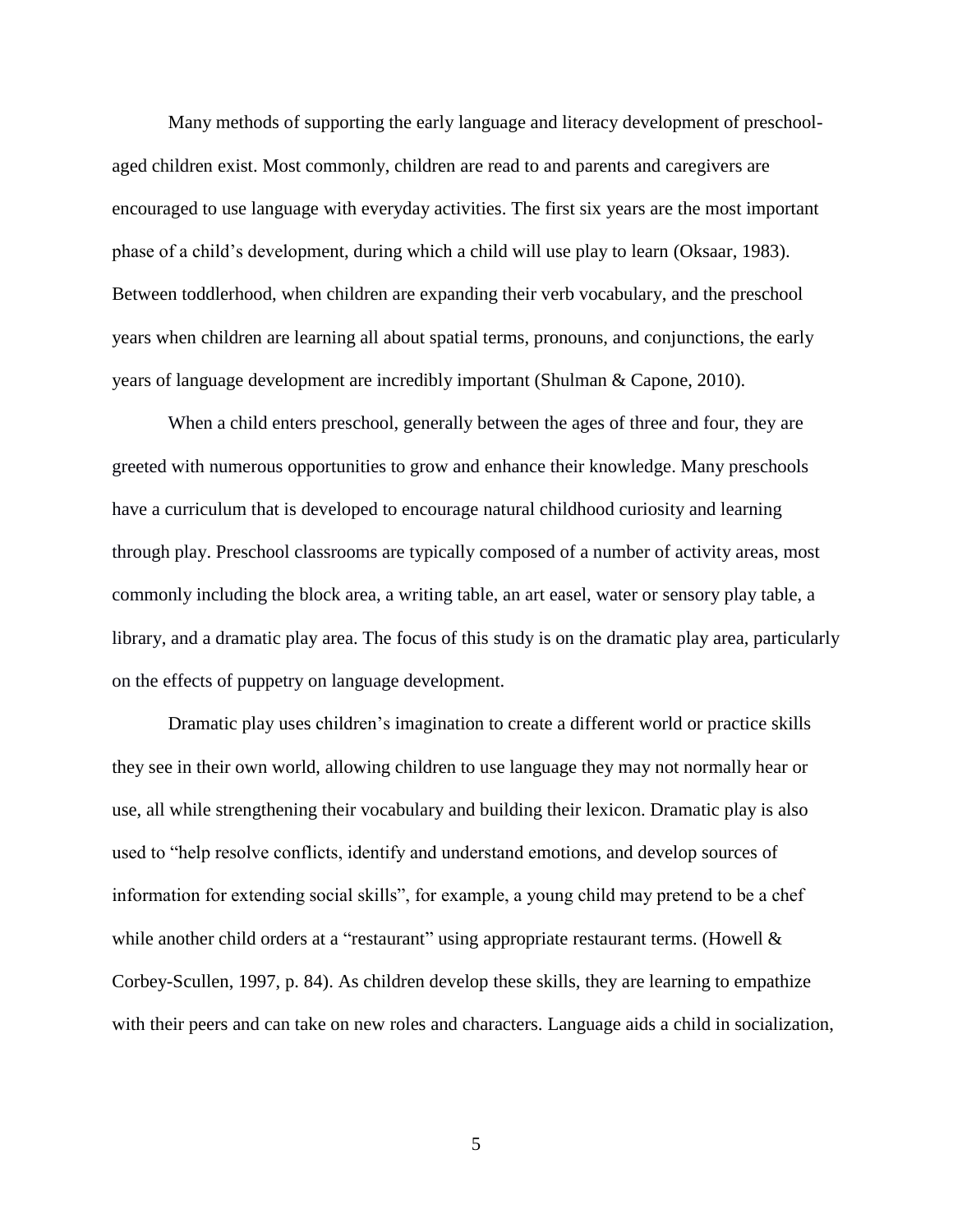as they are able to interact with their peers and teachers in a way that allows them to express opinions and create strong bonds through the use of verbal and nonverbal communication.

Literacy is developed in the dramatic play area through the use of props that involve writing and reading (a grocery list, a menu, a receipt) as well as through writing scripts. While young preschoolers still have emergent writing and may use unconventional symbols to convey meaning on paper, they are capable of dictating to a teacher so that the script may be performed later to the entire class. Reading and writing expose a child to a new world of vocabulary that they can use in conversations with peers, thus furthering their language development.

Occasionally included in the dramatic play area are puppets. Hand puppets may be used to strengthen children's gross motor skills as they use their arms and bodies to animate the puppets, and fine motor skills to move the puppet's mouth and limbs (Pond, Gordon, Kohler, Snell, Stoltz, 2013). Hand puppets are familiar to many children from attending puppet shows or seeing them on television and come in a variety of types, characters, and sizes.

While a number of studies exist illustrating the benefits of dramatic play in early childhood classes, few exist to study specifically how puppetry may be used to encourage early language and literacy development. Pond et al. (2013) discuss how puppets can embrace a young child's attention better than a familiar teacher can, as a puppet is out of the ordinary to the child. Teachers can encourage children to use puppets to act out a story as it is being read or as the children revisit the book. Children are given the freedom to change the story as they wish, and work together to create their own literary masterpiece. Children that are more introverted are able to interact through their puppets with other children and their teachers and the puppets may ease the child into becoming more interactive with their peers (Pond et al., 2013).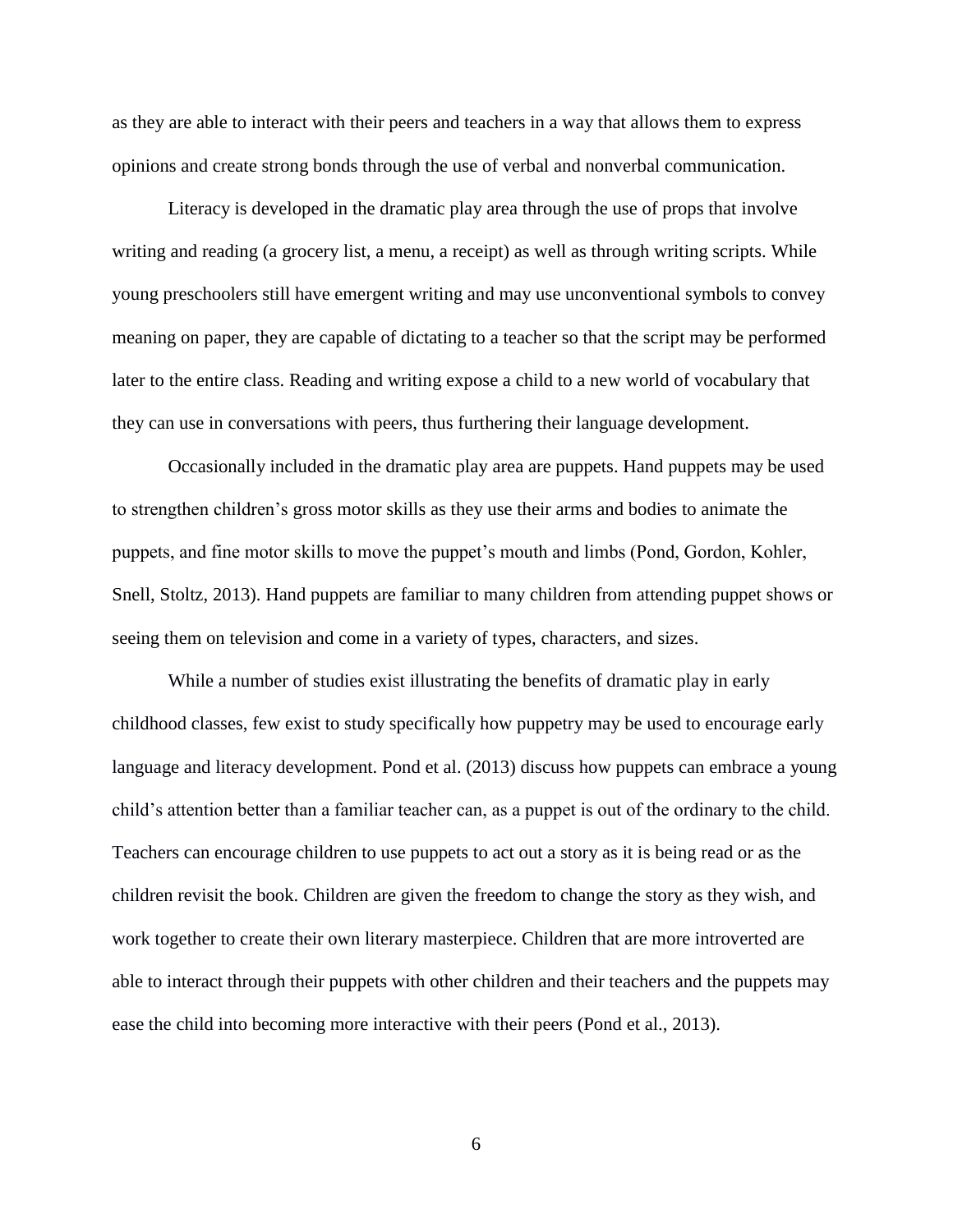When designing curriculum, it is important to understand the environment of the classroom so that the activities are developmentally appropriate (Bahmaee, Saadatmand, and Yarmohammadian, 2015). The environment of the Katherine Miles Durst Child Development Learning Center (CDLC) is child-centered and inclusive to all children. The education of the children relies on Instructional Conversations between the students and teachers as well as a strong child-teacher relationship.

#### **The Philosophy of the Preschool Classroom**

In order to study the effects of puppetry on the language and literacy development of a preschool classroom, one must first understand the philosophies that are used in the CDLC. These philosophies are vital in designing and implementing a classroom curriculum. The curriculum needs to be flexible enough to be led by the children and be inclusive to all of the children's abilities. In designing this curriculum, the researcher attended weekly planning meetings with all head and assistant teachers to create an activity that was cohesive with the rest of the classroom. It is important to consider the following philosophies, including the childcentered curriculum, inclusion in the classroom, Instructional Conversations, and warm childteacher relationships when creating and implementing a lesson plan in the CDLC classroom due to the fact that all of these factors will affect how children perceive the lesson and what they will learn from it. These philosophies all influence children's language and literacy development, as they are exposed to new vocabulary words and a rich world of literature.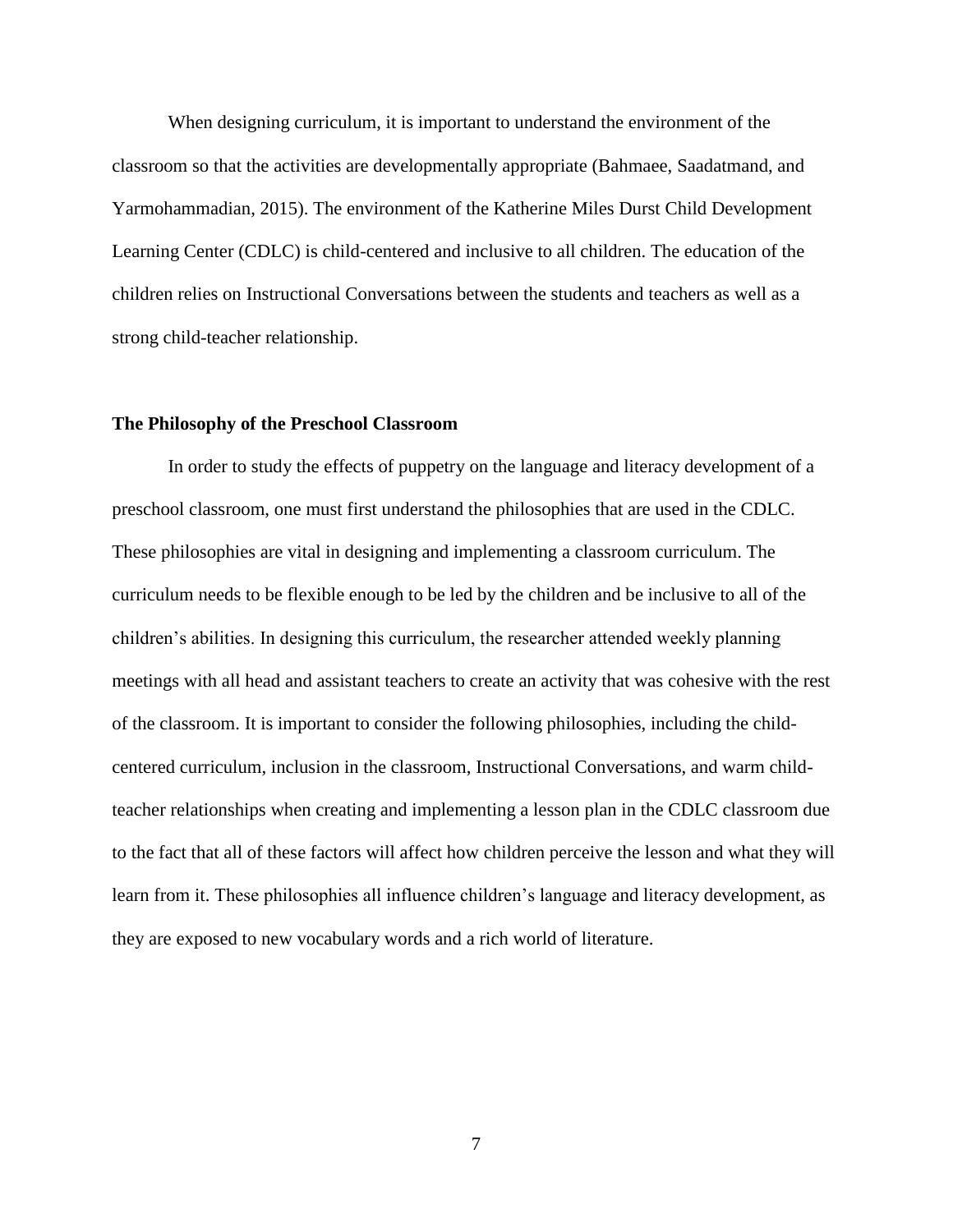#### *The Philosophy of a Child-Centered Curriculum*

Child-centered curriculum means that educational experiences are designed based on the belief that children should have control over the subjects being studied in the classroom (Lerkkanen et al., 2016; Marcon, 2002; Mashburn et al., 2008). In these classrooms, the teaching practice used is tailored for each individual student, which allows for the greatest academic growth possible (Burchinal, Peisner-Feinberg, Pianta, & Howes, 2002; Lerkkanen et al., 2016; Marcon, 2002; Mashburn et al., 2008). When compared to teacher-directed classrooms, where there is a focus on the retention of knowledge and a lack of focus on the development of social skills or peer learning, children that were in child-centered classrooms performed at a higher level in several domains (Burchinal et al., 2002; Lerkkanen et al., 2016; Marcon, 2002; Mashburn et al., 2008).

The debate on the positives and negatives of teacher-directed preschool classrooms began in the early 1980's, when researchers and educators started to voice their concerns surrounding the style of a formal classroom for young learners (Marcon, 2002). In her original quasiexperimental study, Marcon (1999) concluded that children in child-directed classrooms outperformed their peers that were in academic-focused (teacher-directed) classrooms or in classrooms that blended the two styles. In a follow-up study, Marcon (2002) revisited the children from those classrooms, now in grades three and four. At the end of the third grade, teachers of these children reported that the behavior of children that attended child-centered programs was better than that of their peers who had attended teacher-directed preschools. Children from child-centered preschool classrooms had a higher average "Citizenship" grade (this reflects their social skills in the classroom) (Marcon, 2002). Although the children from all three types of classrooms ranked similarly in math, reading, writing, and other core courses it is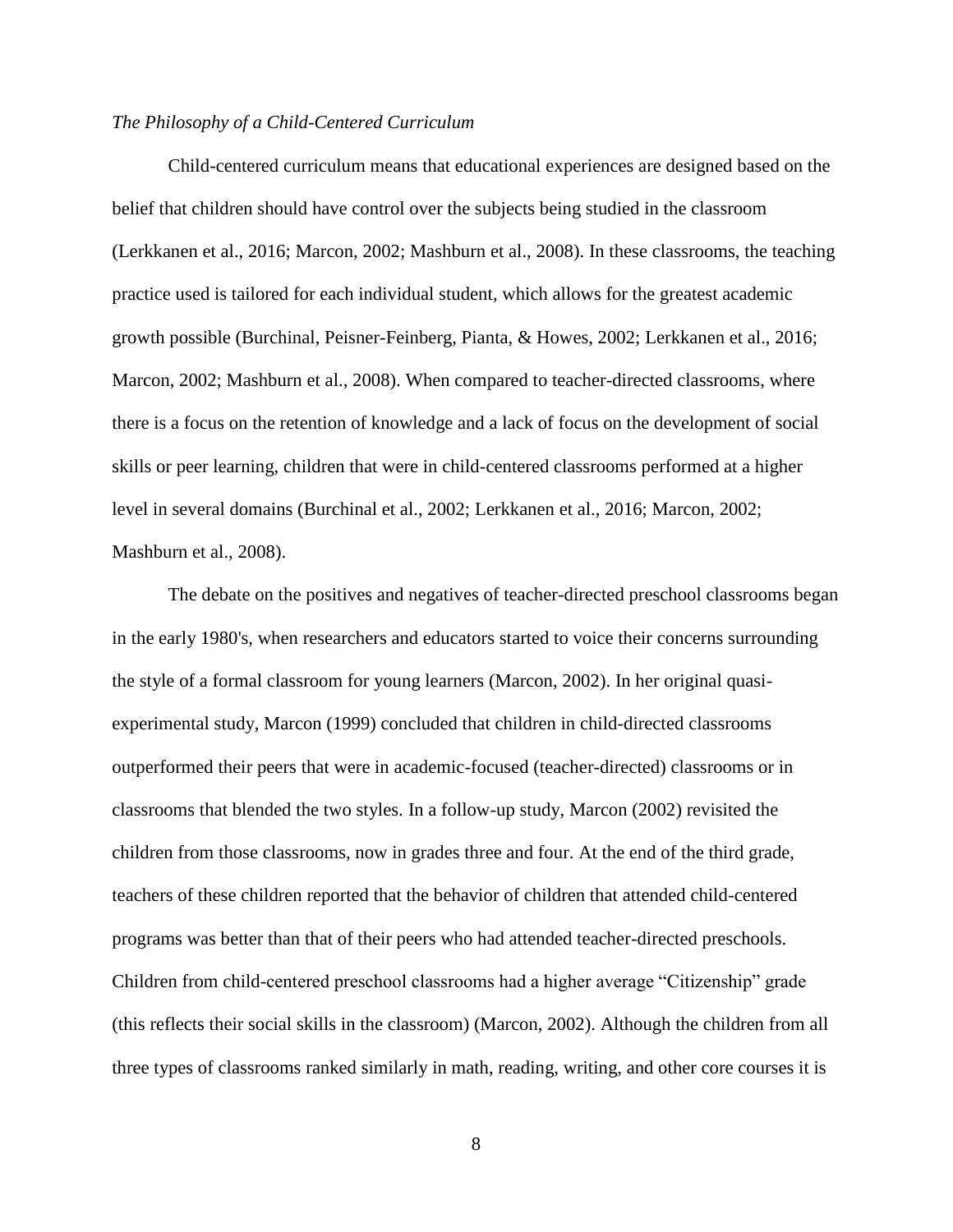important to note that people also need a good sense of social skills to thrive in their adult lives. This leads to the conclusion that children from child-centered classrooms perform better overall through the fourth grade.

In the CDLC, child-directed lessons are the primary method of teaching. The majority of the students' time spent at school is free choice play, in which the teachers float between the areas of the classroom and observe how the children interact with the educational materials provided. These materials are chosen during the teachers' planning times. To plan appropriate educational opportunities, teachers use current educational research, knowledge of the children's interests and knowledge of the children's abilities.

#### *Inclusion in the Preschool Classroom*

Perhaps the most important aspect of CDLC classroom is its policy regarding children with special needs. Inclusion is the philosophy of welcoming all children and families to the classroom regardless of factors such as race, religion, culture, disabilities, and beliefs (Green, Terry, and Gallagher, 2014). Inclusion benefits children that are typically developing as well as children with disabilities (Green et al., 2014). Inclusion allows for a sense of community and acceptance to develop between children. Through inclusion, children are invited to learn from their peers and practice important life skills such as conflict resolution and expression of opinions (Ogelman and Seçer, 2012).

Green et al.'s 2014 study of 77 children that have Individualized Education Plans (IEPs) and 77 typically developing peers sought to compare the progress that children with disabilities make in oral vocabulary, phonological awareness, the alphabet, and print knowledge during preschool with their typically developing peers, as well as identify if the achievement gap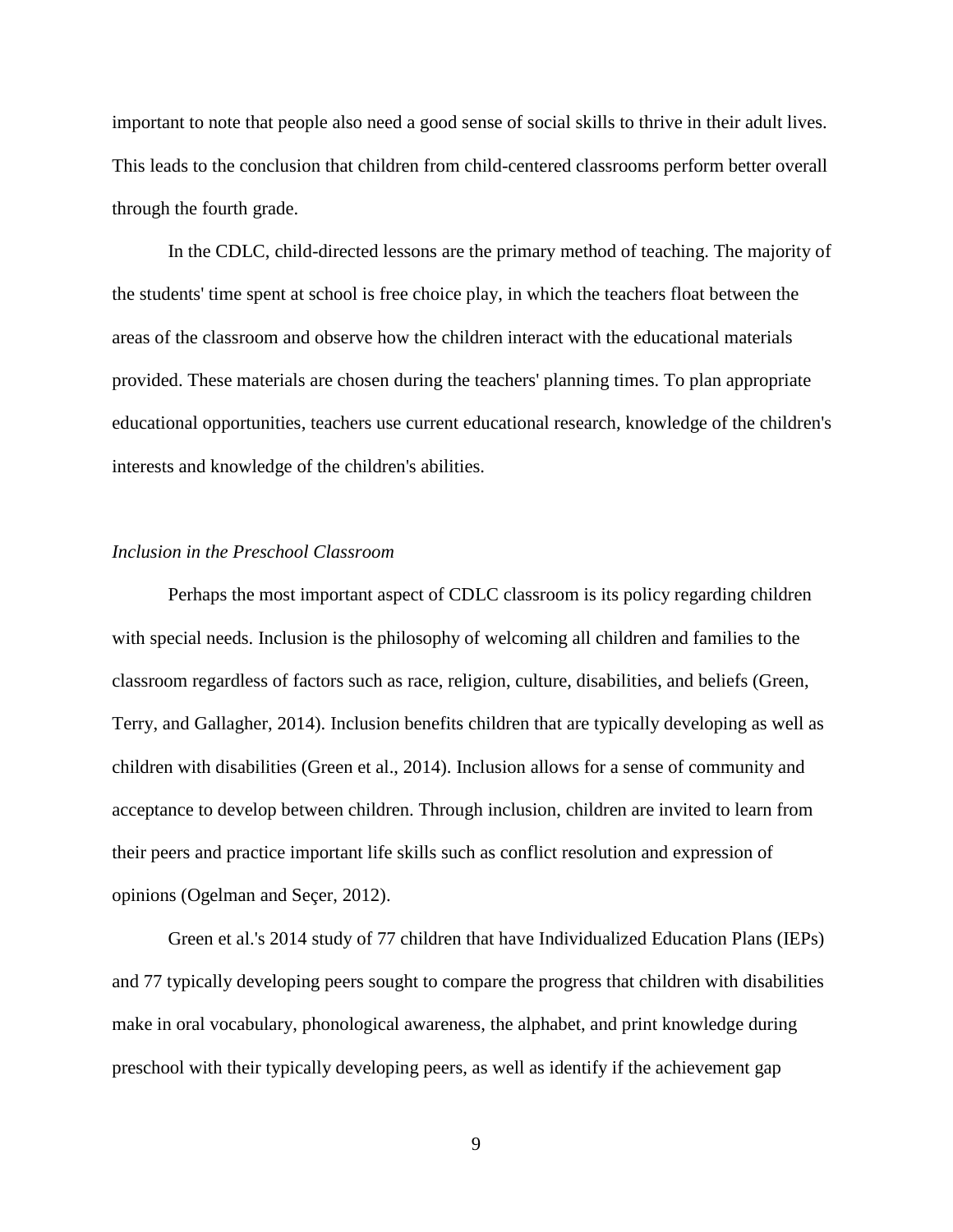between these two groups of children in the categories narrowed over the course of the preschool year. The researchers found that children with disabilities had significant success in all areas in ways that were similar to their peers (Green et al., 2014). From this study, we can see that all children can learn in inclusive classrooms. Children from this study most often learned simply by being a member of a diverse and accepting classroom.

Inclusive classrooms do not just benefit children with disabilities. In a study of Turkish elementary school students, researchers found that children that were typically developing had signs of less aggressive behavior when in an inclusive classroom (Ogelman and Secer, 2012). These children also had better social behaviors and a stronger sense of community. This stems from the idea that in an inclusive classroom, every child is treated with the same level of respect by the teachers and in turn, the children respect each other. They also may observe the interactions that the teachers have with the children with disabilities and learn new ways to deal with their aggressive behaviors.

Teachers can also learn from an inclusive classroom. Of 1,313 preschool classrooms surveyed in North Carolina, teachers of inclusive classrooms had a higher quality of teaching and more appropriate interactions with their students than non-inclusive classroom teachers (Hestenes, Cassidy, Shim, and Hegde, 2008). Inclusive classrooms had a higher level of overall quality. This can once again be traced back to the sense of community that is fostered in inclusive classrooms. Hestenes et al. (2008) also includes that teachers of inclusive classrooms on average have a higher level of education than their non-inclusive peers.

The CDLC is an inclusive classroom which welcomes all children regardless of socioeconomic status, religion, race, disabilities, or level of development. Each child, family member, and teacher in the classroom's community deserves and receives the same amount of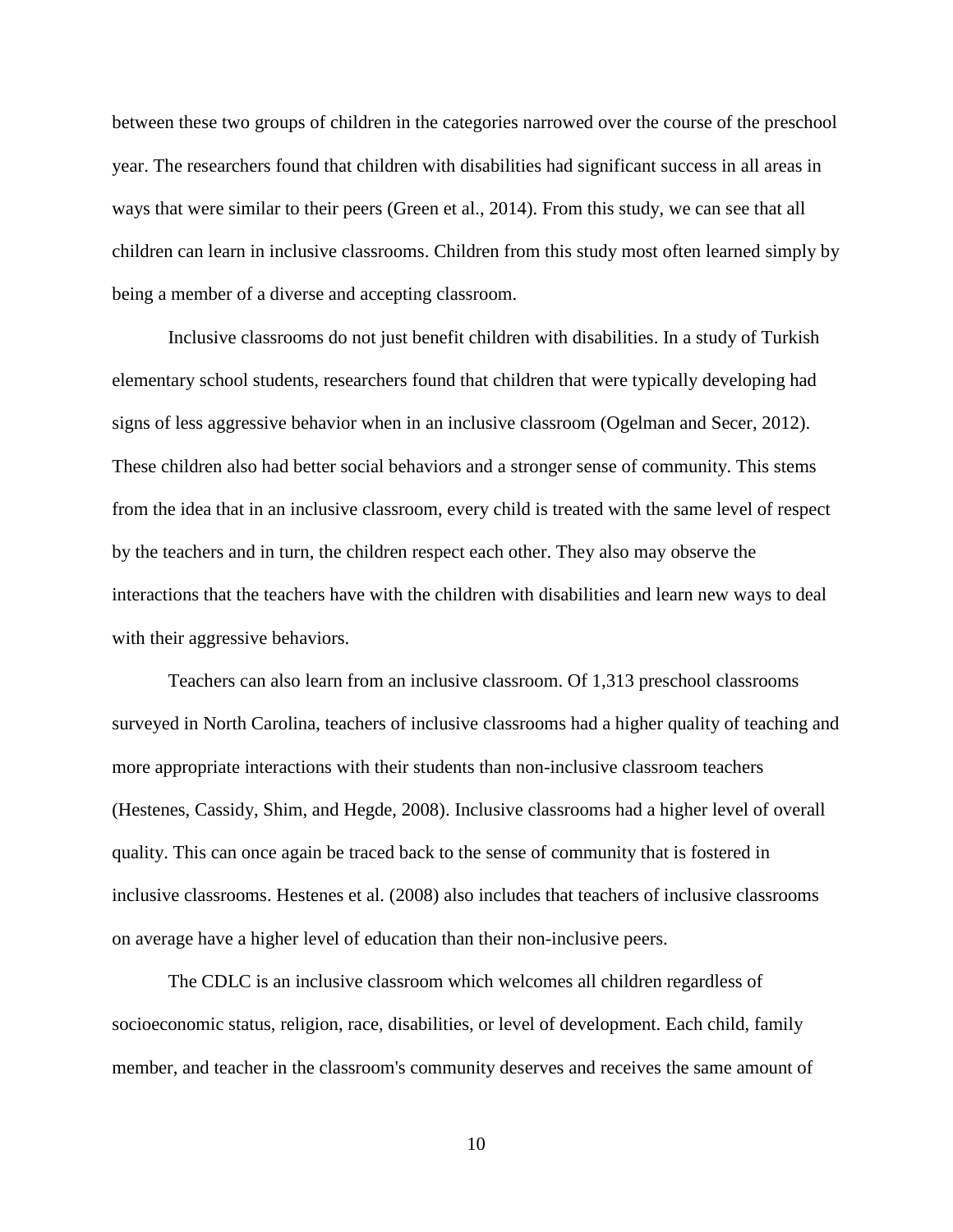respect. Expectations are high for all children, individually based on their skills and opportunities for growth, to allow children to take risks and achieve both personal and teacher-set goals and get the most out of the classroom experience as possible. In the CDLC classroom, the children are taught a process of conflict resolution, which encourages them to use their language skills to work out disagreements with their peers and find mutual solutions.

#### *Instructional Conversations*

The Instructional Conversation technique (IC) uses small group discussions to combine previously known knowledge with new information to create a stronger understanding of a concept (Goh, Yamauchi, and Ratliffe, 2012). One example of the use of IC in the CDLC classroom is occurs during morning circle. Teachers introduce a new activity and explain how the children can perform that activity, often while visually demonstrating how to the children. Instructional Conversation is used in the classroom alongside modeling to teach concepts such as conflict resolution; it also can encourage language development by adding rich new vocabulary into a child's lexicon (Goh et al., 2012).

Although the IC technique is typically conducted in classes for children in kindergarten and older, one study of 12 teachers in a university child care center showed there was a shared belief amongst educators that IC can encourage social and cognitive development and a sense of self-reliance in preschool aged children (Goh et al., 2012). These classroom teachers also believed that IC allows for a building of important child-teacher relationships that benefit early childhood education because teachers were able to learn more about the students' backgrounds and family life which led to a better sense of where the children were at a developmental level (Goh et al., 2012). The children in Goh et al.'s study (2012) were between the ages of 2 to 5, an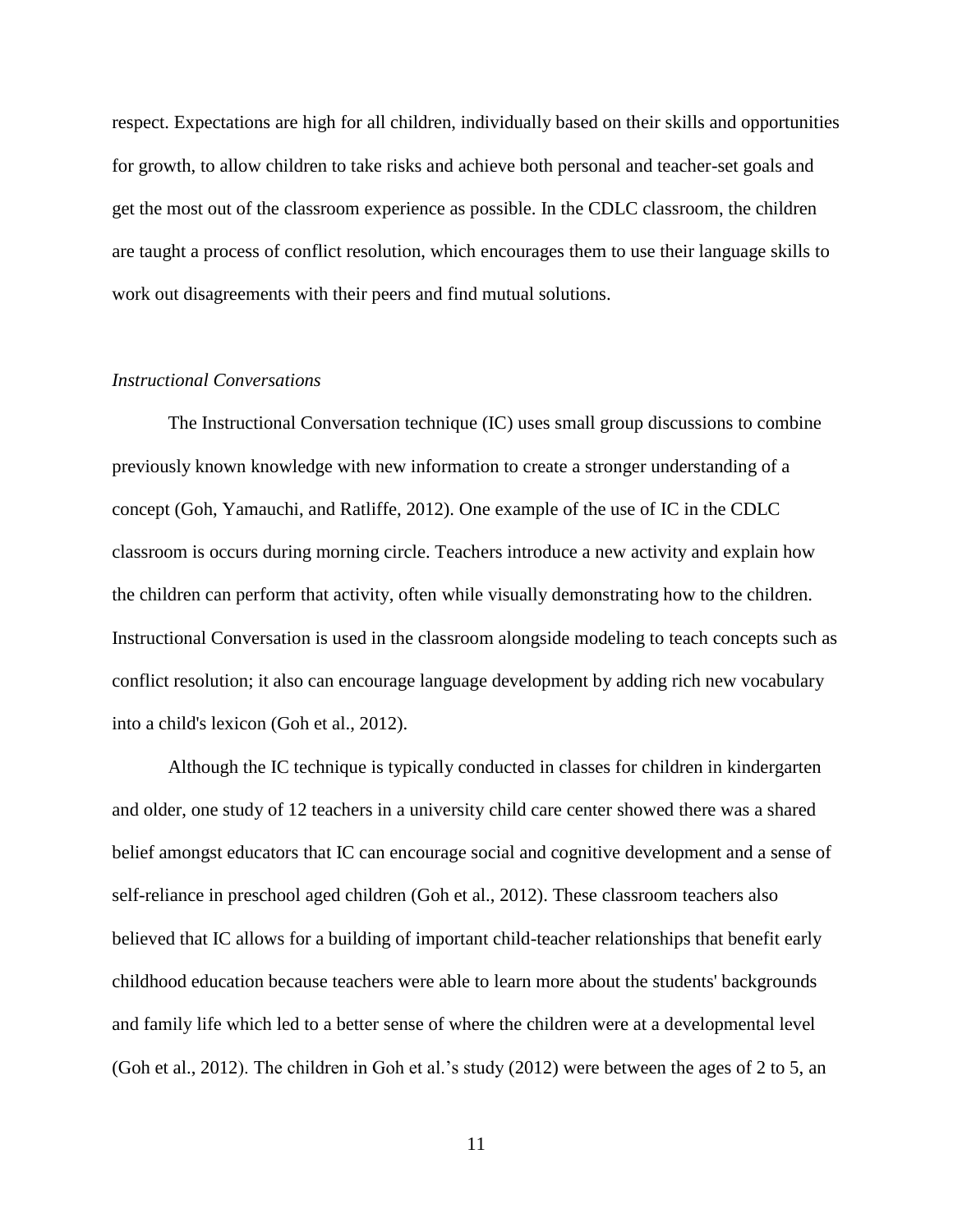age that does not typically experience IC. By using a combination of verbal and nonverbal communication, teachers were able to lead children in individualized lessons based on the child's interests and level of ability (Goh et al., 2012). The study concluded that IC is a two-way form of communication that teachers can use to provide scaffolding for correct language and gestures in preschool children.

In the CDLC classroom teachers ask the children open-ended questions to grasp the children's understanding of a topic. Instructional Conversation is used at all times of the day in the CDLC classroom. During transition times such as drop-off and pick-up, teachers use it to grasp an understanding of how the child is feeling that day and direct the child to an appropriate activity depending on energy levels. During group times, teachers use it as they read books, ask questions of the children, and introduce new activities. It is particularly useful during free-choice time to gather information on the children's interest levels. During this study, the researcher and classroom teachers will work together to model correct use of puppets and ask open-ended questions regarding the puppets. As a researcher, I am particularly interested in how the IC technique is used in the preschool setting.

#### *Child-Teacher Relationships*

Every person can look back and tell you who their favorite teacher was and who their most ineffective teachers were. The teachers of the CDLC are taught to build strong, trusting relationships with each child. Children have their own stories to tell and each one has their own unique family history. By giving each child the respect and care they deserve, need, and desire, teachers are able to build strong child-teacher relationship.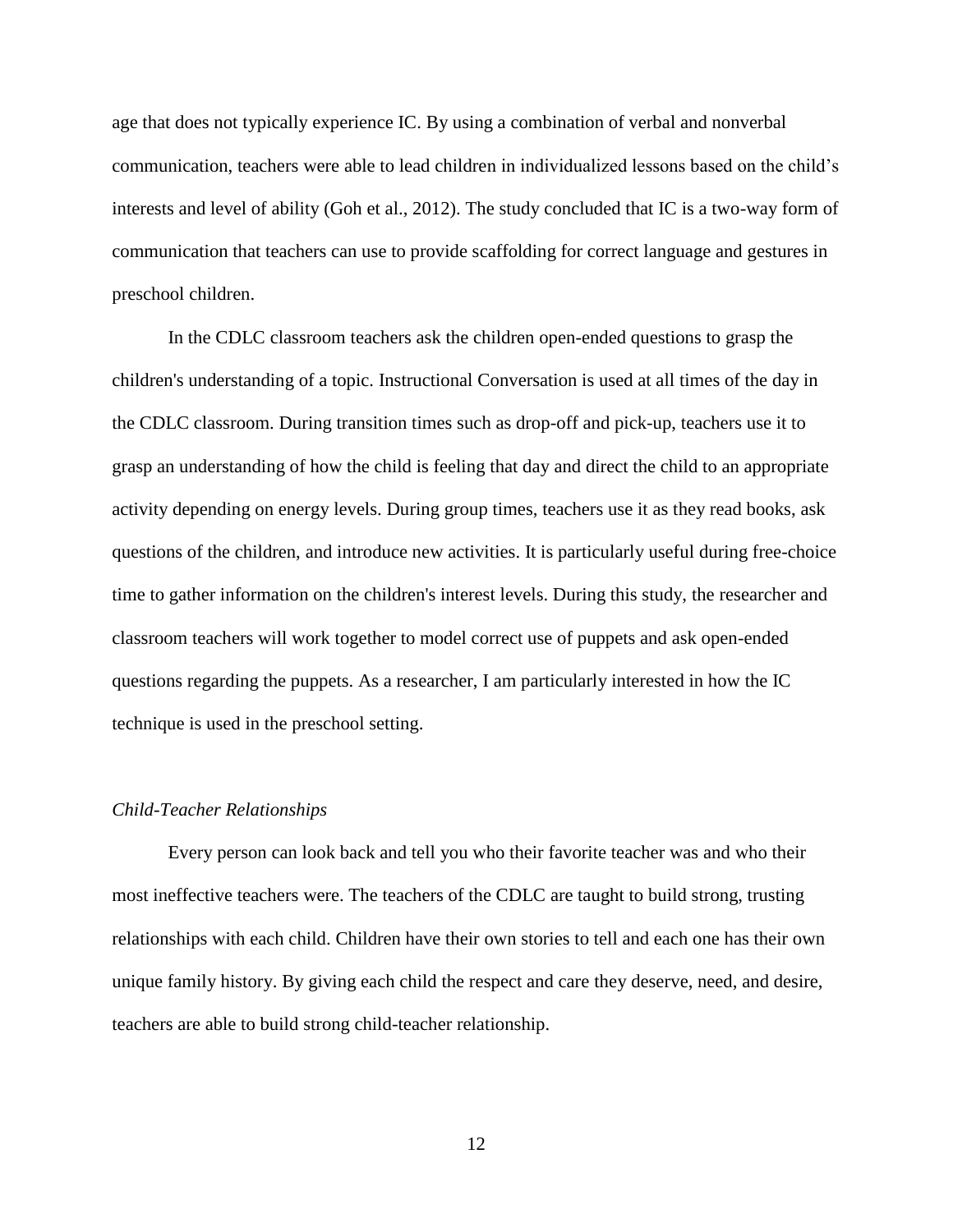In their 2008 study, Mashburn et al. observed the child-teacher interactions in preschool classrooms. These observations included the amount of scaffolding provided in an instructional way as well as the teacher's response to a child's needs and cues (Mashburn et al., 2008). Based on the quality of the child-teacher relationships, there was a correlation between the emotional interactions and a child's development of social competence (Mashburn et al., 2008). These child-teacher interactions also result in a higher level of language abilities during preschool as well as a decrease in the diagnosis of behavior problems. A similar assessment given to children from Spanish-speaking homes also found a positive correlation between child-teacher interactions and their abilities of receptive language, social skills, emergent writing, and letter identification (Mashburn et al., 2008).

A similar study that followed children from preschool to second grade found that a strong child-teacher relationship could impact the academic skills of children considered at-risk due to their family's characteristics, which would include such things are parent education, parenting style, race, and culture (Burchinal et al., 2002). Children whose parents believed in a stricter, authoritative style of child-rearing still had the same chance at a successful academic career as their peers, but through a different pathway. These children were able to learn through a warm relationship with their teacher which may have been built on a higher level of trust than their relationship with their parents. In these studies, a similar theme existed in the findings. Children from child-centered classrooms were more likely to have higher social-skills than their peers from classrooms that used other teaching methods (Burchinal et al., 2002; Mashburn et al., 2008).

The philosophy of the CDLC is for teachers to respect an individual child's opinions, likes, dislikes and in return children learn that they can trust their teachers and through this trust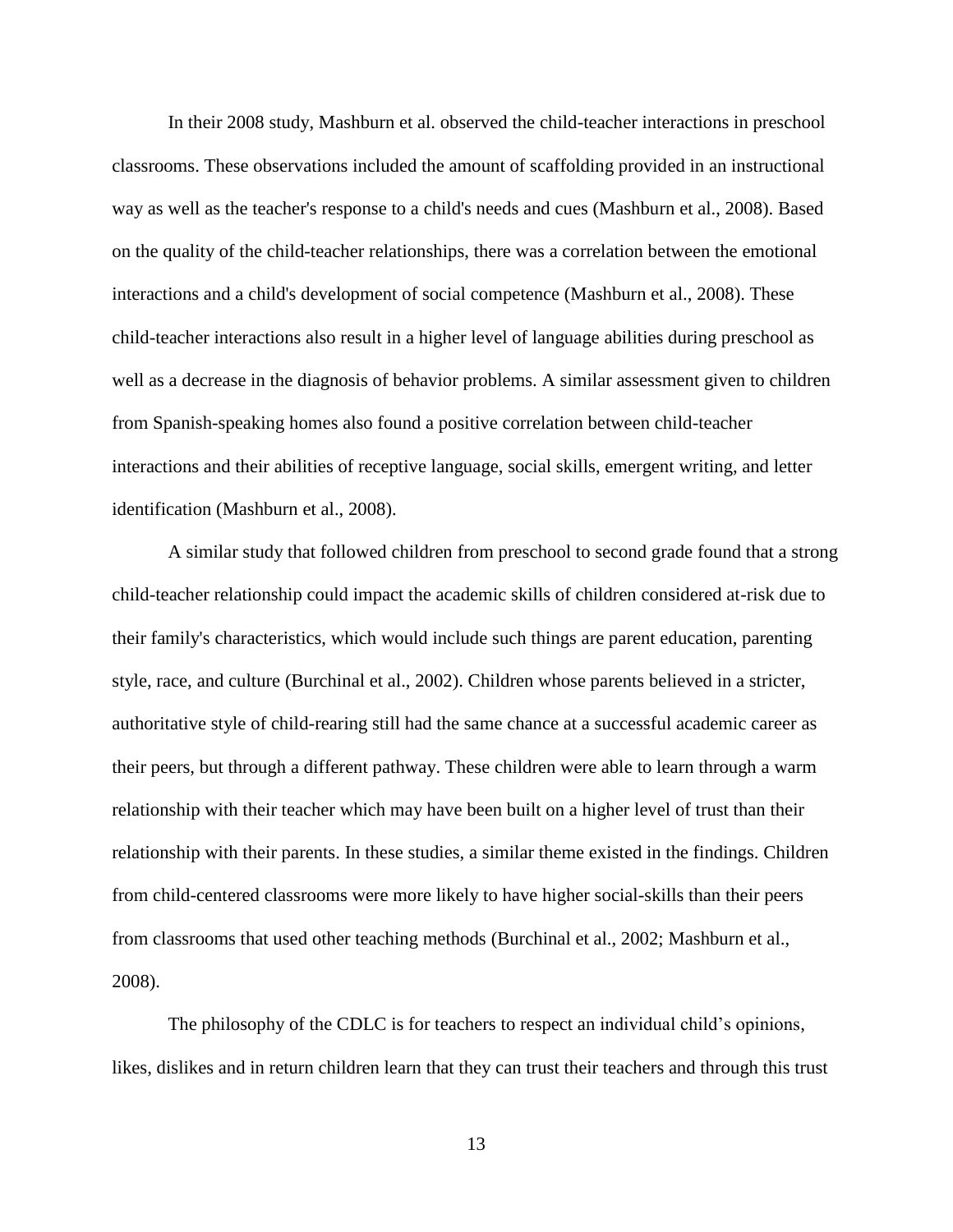a warm and strong relationship is built. The teachers in the classroom model a respect for each child that enters into their classroom community, which children will observe and in turn, use with their peers. It is important to consider the child-teacher relationship when creating a curriculum, as the level of trust and respect between both parties will affect the effectiveness of that lesson. A warm child-teacher relationship also builds on the language exchanged between the two parties. Teachers can use moments when they are speaking with an individual child while building this relationship to use new vocabulary and reinforce important pragmatic and syntactic rules.

#### **Language and Literature Development in the Preschool Setting**

 $\overline{a}$ 

In order to study the effects puppetry has on language development, it is important to understand what is typically considered "normal" language development.<sup>1</sup> In addition to verbal communication, speech is supplemented by non-linguistic gestures, gaze, facial expressions, tonal and voice quality (Goh et al., 2012). Language and literacy development occur throughout the entire preschool day, in all areas of the classroom, and the classroom philosophy determines how language development can be supported and encouraged. Children are exposed to vocabulary, are read books, asked to tell stories, and communicate with their peers and teachers. Language development is typically described by Brown's Stages of Language Acquisition (Hulit, Fahey, and Howard, 2015). The first two stages occur prior to a child's enrollment in preschool, between birth and 2 ½ years (birth-31 months). Stages 3-5 coincide with the time a child may spend in preschool between ages of 2 ½ to 4 (Hulit et al., 2015).

 $<sup>1</sup>$  It is also important to note that development occurs on a scale. As such, no two children are exactly alike in their</sup> language development and although one child may develop a skill later than another, the child may not be considered "at-risk" in any way.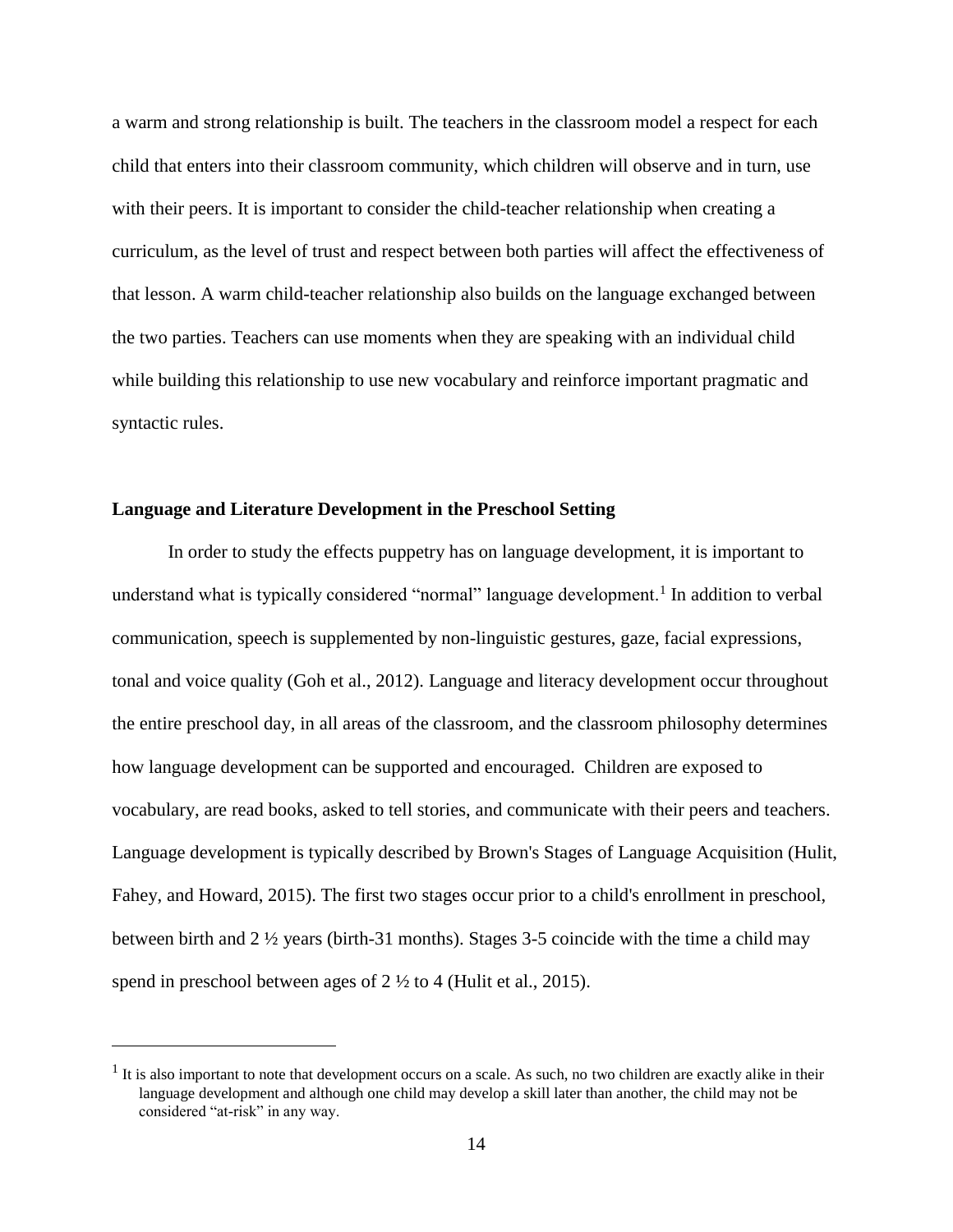By the beginning of preschool, ages  $2 \frac{1}{2}$  to 3 years of age (31-34 months), children in Brown's Stage III speak in sentences of a mean length of utterance (MLU) of  $2.5 - 3.0$  words (Hulit et al., 2015). These children are consistently using verbs such as "can" and "will", as well as pronouns such as "you", "your", "he", "she", "their", "those", "we", "this", and "that" (Hulit et al., 2015). During conversations, a topic may stay relevant for 2-3 turns, then change to a different subject. One primary method of keeping a conversation on topic for this age group is to repeat back what the child has just said (Hulit et al., 2015). Children are also experimenting with correcting their words or sentences, such as repairing "he runned away" to be "he ran away" (Hulit et al., 2015). Early narratives begin to appear during this stage as well, and children may be able to tell very short stories (1-2 utterances) (Hulit et al., 2015).

In Brown's Stage IV, which is typically between 3 years to  $3\frac{1}{2}$  years (35-40 months), the MLU has expanded to be  $3.0 - 3.75$  words (Hulit et al., 2015). Children are able to stay on a single topic for longer and can sequence ideas in simple stories. Children are also in the early stages of literacy acquisition and are able to reference familiar print (Hulit et al., 2015).

Brown's Stage V brings an MLU of 3.75 to 4.5 words. Children that are between the ages of 3 ½ to 4 years of age (41-46 months) are in Stage V and have a much more sophisticated grasp of language (Hulit et al., 2015). Conversations become much longer and children can stay on topic for several turns. Children are also learning phonological awareness, which is an important step in emergent writing and literacy. Phonological awareness allows children to understand the sounds of a word, meaning they can manipulate these sounds, such as rhyming "bat" with "cat" or changing the ending sound in "feed" to "feet" (Hulit et al., 2015).

In a 1996 study, Notari-Syverson, O'Connor, & Vadasy studied the gains of children with disabilities in inclusive classrooms. After one year and several structured activities, these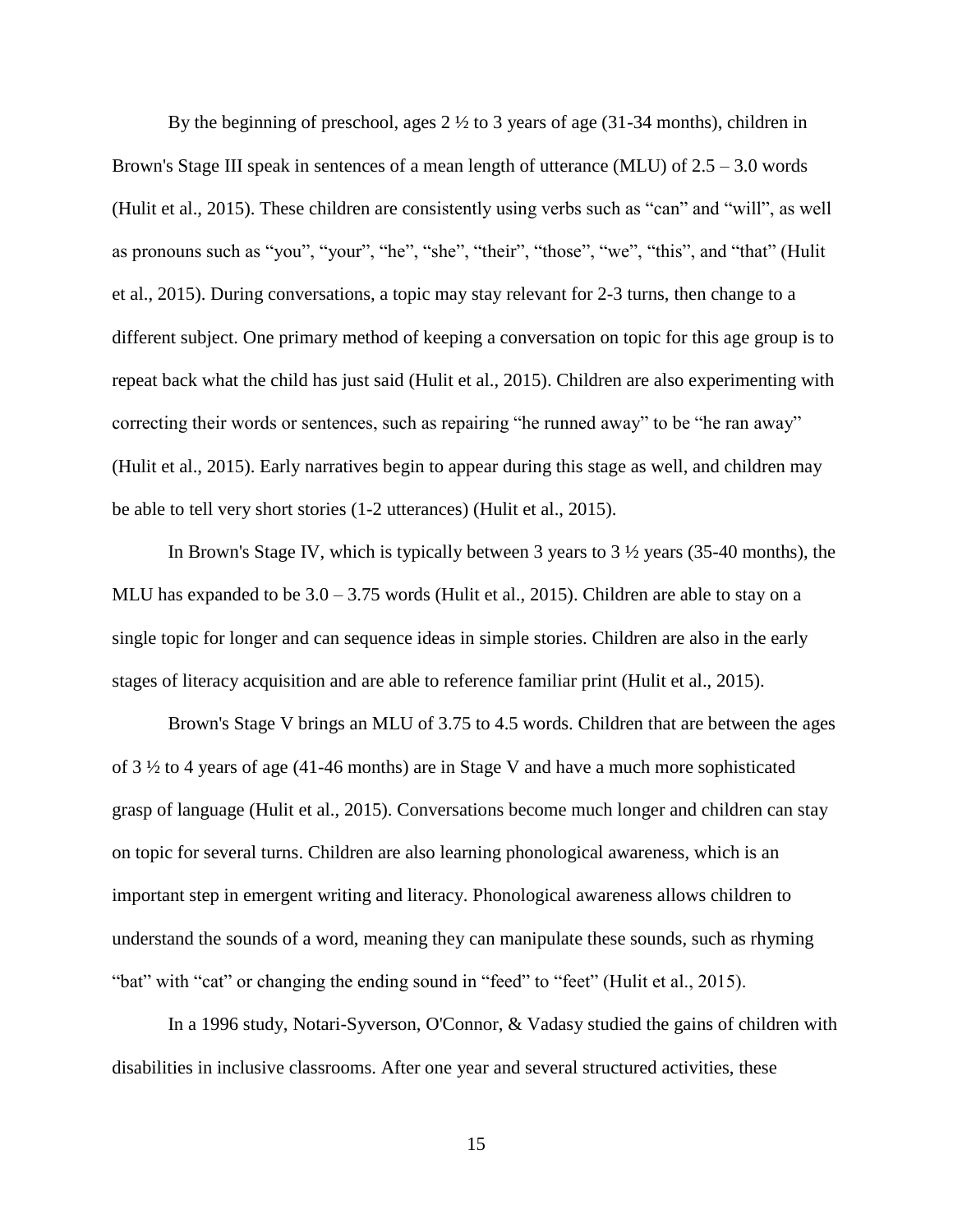children showed significant gains in print awareness and letter identification (Notari-Syverson et al., 1996). One activity included was asking children to retell past events or retell a story of a book that had just been read. This activity not only has children think critically about the words that they have listened to, but asks them to describe the pictures in the book. Activities such as this one show the ways in which language and literacy development complement each other.

#### **Dramatic Play in the Preschool Classroom**

Present in many preschool classrooms is the dramatic play area, in which children can take on roles which reflect their interests. In the CDLC preschool, the dramatic play area is changed depending on the children's interest levels, this could be anywhere between two weeks, or last more than a month. As the classroom has a child-centered philosophy, the dramatic play area evolves with the children's interest levels. If the children appear uninterested with the area, teachers work to design a new theme for the area. Examples of themes that occurred during the study were a farmer's market, a house, and a post office.

In the CDLC the dramatic play area always includes clothes for the children to put on, a table, pretend food, dishes, and props that change based on theme. For each theme, teachers design literacy and writing props for the area. These props could be coupons, advertisements, and other items that children would see when visiting that location in real life. In her 1999 study, Johnson viewed the effects that literacy props and field trips have on the dramatic play area in a preschool classroom. Children were introduced to the themed dramatic play area and the next day taken on a field trip to a related location (in this instance, a dentist's office and a flower shop). She found that despite her small sample size, the use of the literacy props increased after the field trip to the location, in which children saw the literacy props being used (Johnson, 1999).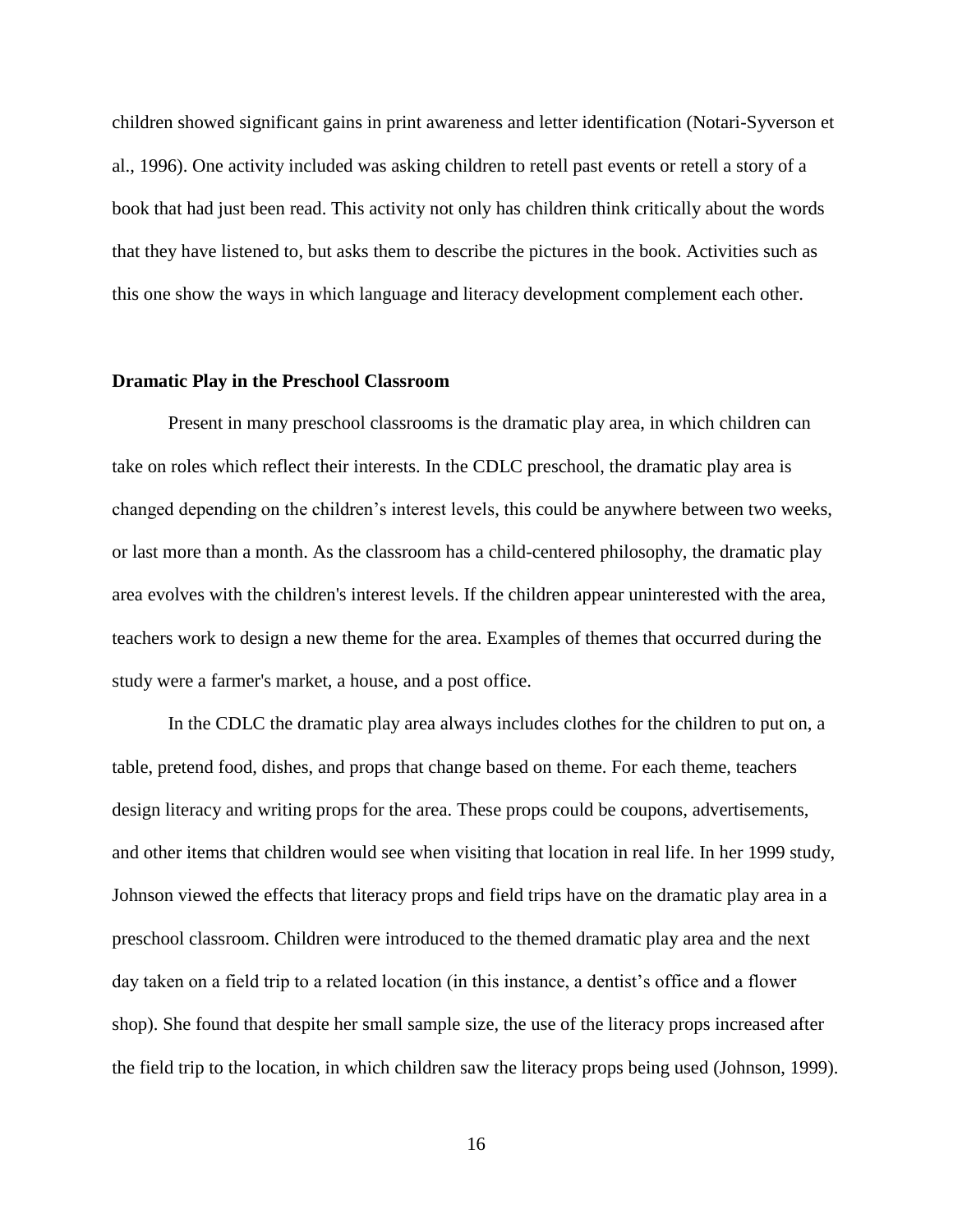Even children that cannot read show an interest in the literacy props in the CDLC classroom. Children are curious to know what the props say and then use them for their intended purposes. The dramatic play area allows for exposure to props and pretend play that children may not otherwise have the opportunity to do.

Walker's 1999 study discovered that children in the dramatic play area used story-telling to coordinate actions during dramatic play. This is similar to Logue and Detour's (2011) study that reported on the ways children use scripting during playtime. In this study, the preschoolers had a "script" that was used on multiple days. This script involved similar actions, statements used, and sequence of events. Walker's study (1999) observed children using events familiar to their lives during dramatic play. Children use dramatic play in both studies to connect to their peers. In both Walker's (1999) and Logue and Detour's (2011) studies, the children were able to understand each other's goals for the play and worked together to reach those goals.

In addition to spoken language and literacy, the dramatic play area also fosters emergent writing skills (Ihmeidah, 2014). A study of preschool children in the country of Jordan was conducted to illustrate the importance of both a child-centered classroom and the inclusion of a dramatic play area in the preschool classroom. The actions of the children in the group with a writing focus were not observed before the implementation of this curriculum. Instead, the emergent writing skills were dependent on the inclusion of the writing activities. The study found that children whose dramatic play areas had writing activities had higher indicators of emergent writing than the children whose dramatic play areas did not have a writing component (Ihmeidah, 2014).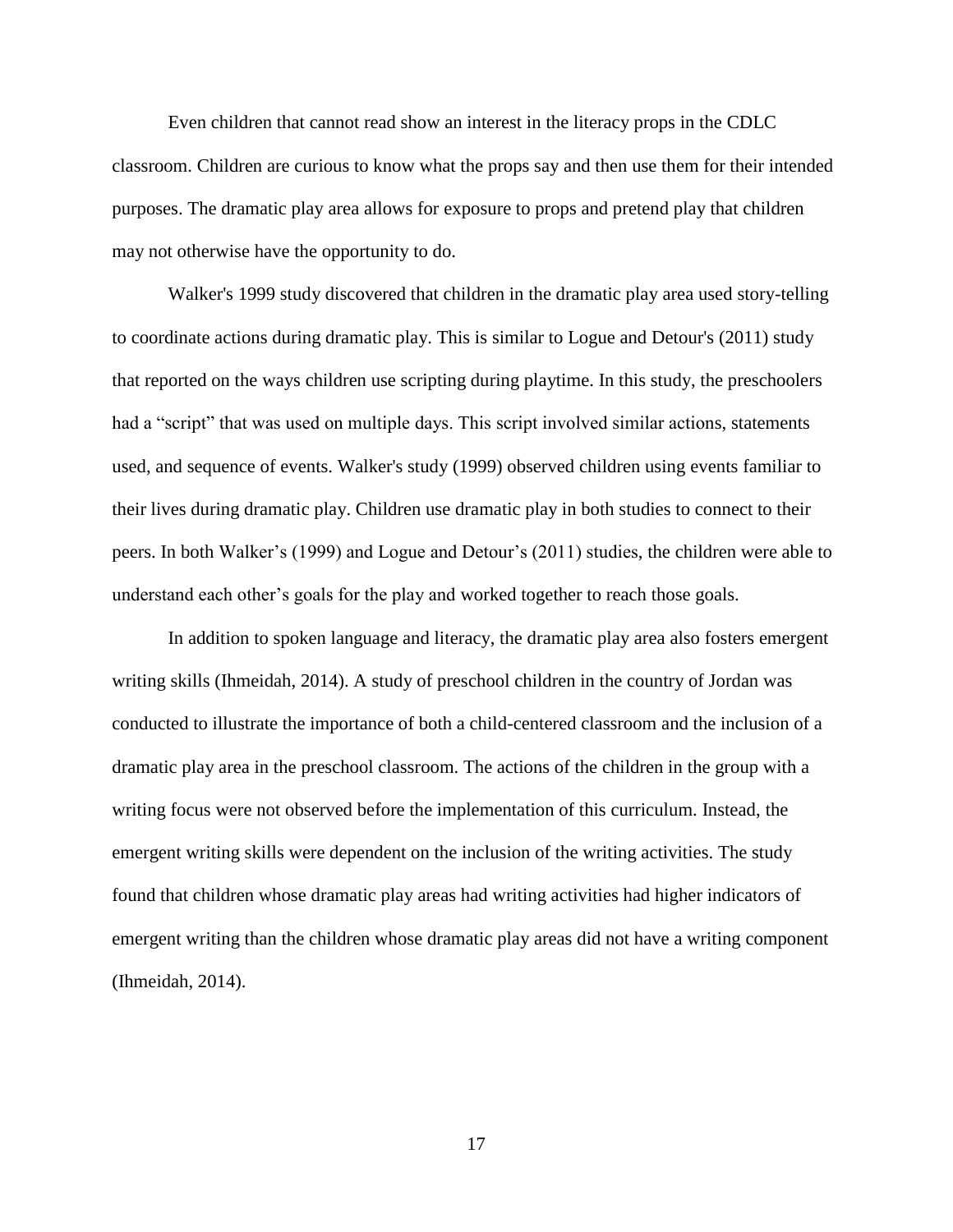#### *Puppets in the Dramatic Play Area*

In the average preschool classroom, children are exposed to a variety of materials and tools to support and enhance their learning. Tools may be switched out or modified to increase the children's interest levels or keep up with the children's development. Along with the usual dress-up clothes and props in the dramatic play area, a puppet theater may be present. Despite its prevalence in early childhood education classrooms, few studies have been conducted on the importance of puppetry in the dramatic play area. Children can give puppets unique background stories and personalities depending on how they want them to fit their play (Turner, 2003). Turner describes that children are able to manipulate the puppets physically; they are in control of the puppets' actions and decide what they want them to do and say; this can in turn help children communicate with adults (Turner, 2003).

Many puppets designed for use in the early childhood classroom consist of soft felt fabric of bright colors and foam, and display cheerful expressions. These characteristics draw the child in and cause the puppet to appear friendly. Like stuffed animals, children may be drawn to the puppets as a friends (Salmon & Sainato, 2005). Anecdotal evidence has shown the positive effect puppets have on a young child's learning during circle and transition times in the classroom. Puppets provide an opportunity for dramatic play to facilitate expressive language, emotional expression, and social development.

Children, like actors, learn through experimentation. If an action or performance does not go smoothly, children can try again in a different way until their actions are successful. When in the dramatic play area, children have the ability to practice this experimentation on their own and with their peers. As Milda Bredikyte (2000) described, when children attend theatrical performances, they can see the results of this experimentation first hand. It is important to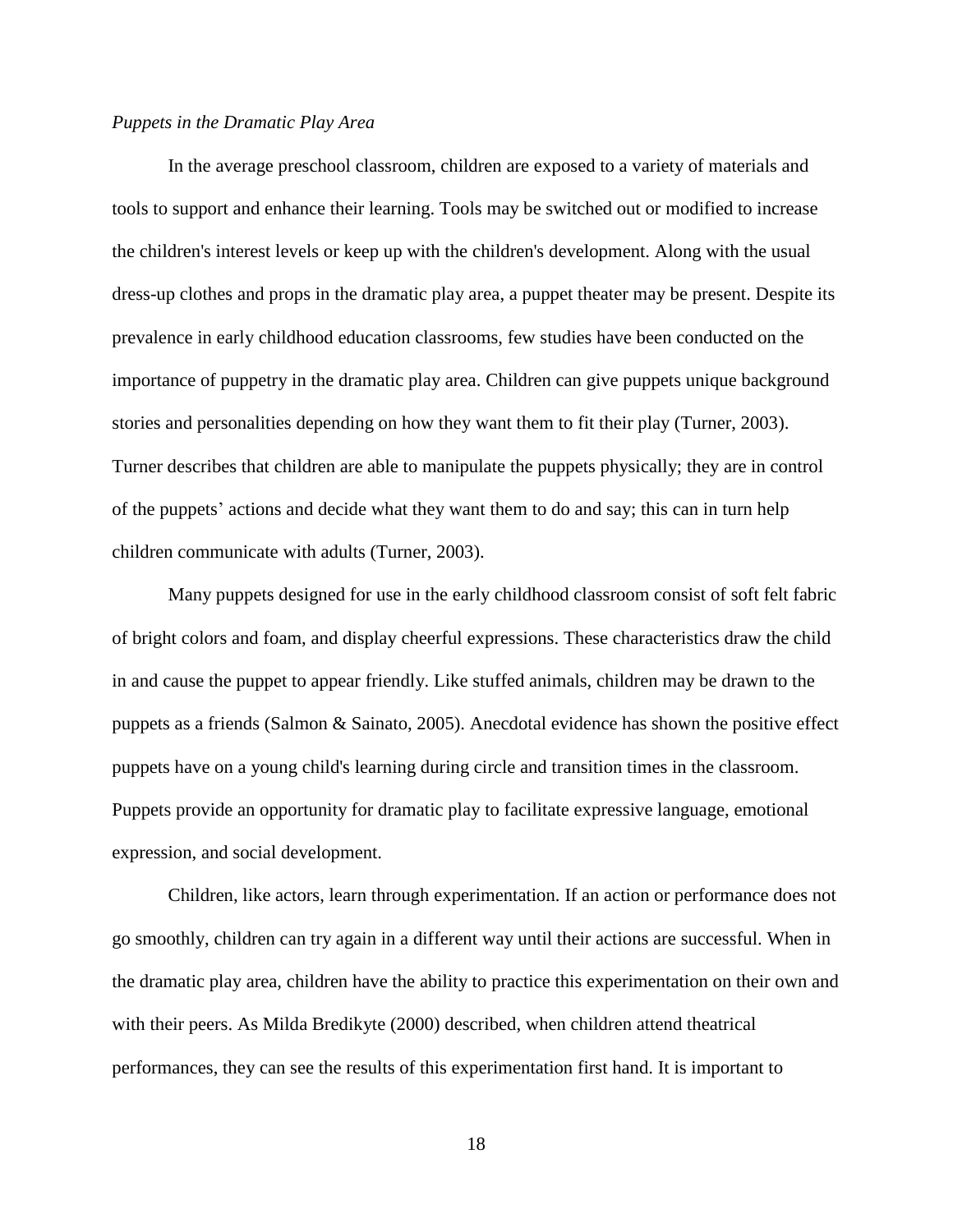provide an atmosphere in the early childhood classroom to allow children to attempt what they have just watched in the performance (Bredikyte, 2000). It is also important, she explained, to allow children to engage in the show by touching the puppets and props, asking questions, and expressing their opinions to provide the children with a way to discuss what they have viewed.

In another study, university students visited a classroom of children ages 2-7 years four times to perform a 55-minute-long puppet show. A week later, the children were recorded performing the same puppet show. The children were involved in the selection of the show, a discussion of artistic creativity that would be required, selection of staging, music and songs, and the rehearsal process. When comparing the two performances to one another, the researchers discovered that the children's performance was highly similar to the one they had viewed the week prior. The children's performance was a spontaneous improvisation, meaning it was not scripted, but followed a natural course to a shared goal, in this case, performing a similar plot. Instead of narrating using words as the researchers did, the children showed actions and relied on visual cues to tell the story and added dialogue when necessary.

It was also found that children did not perform for the audience as much as they did for themselves, getting highly involved in the show and using it as a form of play, not performance (Bredikyte, 2000). These findings need to be kept in mind when working on a creative project with children. Although the children in the CDLC study will not perform a puppet show for a formal audience, they will engage in puppet shows with peers and their teachers and learn through the experimentation of their performances.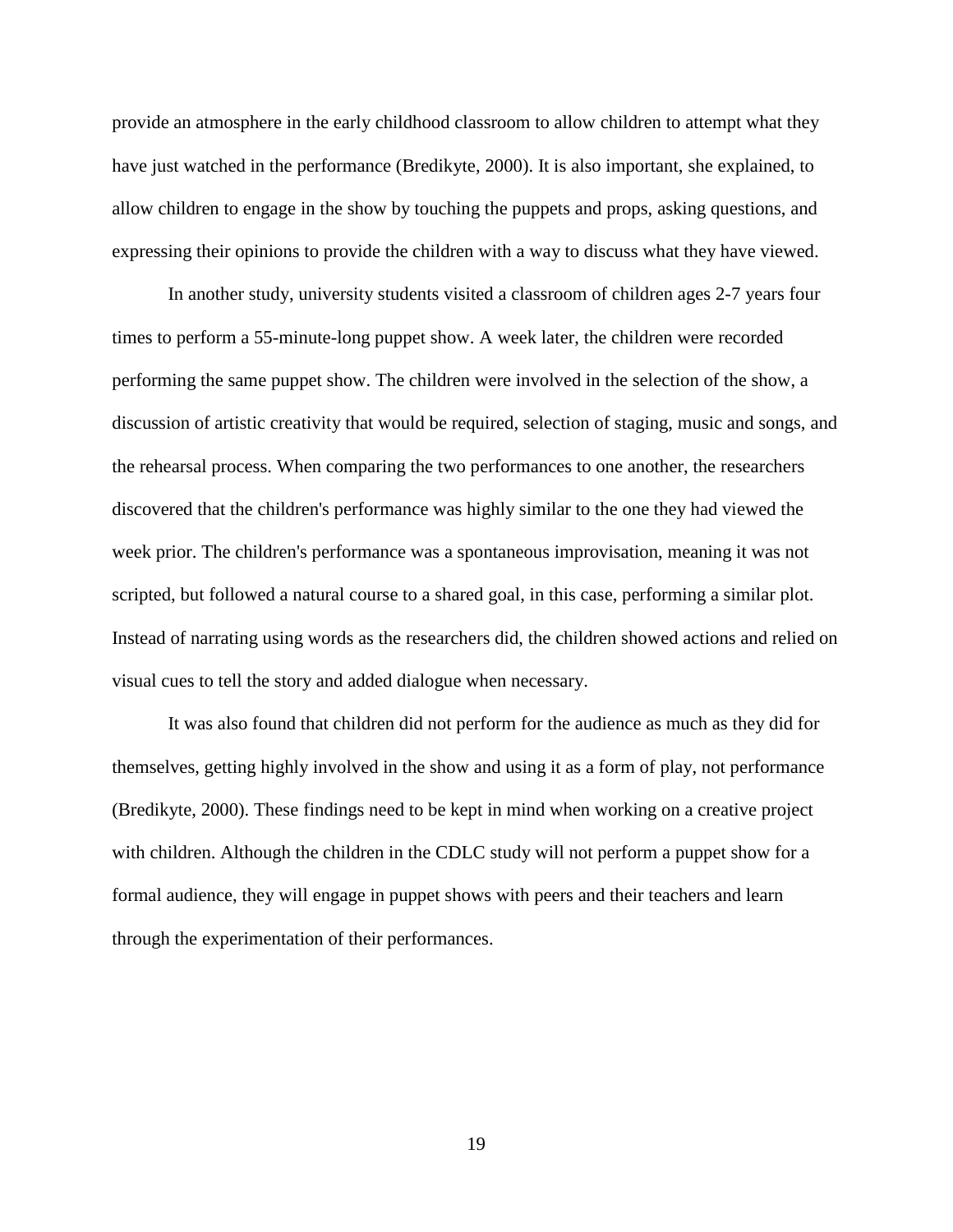#### **Research Question**

There is a lack of direct evidence showing the effects that puppetry in the classroom has on a child's language and literacy development during the early preschool years. Due to the existing evidence that dramatic play is an important part of a preschool classroom, individual aspects of dramatic play should be assessed in order to examine their successes and limitations in aiding a child's early language and literacy development.

The following study seeks to illustrate these positive effects in one aspect of the dramatic play area, puppets. The results will aid in educating professionals (educators, directors of early childhood programs, early intervention professionals) on the importance of implementing puppetry into their dramatic play areas. The research question is: to what extent can the use of puppetry in a preschool classroom facilitate early language and literacy development?

#### **Methods**

#### *Participants*

The 14 children are between the ages of 33 and 48 months old. The children are enrolled in the morning section of the Tuesday/Thursday preschool class at the Katherine M. Durst Child Development Learning Center. The number of children is based on the enrollment numbers of the classroom, and includes all of the children.

As the study involves young children, their parents have been provided with a letter and asked to sign a consent form prior to the beginning of the study, informing them of the opportunities and risks of participating in the study. The CDLC is an observation-based classroom, meaning that there is an observation booth with a two-way mirror in the classroom.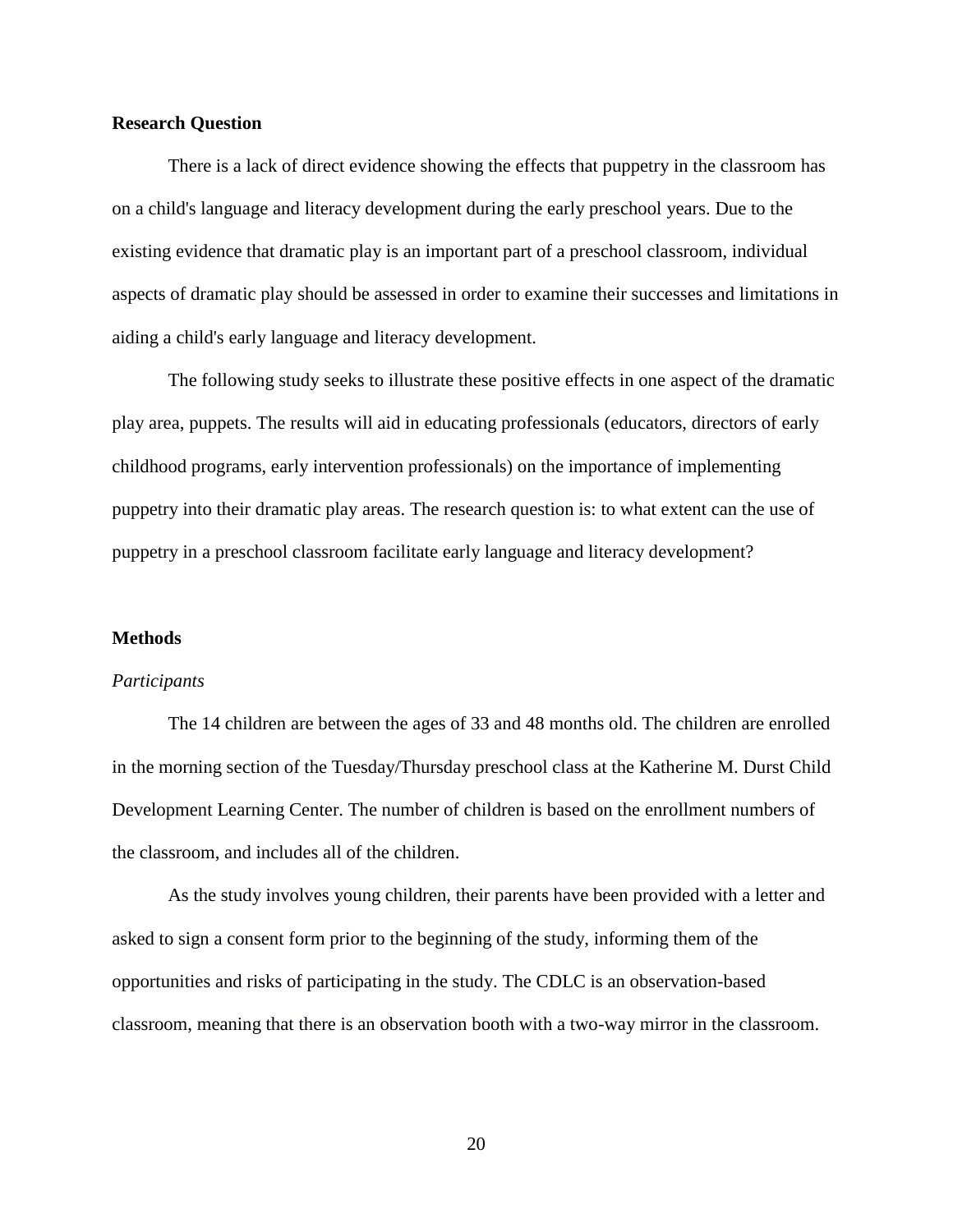Parents are free to observe their children through this window, as well as visit with the children in the classroom. Parents are also invited to attend the field trip to the puppet show in the theater.

#### *Classroom Structure*

The physical structure and schedule of the research preschool is fluid yet follows a general pattern. Upon entering the classroom, children are asked to wash their hands and, dependent on the weather, either engage in play outside or inside. On outside days, a puppet theatre and a basket of puppets are provided. Inside, children are free to use the dramatic play area during choice times and various types of puppets were present throughout the time of the study.

The physical structure of the preschool has an open floor plan, allowing the children and teachers to move smoothly from one area to another. Some activities in the CDLC are a block area, a math shelf, a writing table, a play-doh table, an art easel and art projects, a sensory table, a reading area, and finally, a dramatic play area. The classroom is equipped with audio and visual recording as well as an observation booth. Over the course of the study, the dramatic play area as well as the art area and sensory table are changed periodically to keep the children interested and entertained.

Children begin to arrive at 9 A.M. each morning. On days when the children begin outside, parents are asked to assist their child(ren) in hand washing before leading them to the fenced-in play yard. Here children can play on a large climber or participate in several other gross motor activities available. Around 9:30-9:45 children are led inside by teachers and wash their hands a second time and join their peers at Circle Time. Circle Time consists of songs, books, and a question of the day. At the end of the morning circle, children are given their free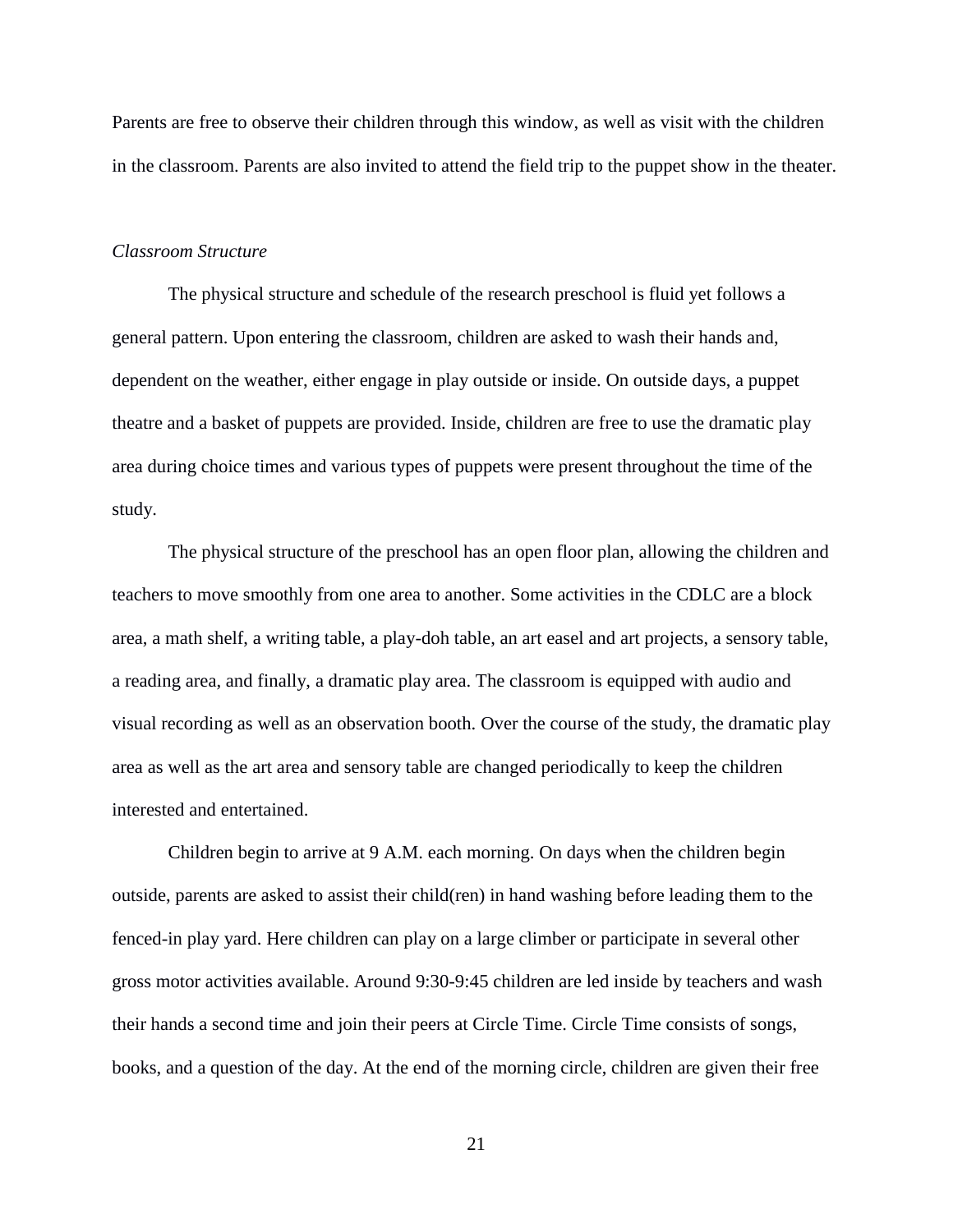play options and are allowed to choose their first area. Free play, lasting between 45 minutes and 1 hour each day, allows children to move between activity areas and interact with the classroom and their peers in a way that they see fit. This is the time of day when the majority of observations take place for this study. After free play, children are invited back to circle time for more songs and book-reading. From there children go to the snack tables and eat a family-style snack then return outside (or to free play on bad-weather days) for pick-up.

### *Procedures*

The observation period begins when the preschool children start at the program in early September. Baseline observations are collected in early October, after the researcher and children have had time to acclimate to one another as well as to the classroom routine. These observations are collected through video recording on a hand held tablet. Children are asked open-ended questions to allow for them to showcase their creativity when using the puppets. As many children are unaccustomed to the puppets, October observations are also taken during other interactions in the dramatic play area.

A second round of observations are performed in November, coinciding with the first inclass puppet show performed by teachers in the program. These observations are taken only when children use puppets in their play. As children become more comfortable with the classroom, some children may have several recorded observations while others had very few observations. At this time, the puppets that are included in the dramatic play area are hand puppets of characters from "The Three Little Pigs" as well as a small finger puppet theater.

The third and final round of observations occur in early December. These observations occur after the children went on their field trip to a theater to view a puppet show of "The Three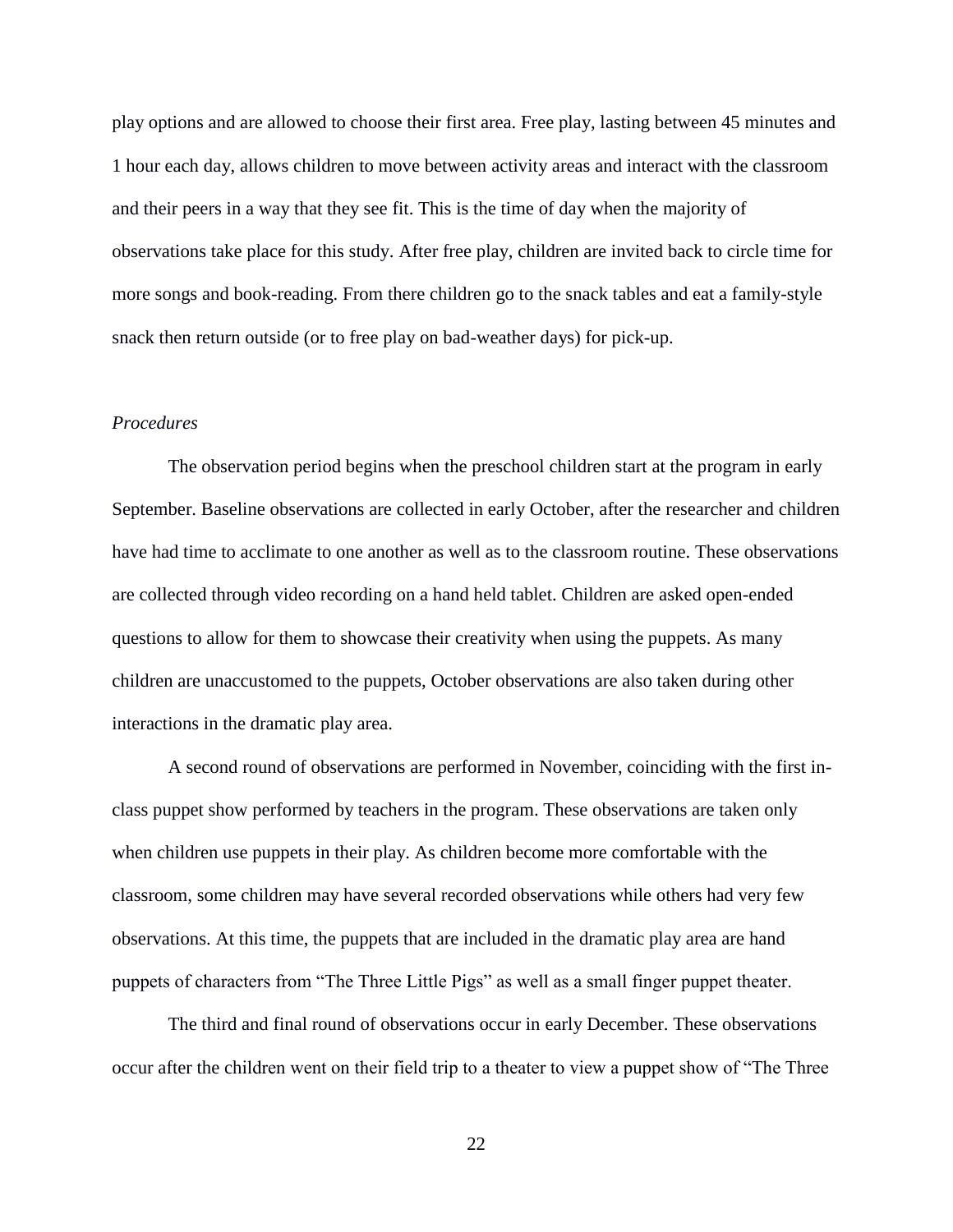Billy Goats Gruff", performed by students in the on-campus acting organization. After the puppet show, the puppets used are returned to the dramatic play area and children were invited to retell the story in their own way using the puppets and props (a bridge) provided.

#### *Measures*

 $\overline{a}$ 

The children's language and literacy skills are assessed using the *Preschool through Third Grade Omnibus Guidelines* (Dichtelmiller, Jablon, Marsden, & Meisels, 2001)*.* This Omnibus provides detailed information on a child's growth in several academic and emotional areas for each year of early education. The Omnibus is organized in a way that allows educators and researchers to compare the progress of children in each area of development on a single page.

For the analysis of the observations, the primary focus is the *Omnibus* section entitled "Language and Literacy". This section is subdivided into 5 categories; Listening, Speaking, Reading, Writing, and Research<sup>2</sup>. In each section, there are a number of "performance indicators" (Dichtelmiller et al., 2001, p. vii). Each performance indicator has six grade levels (Preschool-3, Preschool-4, Kindergarten, First Grade, Second Grade, and Third Grade). For each grade level, a description of what is expected for that performance indicator was provided as well as realistic examples in a classroom setting. The Preschool-3 level refers to the youngest age of preschoolers, often matching up with children 3 years of age. Preschool-4 is the next age group of children, typically also known as pre-kindergarten, when children are generally 4 years old. Kindergarten is the next age level, typically for 5 year olds.

 $2$  The Research section will not be used for analysis as it is not expected for children between preschool and kindergarten to display the requirements.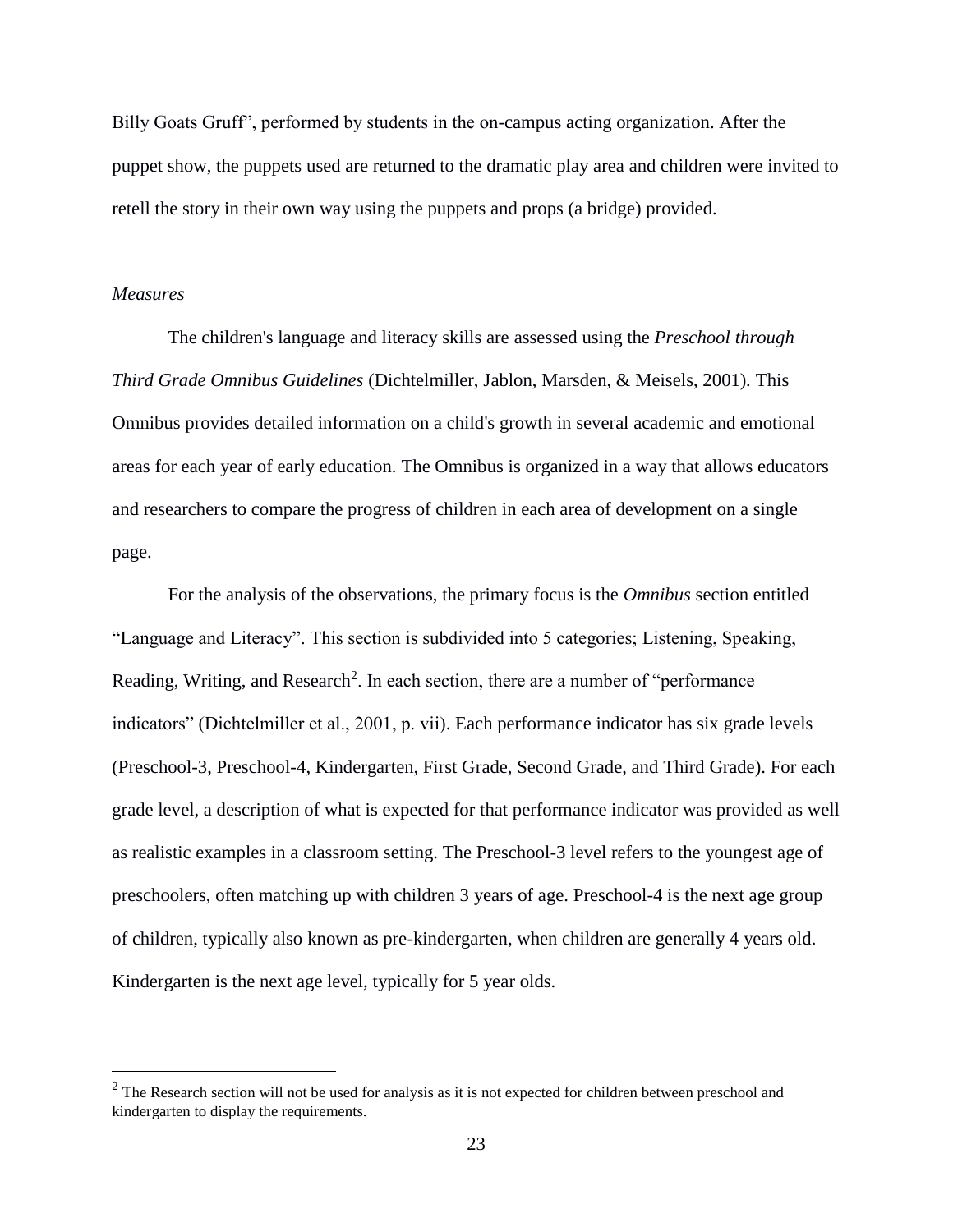### **Results**

#### *Listening*

In the listening section, there are three subcategories: gains meaning through listening, following directions, and showing phonological awareness. The children's receptive language skills are average for their age at the Preschool-3 level during the first observation in October. The children fall at the level of Preschool-3 for the performance indicator "gains meaning through listening" (Dichtelmiller et al., 2001, p. 32). At circle time, during a class read-aloud, the majority of children are observed listening to the book without assistance. Some children need the assistance of teachers, such as sitting on their lap, leaning on them, or standing and moving to be able to focus on the book. Children are also able to imitate what they know about a farmer's market in that themed dramatic play area.

> Teacher: What is that? Child N: A banana. I have bananas at home. T: You have bananas at home? N: Yeah I do. Bananas are my favorite. T: Are they really? N: Yeah they are, really, really, really. T: Are bananas fruits or vegetables? N: Fruits. T: What other fruits do you like? N: I like apples and cucumbers. T: Apples and cucumbers, yum.

This conversation between a teacher and Child N is observed on October  $29<sup>th</sup>$ . During the course of this conversation, Child N responds appropriately to all of the teacher's questions. This conversation reflects several of the conversations that are held with the children at the dramatic play area during this free choice session. On October 20<sup>th</sup>, a similar conversation is held with a different child.

> Teacher: Can I buy this apple? Child G: Yeah.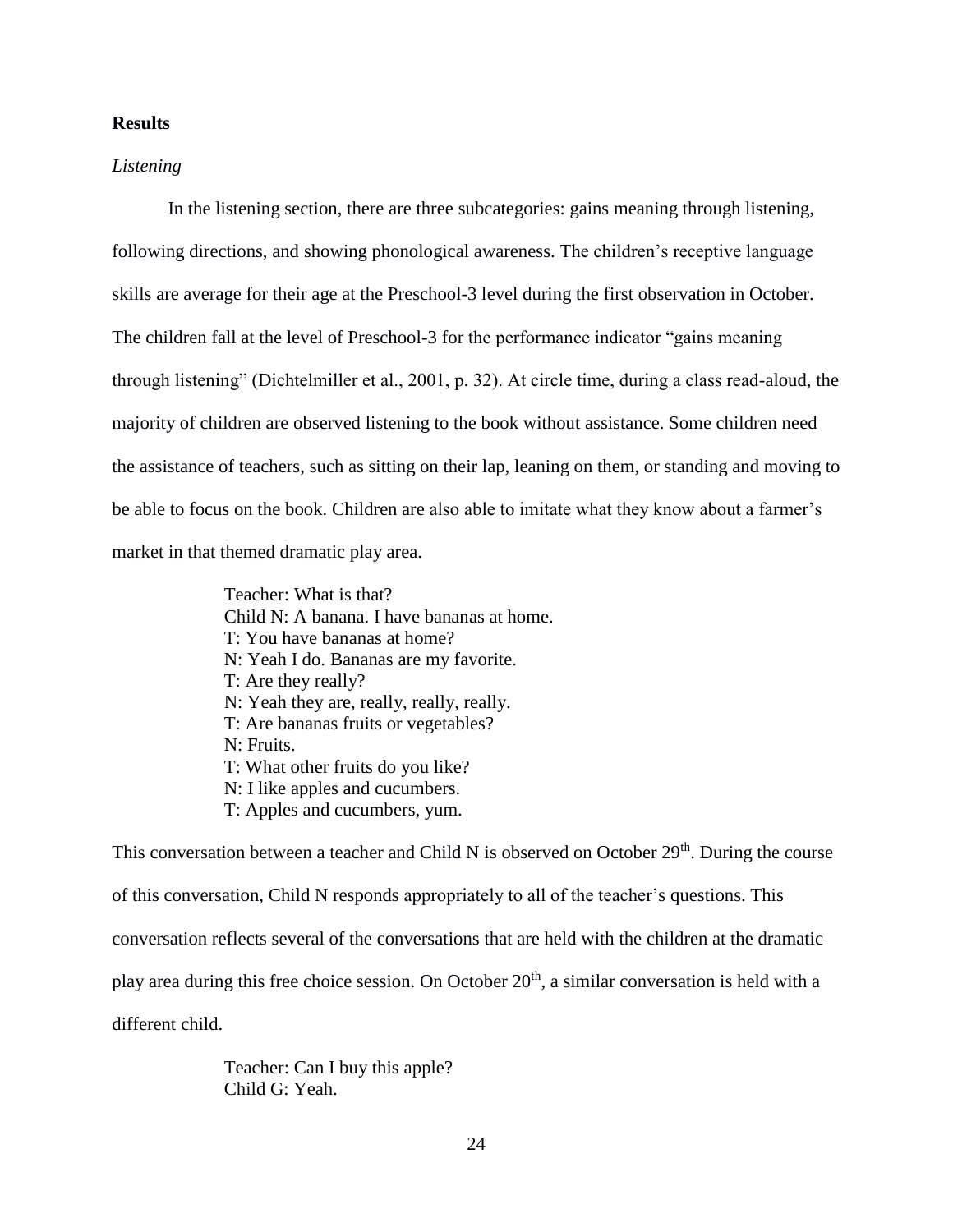T: Oh no, but I don't have any money. G: I got some dollars here.

In this example, Child G responds appropriately by offering the teacher money when they were

unable to buy an apple. The child shows understanding that money is needed to purchase an

item, as well as giving the teacher the money they need to buy that item.

By mid-November, children's average skill level in this performance indicator has

increased to Preschool-4. Children started to show interest in their peers' performances, offering

laughter, applause, and suggestions.

Child K: I wanna see. Teacher: I wanna watch it. K: It's a crab! It's a crab! It's a crab. T: It's a crab? K: Yeah it's a yellow crab! Child A: Nobody can look! T: Ok we won't look. A: This is only for me. A puts puppets on all of their fingers. A: Glub glub glub. No looking. T: Not yet. A: Blub blub blub blub blub blub blub. (Sings a song repeating blub). A walks away and K takes the spot behind the theatre. A sits in the audience and laughs as K holds different puppets on the stage. A: Hey (K) I love the princess one. And the prince one. Do that one.

On this day, A and K take turns performing for one another. They support each other's performances and recalled puppets from a previous conversation. These are indicators that the children had advanced from performing at Preschool-3 to Preschool-4 in just a month.

The children are also showing examples of what it means to be good audience members.

Prior to the November observations the children watched a puppet show performance by an

assistant teacher and the director of the preschool. During this puppet show children are told that

a closed curtain means the show isn't happening at that time and that at the end, the actors bow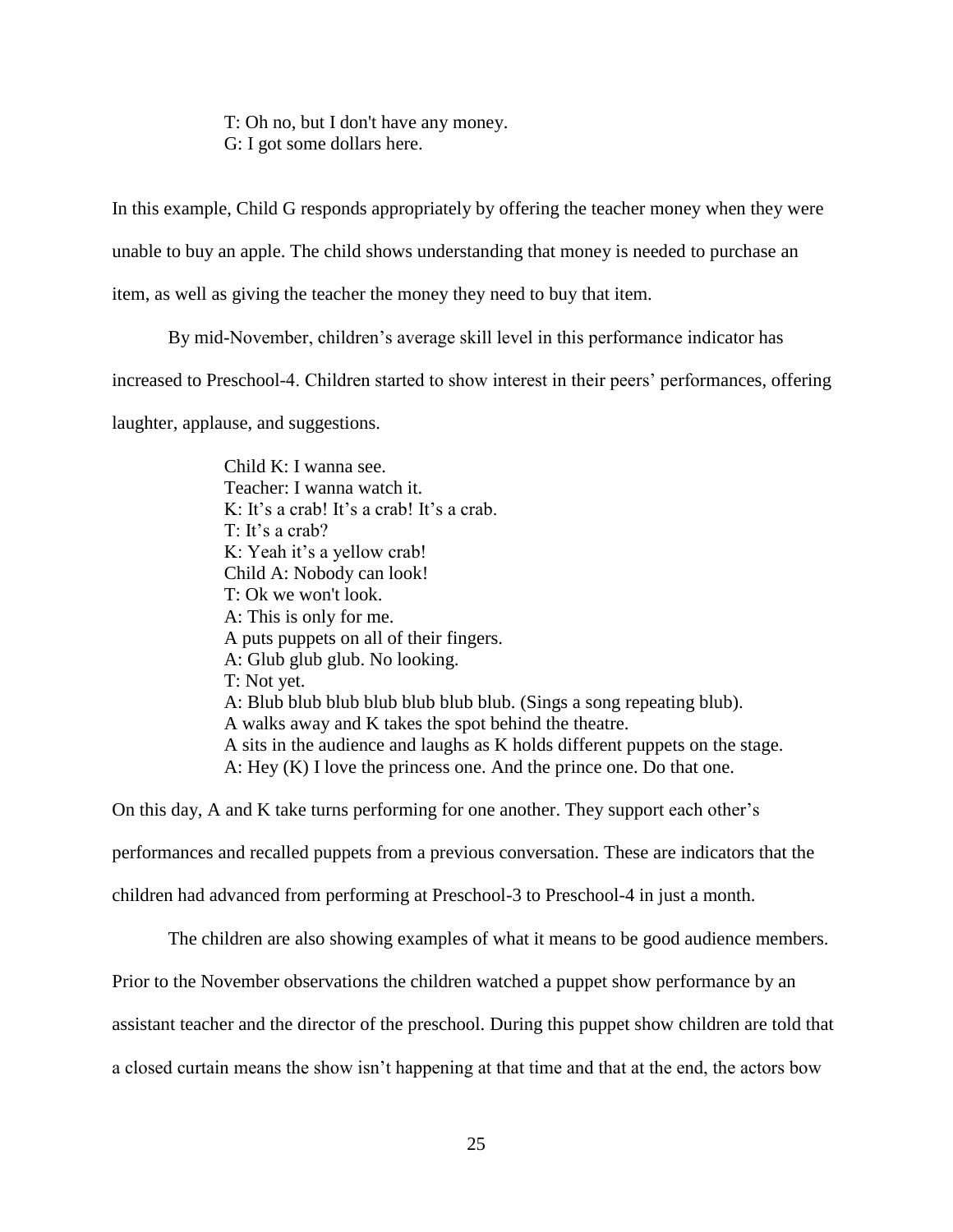and the audience claps. Several children experiment at the finger puppet theater by opening and closing the curtains, peeking between them at their audience before putting their puppets out for a show.

In December, the puppet shows become much more sophisticated. The December observations follow the puppet show performance by the university's acting organization, in which the children are taken to a real theater on campus. During the puppet show field trip, children lean forward in their seats and then ask questions about the puppets after the show ended. Children give appropriate responses about the characters in the puppet show and the actions that occurred. When they return to the classroom the children's puppet shows include characters with voices, actions, and interactions with the other puppets that are being held by both their teachers and their peers.

> Child D: Gonna eat you up. Teacher: You're gonna eat me up? I'll eat you up! Why don't we eat the goat? Child E: Don't eat the goat! T: Are you trip trappin' over my bridge? D: Yeah. T: Well I'm gonna eat you up! D: I will eat you up! E: I ate the goat up. T: And the goat ate me. D: Yummy T: I tasted yummy? D: Yes E: No. D: Num num num.

In this puppet show, Children D and E interact with each other and their teacher. They listen to each other to discover what the goals are for the show (eating the troll). This show turns into a game for the children, taking turns "attacking" the troll puppet and then helping him back up to be attacked again.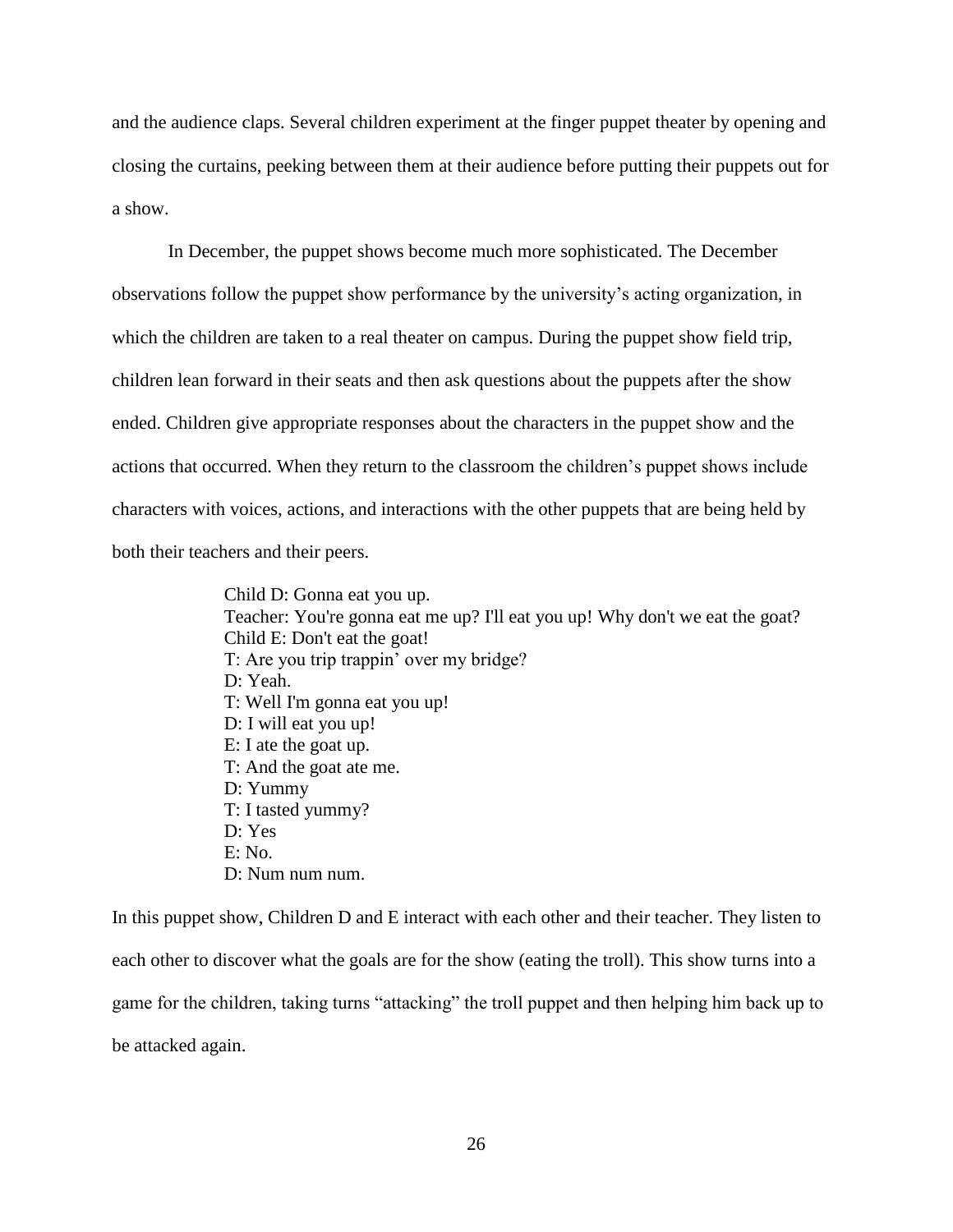Children are also performing at Preschool-3 in October for the next performance indicator for listening, "follows two-step directions" (Dichtelmiller et al., 2001, p. 33). Individually, this ability is dependent on the age of the child, for example, older children need little to no assistance to follow two-step directions, while for the younger children, it took the first few weeks of school to develop this skill. For these children, it may take multiple promptings from the teacher and visual assistance to follow through. Children are able to follow the directions when given both an auditory and visual prompt, for example, during a song they listen to the words and follow the teachers' movements. In the October 29<sup>th</sup> conversation Child N exhibits an understanding of two-step directions by giving them to the teacher and providing assistance when the teacher does not follow them.

> Child N: Now I be him and sit there, and you be here and get the things for, for me. Teacher: Ok. N: You stand right here where I'm standing.

The third listening performance indicator, "shows beginning phonological awareness" is not observed in the dramatic play area during October (Dichtelmiller et al., 2001, p. 35). Children have varied opportunities to practice phonological awareness abilities. Children are however, able to demonstrate it during circle time by participating in familiar songs and nursery rhymes and some are observed singing these songs back to themselves during play time.

In November, children are observed experimenting with changing the sounds in words during their time in the dramatic play area while using the puppets. At the Preschool-4 level, this experimentation focuses on changing the initial phoneme (sound) in a word to a different phoneme.

> Child A: Glub glub glub. No looking. Teacher: Not yet. A: Blub blub blub blub blub blub blub. (Sings a song repeating blub)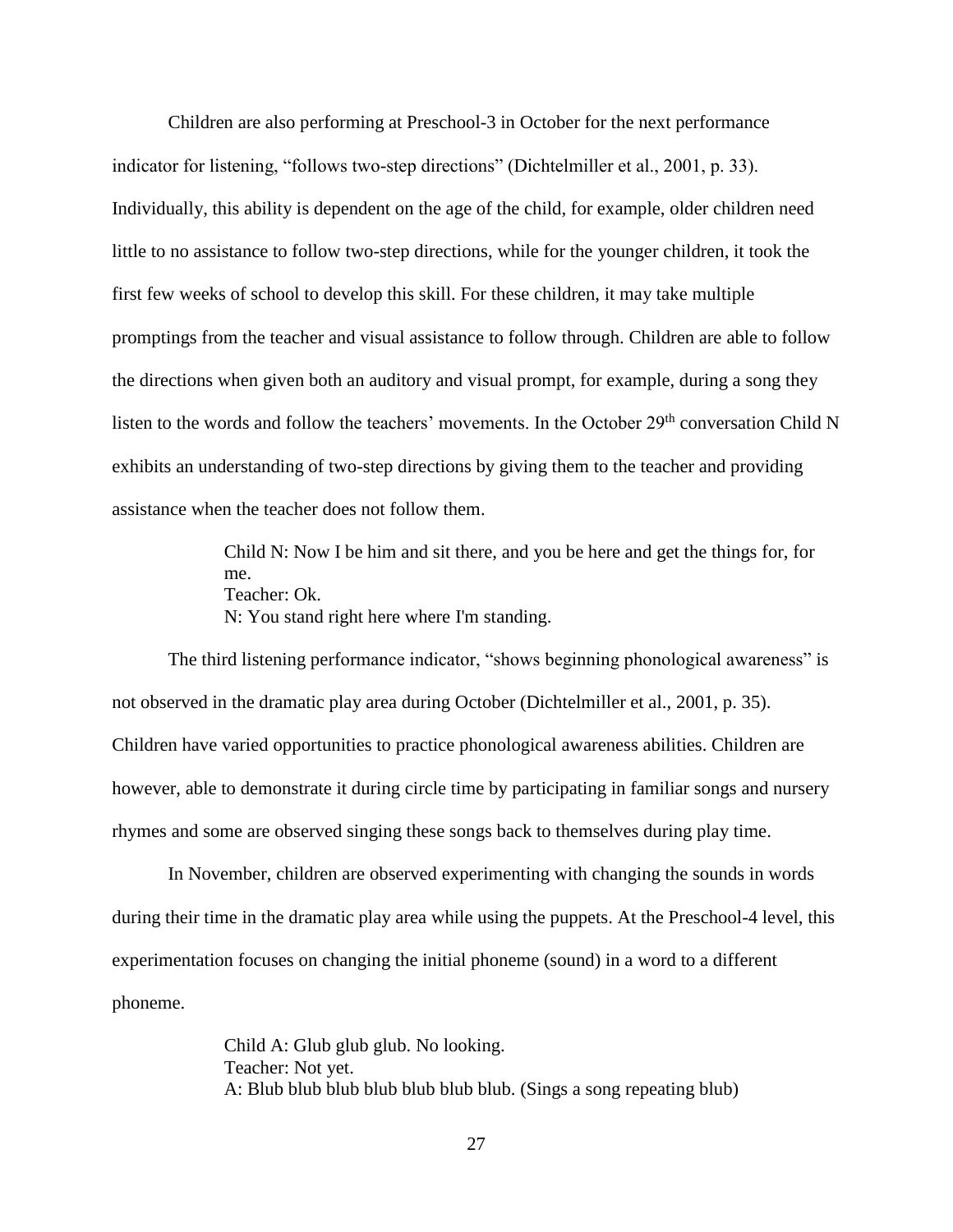In this case Child A is experimenting changing the initial phoneme, a hard  $/g/$  to a  $/b/$  sound while playing with a fish finger puppet.

By December, more children are observed experimenting with this performance indicator. Child I experiments with changing "trip trap trip" to "clip clap clip" after viewing the performance of *The Three Billy Goats Gruff*. During her own puppet shows, Child I switches back and forth between "trip trap trip" and "clip clap clip". The children enjoy the goats' line "trip trap trip trap" and are heard repeating it several times during their puppet shows.

#### *Speaking*

The next performance indicator, speaking, has two subcategories: speaking clearly and using expanded vocabulary. At the Preschool-3 level, "children are expected to speak clearly enough to be understood by most listeners" and to "use expanded vocabulary and language for a variety of purposes" (Dichtelmiller et al., 2001, p. 38-40). Children in the CDLC classroom are all at least at the Preschool-3 level at the beginning of the observation period in September.

In October, children have shorter utterances that last on average three to six words long. These utterances lack some parts of speech, but are for the most part easy to understand. For recording purposes, children are often not loud enough to be heard in the microphone, so the researcher repeats the children's utterances back to confirm the researcher has heard it correctly, with little to no correction from the children. Children are able to tell stories using props and gestures (an indicator of Preschool-3 speaking) and initiate conversations with adults. On October  $29<sup>th</sup>$ , Child C initiates a conversation with a teacher during their time at the dramatic play area: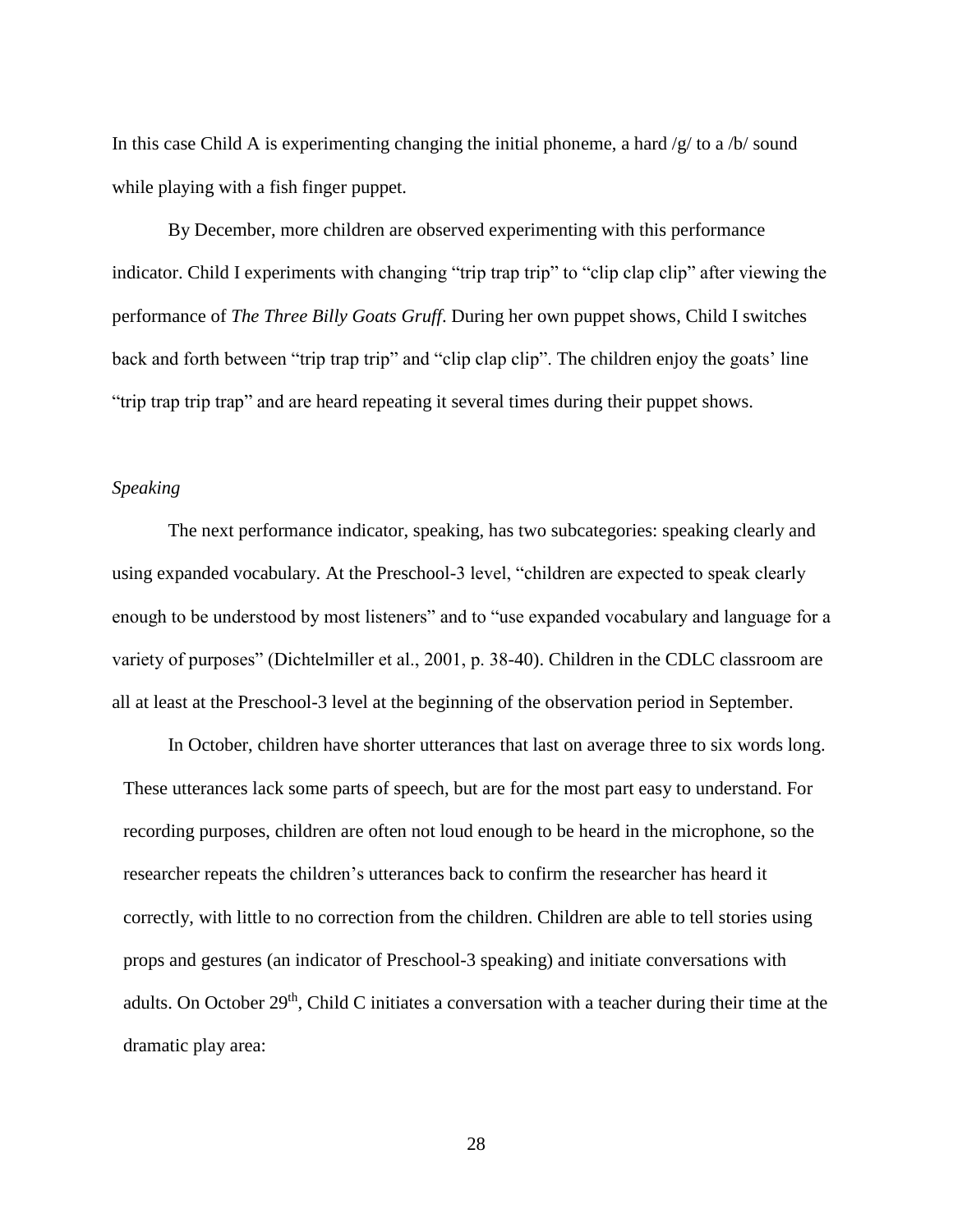Child C: Here's your dollar. Teacher: Thank you. C: What do you wanna buy? T: Um, I'll buy this pepper. C: Do you wanna buy this? T: Sure I'll buy that. C: Thank you very much. And you get this.

By November, children are speaking "clearly enough to be understood without context clues" (Dichtelmiller et al., 2001, p 38). At this level, which is considered to fall on the scale of Preschool-4, children are able to communicate with each other without having to clarify what the other said. In this November  $10<sup>th</sup>$  excerpt between two children at the finger puppet theater,

both are playing cooperatively without needing to clarify with each other.

T: Can you do a puppet show for me? G: Yeah. B: Can I play with you? G: Yeah. I'm being this. A seahorse. [B puts starfish on thumb and moves it to the stage, using a higher pitched voice.]

B: I'm just a starfish. I'm just a starfish.

There is also an increase in the length of utterances. Children have moved from three to

six word long utterances to telling full stories without teacher intervention. In November, Child I

picks up a princess finger puppet and tells a story about her, using what she sees in the

environment (a camera, the princess' wand), and answers the teacher's questions about the story.

Child I: There is a princess – there was a princess that, that saw a camera and then used it to take pictures of stuff. Of the movie theatre, of her hair and her wand. I: And she had a pet dragon. And then, the whale was a movie. [Child I is too quiet to hear for several utterances.] I: There was a queen and a princess and they were nice and they lived in a land. Teacher: They lived in a land? I: It was called Princess Land.

Although Child I is at times unintelligible only due to the volume of their voice compared to the volume of the surrounding environment, their story is elaborate and has several details about the princess. The quality of Child I's voice is clear enough to be understood by classroom visitors.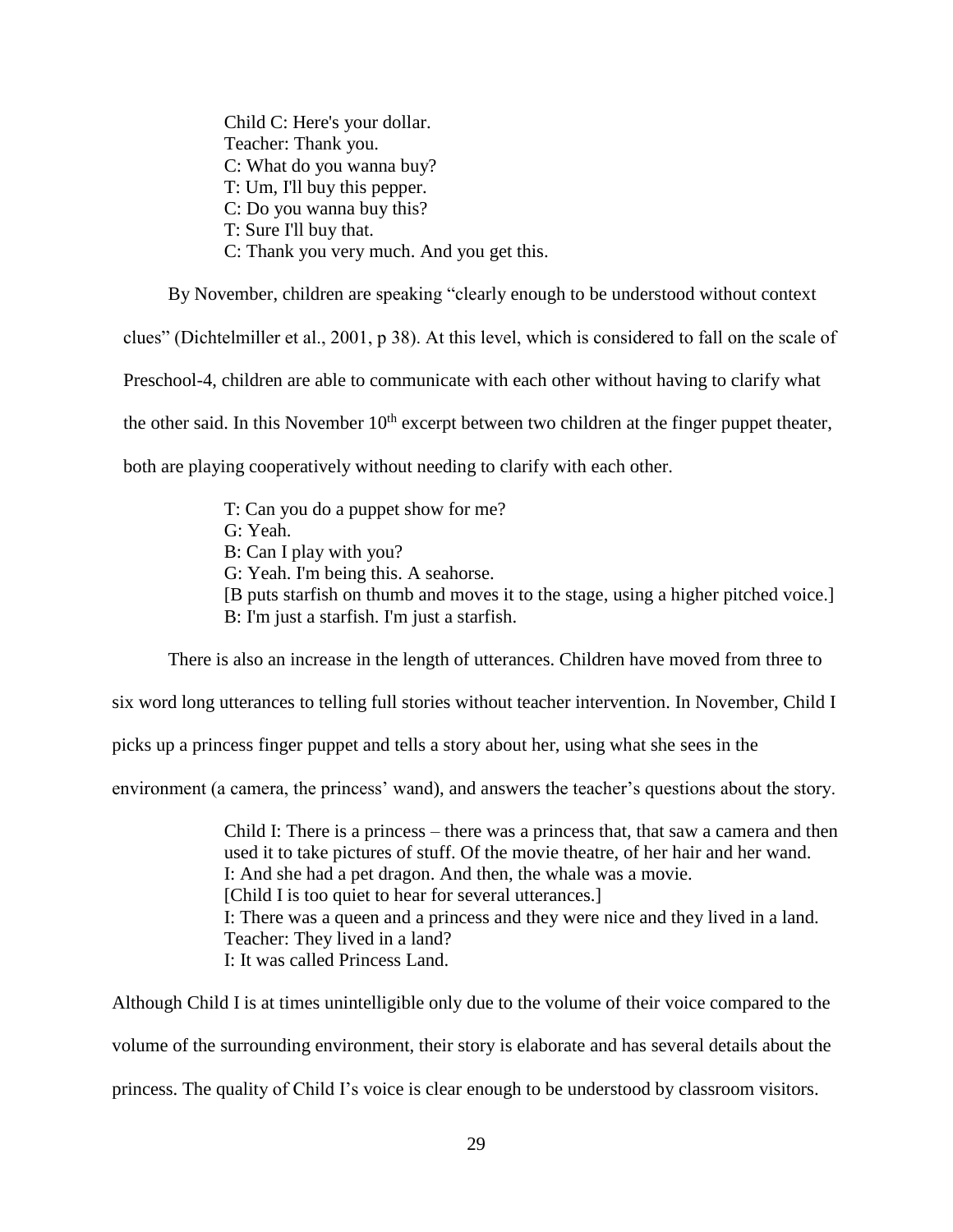Child I's story represents what is being observed throughout the classroom by November.

Children that began in September with Preschool-3 level speaking are now at Preschool-4 levels

and progressing quickly.

In December, children's expressive language is similar to what is seen at the

Kindergarten level during dramatic play. The children are retelling the story of the *Three Billy* 

*Goats Gruff* with puppets coherently and without missing details. Some children may do this

alone while others perform shows with their peers and teachers. Child A performs a puppet show

of the *Three Billy Goats Gruff*, even using voices and props.

Child A: The billy goat went "trip trap trip trap". And the three little billy goats went "trip trap trip trap". [Child A changes voice to troll]: Why are you going on my bridge? I'm gonna gobble you up. [A as goat]: You don't want me. But my other brother. [A as troll]: Ok. [Goat]: Trip trap trip trap. [A as second goat]: Now the second billy goat. Trip trap trip trap [Troll]: Who's that doing all the trip trappin'? I'm gonna gobble you up. [Second Goat]: But my other brother. My other brother is the bigger goat ever. Now the goat went trip trappin'. [Third Goat]: Now the third billy goat went trip trappin' over the bridge. [Troll]: Who's that on my bridge? I'm gonna gobble you up. [Third Goat]: No. I'm gonna throw you off the bridge.

With each goat, Child A takes the time to switch goat puppets and make sure the puppet is on their hand properly before continuing. Child A's retelling of the story is clear and very close to the script that the actors used when they performed for the students earlier that day. Child A speaks loudly enough that they can be understood by their audience members over the volume of the classroom.

An observation from December  $3<sup>rd</sup>$  shows the children using puppets to interact with each

other in a way that has not previously been seen in the classroom. The following description is

included in the observation notes: over the course of 15 minutes, six different children visit the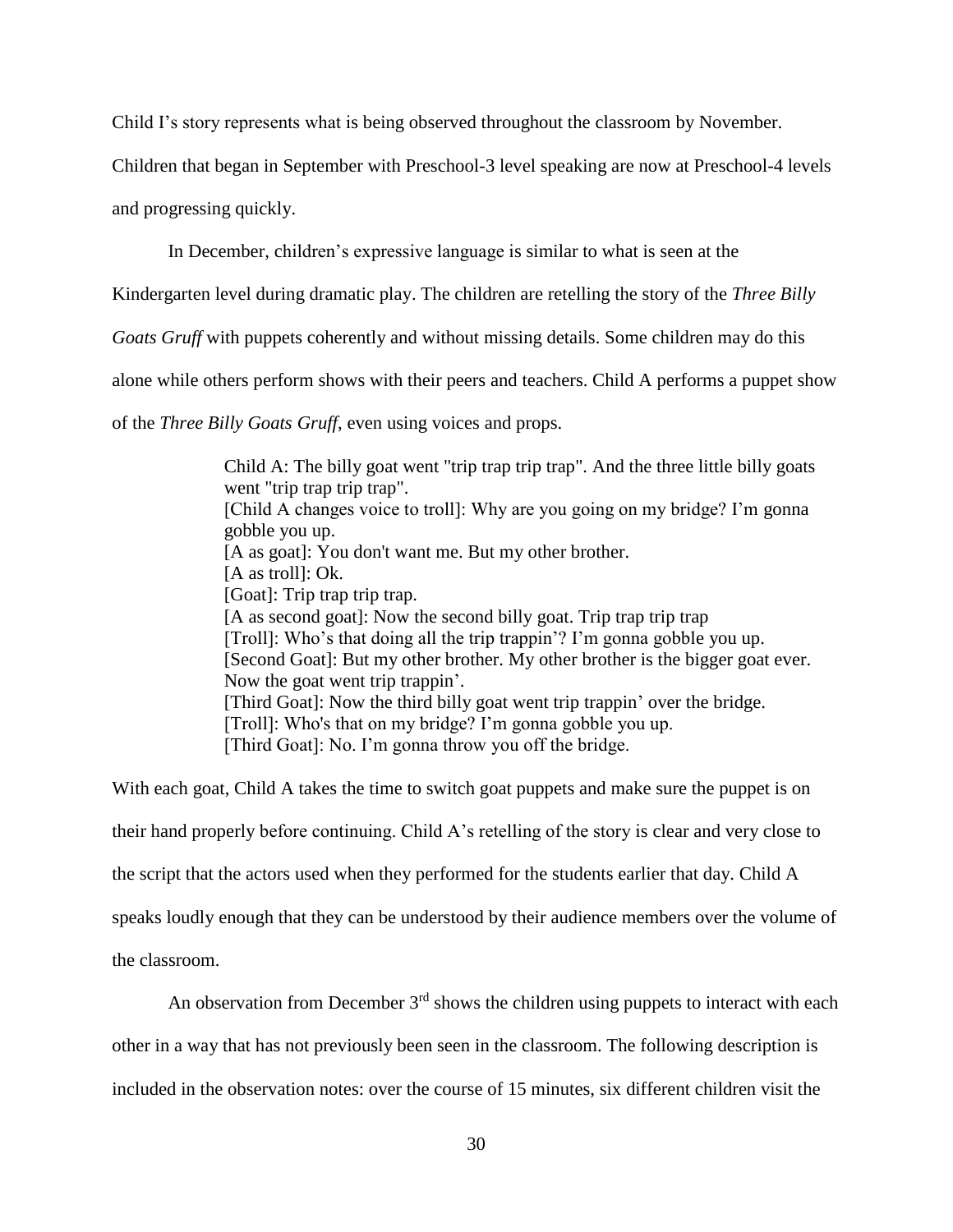puppets and a game of catching and attacking the troll is created. There is not much dialogue, but the children all make various noises to illustrate what is happening to the troll. Children that have not previously used the puppets to interact with others are doing so. After this, the children move to other activities except for Child E. This child starts a script of the troll and wolf being friends and sharing cookies with each other, which goes back and forth for several minutes. The child, as the troll, hugs the wolf and accepts hugs and talks to the wolf (played by the teacher).

The children that are involved in the game work together using only their puppets to create this game and its rules: each time the troll is caught, it is released and the game resumes. Children that have not played together previously are interacting with each other and others that have not used the puppets in the past are manipulating them with ease. These children have watched the actors in the theater use the puppets and then create their own stories with the same puppets in a clear and coherent way.

One purpose of implementing the puppetry curriculum is to teach children some basic words about the theater, including "audience", "applause", and "perform". These words are used during introductions to the puppet shows that are performed by the teachers and actors and then in the ICs that are used by the teachers during the free play time. For children, when they use these words, they are demonstrating the speaking performance indicator "uses expanded vocabulary and language for a variety of purposes" (Dichtelmiller et al., 2001, p. 40).

At the Preschool-3 level, children can be expected follow simple rules of conversation and are excited to use newly acquired words in conversation (Dichtelmiller et al., 2001, p. 40). Children are observed using words from past experiences. In one example, Child N uses the word "tickets" at their ticket stand. In the past, this child has explained to the teacher that the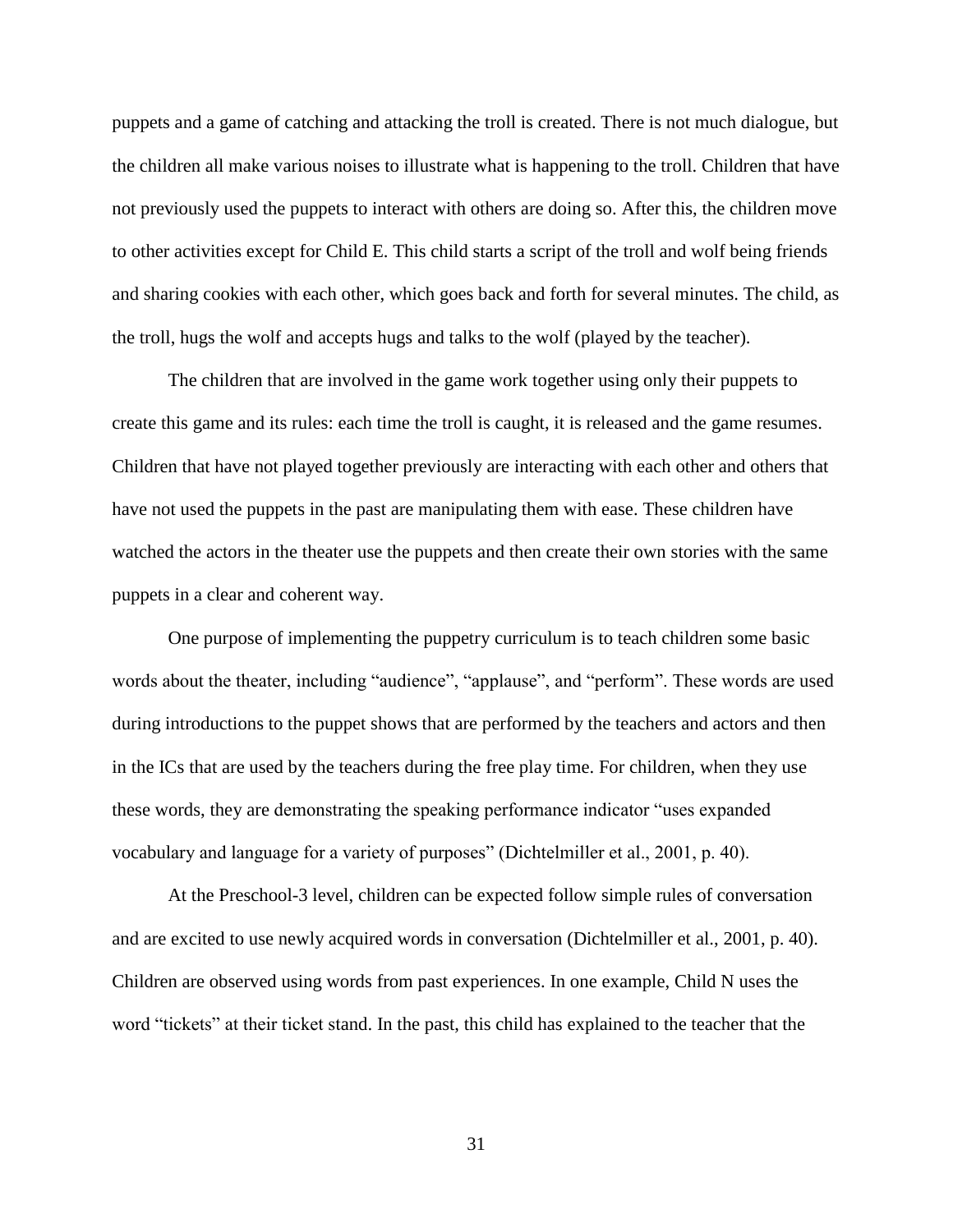tickets were for a carnival. In the following observation on October 22nd, Child N gives Child J tickets and this exchange occurs between the two:

> Child N: I pay you, pay you, pay you. Child J: I don't want a uh, I don't want, I don't want to pay. N: I pay you. Here your tickets! J. I can't take these too much tickets. She gave me too much tickets. Teacher: Too many? J: Yeah. Yeah there too many. Ummm. I have too many tickets. We only take one ticket. T: Only one? J: Yeah, that the rule.

Child N and Child J are making up dialogue for their conversation in the dramatic play area. Child J understands that they did not need the multiple tickets they are given and told this to their conversation partner, as the children had been told that they only need one ticket each for the puppet show the teachers had performed a few days prior. Child N and Child J are using this "one ticket per child" information in their non-puppet show role play.

By November children are using the finger puppet theater to tell complex stories. These stories often have a beginning, middle, and ending. Often times, a child will close the curtain to signify that there is a pause in the action. Children are manipulating both the puppets and the theater with obvious intent in their actions. They are using the nonverbal body language that is taught to them by the teachers and actors during their puppet shows to tell the stories.

In December, children experiment with the "trip trap trip trap" onomatopoeia from the play they saw, using it and other forms of it in their dramatic play. Children initiate conversations more often than they have done in October or November. These conversations follow common rules such as turn-taking and staying on topic for extended periods of time. Several children are able to keep a game with the puppets going for an observed time of fifteen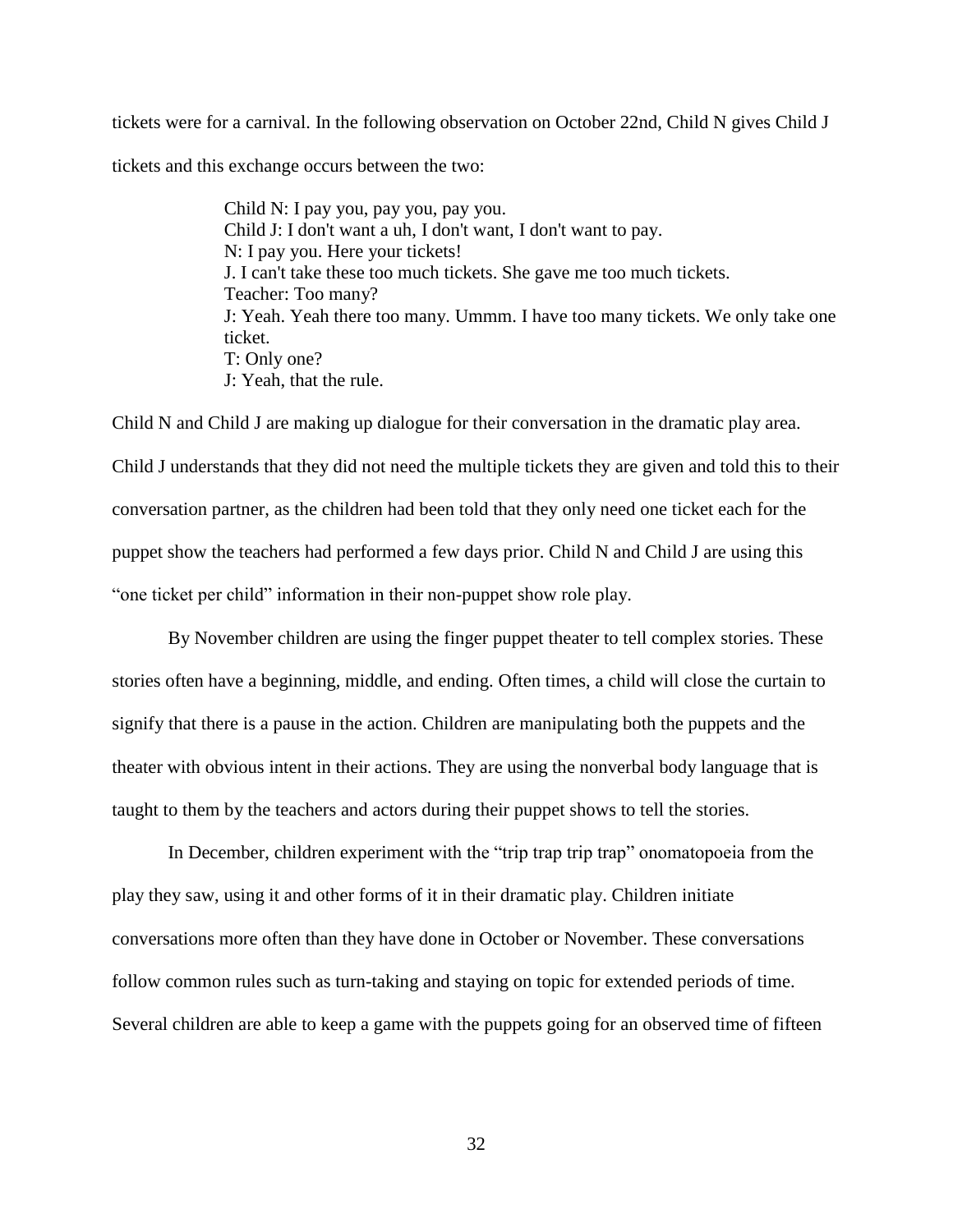minutes. These are all indicators that children have progressed to a Kindergarten level of speaking.

### *Reading*

When children enter preschool, they are expected to show an excitement towards books (Dichtelmiller et al., 2001, p. 42). In the CDLC children are encouraged to participate in sharedbook reading during circle time and free choice time. Just like all other the materials children are allowed to choose from during free play, the books in the library are switched out periodically to keep the selections exciting, new, and related to the other activities.

Two performance indicators in the reading section are very similar and will be discussed together, these are the "shows appreciation for books" and the "comprehends and responds to stories read aloud" categories (Dichtelmiller et al., 2001, p. 42 & 50). At the Preschool-3 level, children are expected to be able to stay focused on a story in small groups, know how to hold a book upright and the direction to turn the pages in, and can recognize favorite books by their covers (Dichtelmiller et al., 2001, p. 42). In October, teachers read the children different versions of the *Three Little Pigs*, telling children that an author can write a version of a story however they want. The teachers also perform a puppet show version of the *Three Little Pigs*, encouraging children to try their own versions. Dichtelmiller et al., (2001) explains that children should be able to retell a story using hand puppets, as they are seen experimenting with in October with the puppets for the *Three Little Pigs*.

With the Preschool-4 skill level comes an important example of showing appreciation for books: "improvising dialogue for the re-enactment of a story in the dramatic play area" and "acting out a familiar story with their classmates" (Dichtelmiller et al., 2001, p. 42  $\&$  50). This is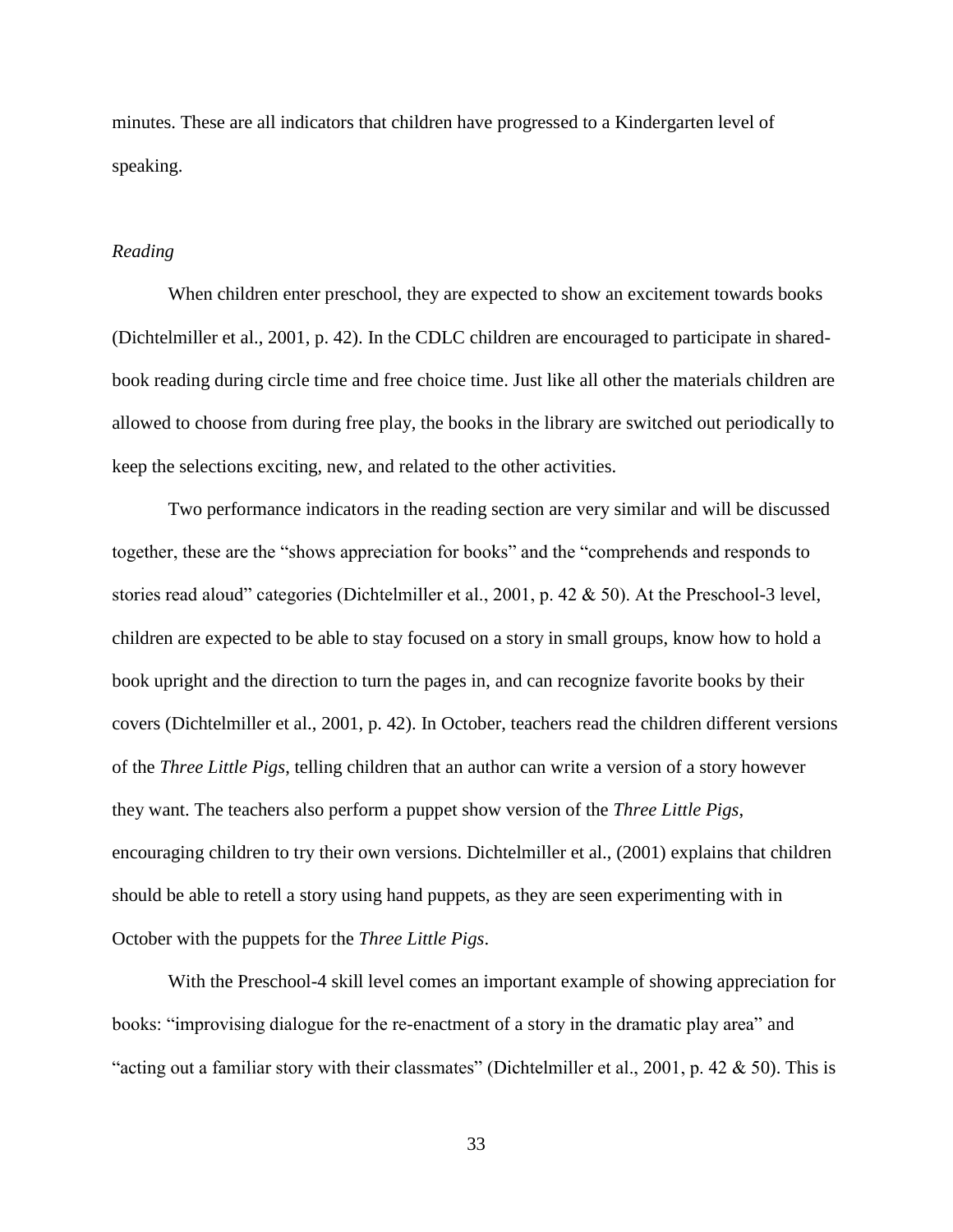a skill that starts to form in mid-November but really shows itself in December after the theater field trip. The children all show interest in re-enacting the *Three Billy Goats Gruff* while using puppets. Other children re-enact puppet shows of the *Three Little Pigs* and *Goldilocks and the Three Bears*, which are other stories they have watched puppet shows of previously in the year. Children are also beginning to experiment with creating voices for their puppets. This skill presents itself first in November, but continues to become more advanced by December.

### *Writing*

After the observation period in December, the researcher returns for an informal observation through the two-way mirror in the CDLC classroom. In February (two months after the last observation), children from the study are observed dictating stories to their teachers to be written down. These stories include scripts for their puppet shows for the teachers to narrate while the children performed. This dictation is a sign that children are beginning to understand that written words have an important meaning, an early step towards emergent writing (Dichtelmiller et al., 2001).

#### **Discussion**

Of all of the areas of development studied during this research, the children of the CDLC show the most growth in their language abilities. While the children did in fact develop in all areas, the children developed significantly from performing at a Preschool-3 level to the Kindergarten level, a 2-year growth, in the span of October to December of the same year. The researcher set out with the hypothesis that the children would develop steadily in all areas over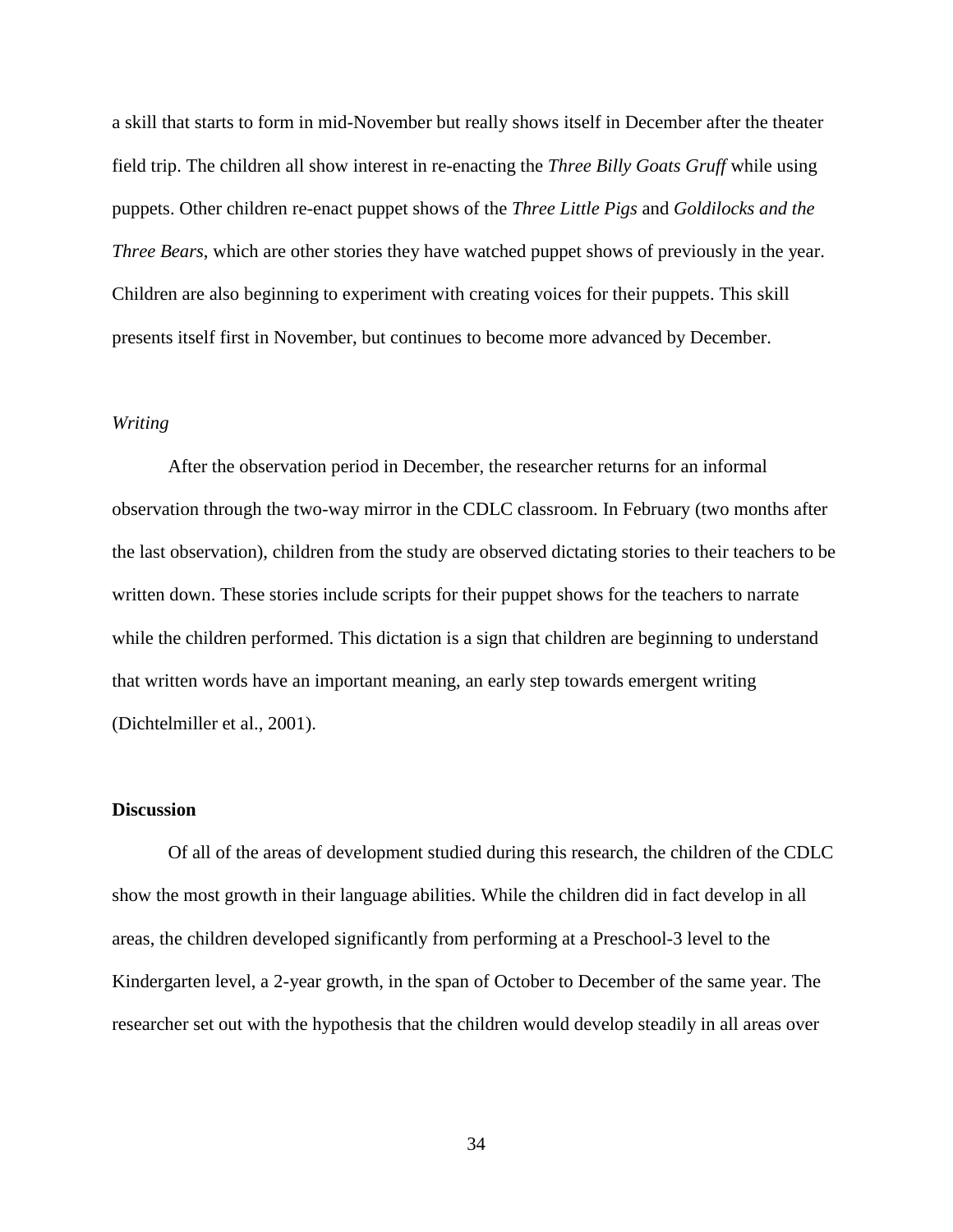three months. It was not foreseen that the children would develop as quickly as they did in their language abilities.

#### *Effects of Puppetry on Language Development*

The classroom's average performance levels in the listening and speaking categories of language, which represent their receptive and expressive language skills goes from performing at their age level to performing at the level of a five-year old child. These three- and four-year old children were able to develop 2 years of important skills between October and December. This may due to several factors in the dramatic play area and all over the classroom. The teachers used the IC technique when interacting with the children during their puppet shows to ask for more details and by the end of the three months, teachers did not need to ask for these details; the children were able to present them without the request. The teachers also used scaffolding in the dramatic play area to show children how to hold and use the types of puppets as well as to use voices and give their puppets character.

After the children attended the field trip to the theater to see the performance of the *Three Billy Goats* Gruff their language skills reached new levels. The children spent a larger amount of time using the puppets; some spent their entire free choice time behind the puppet stage on several occasions. The children that had spent more time with the puppets before the field trip were more often the ones that had the most sophisticated stories for the puppets after the field trip. Some children combined the stories of *The Three Little Pigs* and the *Three Billy Goats Gruff*  to tell the story of how the wolf and the troll were friends. Children were not only retelling familiar stories; they were creating their own stories as well while using the puppets.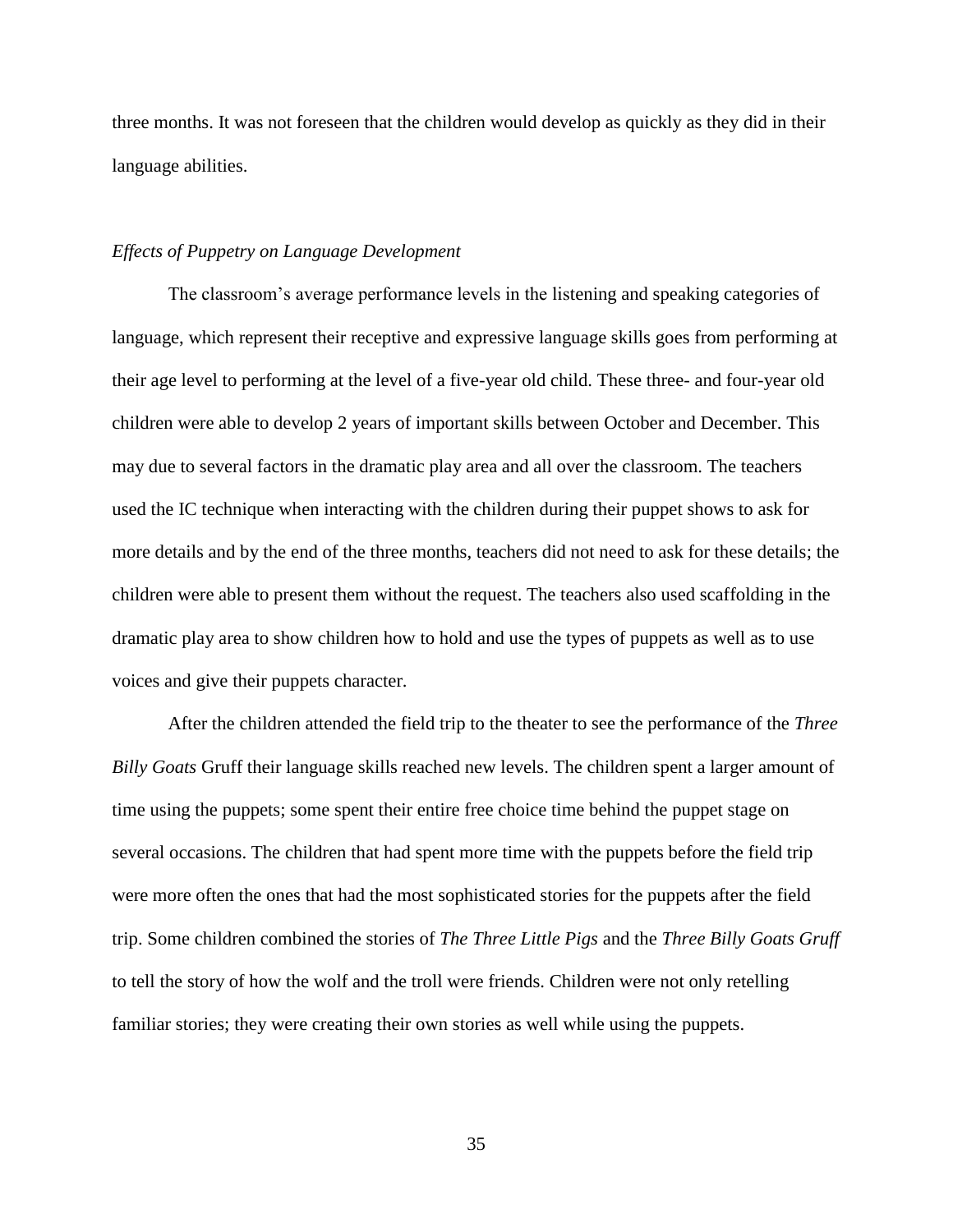### *Effects of Puppetry on Literacy Development*

Early literacy development has two categories; reading and writing. Although the children did not show as much of a rapid development in these areas than they did in their language development, children went from performing at a Preschool-3 level to at the very least a Preschool-4 level by December. Children's focus when a teacher read books at circle time increased and children were able to relate the actions in a story to something that they had experienced in real life

The dramatic play area is a place for children to tell stories. Through the use of puppets and props, children are able to retell the stories that they had seen in puppet shows or read in books during circle time. This opportunity to tell stories allows children to build on their language skills and their literacy skills by knowing that words have specific meaning. In the CDLC classroom this eventually led to children dictating their stories to the teachers to be written down.

#### *Effects of Puppetry on Children with Disabilities*

Although the focus of the study was not on children with disabilities, I couldn't help but notice one child in particular that showed a large amount of development in the dramatic play area. This child had entered preschool diagnosed with developmental delays. The child not only was performing in the puppet shows alongside their peers, but was entertained and laughed alongside their teachers during the children's performances. As the literature review showed, children with disabilities in an inclusive classroom are often encouraged to reach their full potential more often than children in separated classrooms. Puppets also aid in this, as they provided an extension for the children to practice social conventions.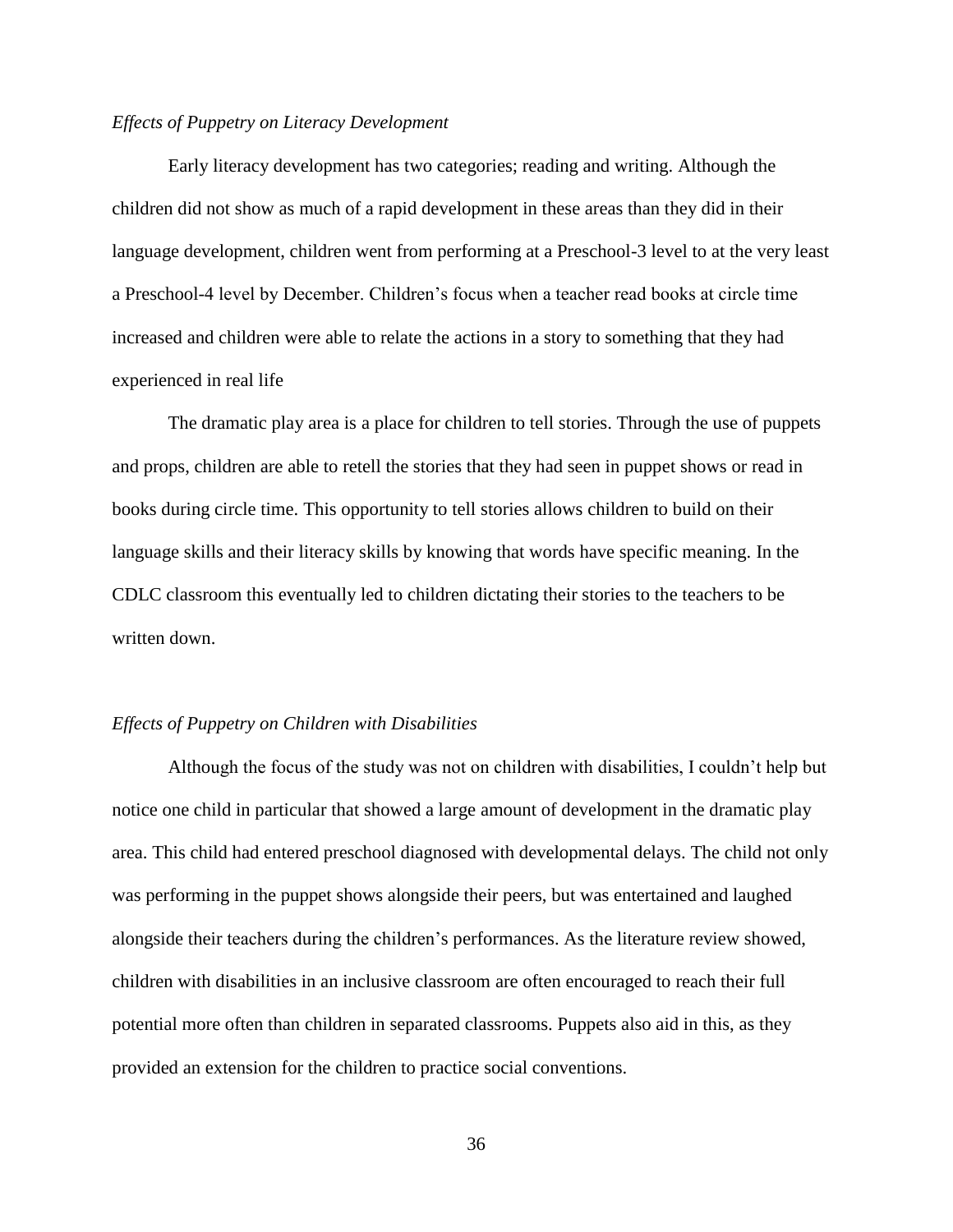By the end of the three months this child was interacting smoothly with both the puppets and the other children in the classroom. The child participated in several instances when the children created games of chasing and attacking the troll puppet and often brought the puppets to the teacher to show them. The child was also able to give the puppets voices and specific characteristics just as the other children had done. The puppets gave the child additional opportunities to participate in activities that they may not have typically participated in (the large group game of catching the troll) as well as giving the child one-on-one time with teachers to perform puppet shows for them.

### *Limitations and Future Research*

The sample size of the study may have had an effect on the results that were received. An additional study with several classes of children or more frequent observation may allow for more results and a crisper analysis of the observations. Several children did not end up being observed during each observation period due to limited time constraints or the child's disinterest in the area. The researcher respected children's opinions and did not push children towards the dramatic play area if they felt more comfortable in a different area of the classroom. Another limitation was the fact that there was only a single observer with limited time constraints. This meant that children may have had puppet shows while the observer was not present in the classroom, but they could not be recorded.

One other important limitation is the lack of a control group. In the case of this experiment, two possible control groups would be a classroom without a dramatic play area or a classroom without a dedicated puppetry curriculum to discover what typical language development may have taken place. While dramatic play is encouraged in the CDLC, some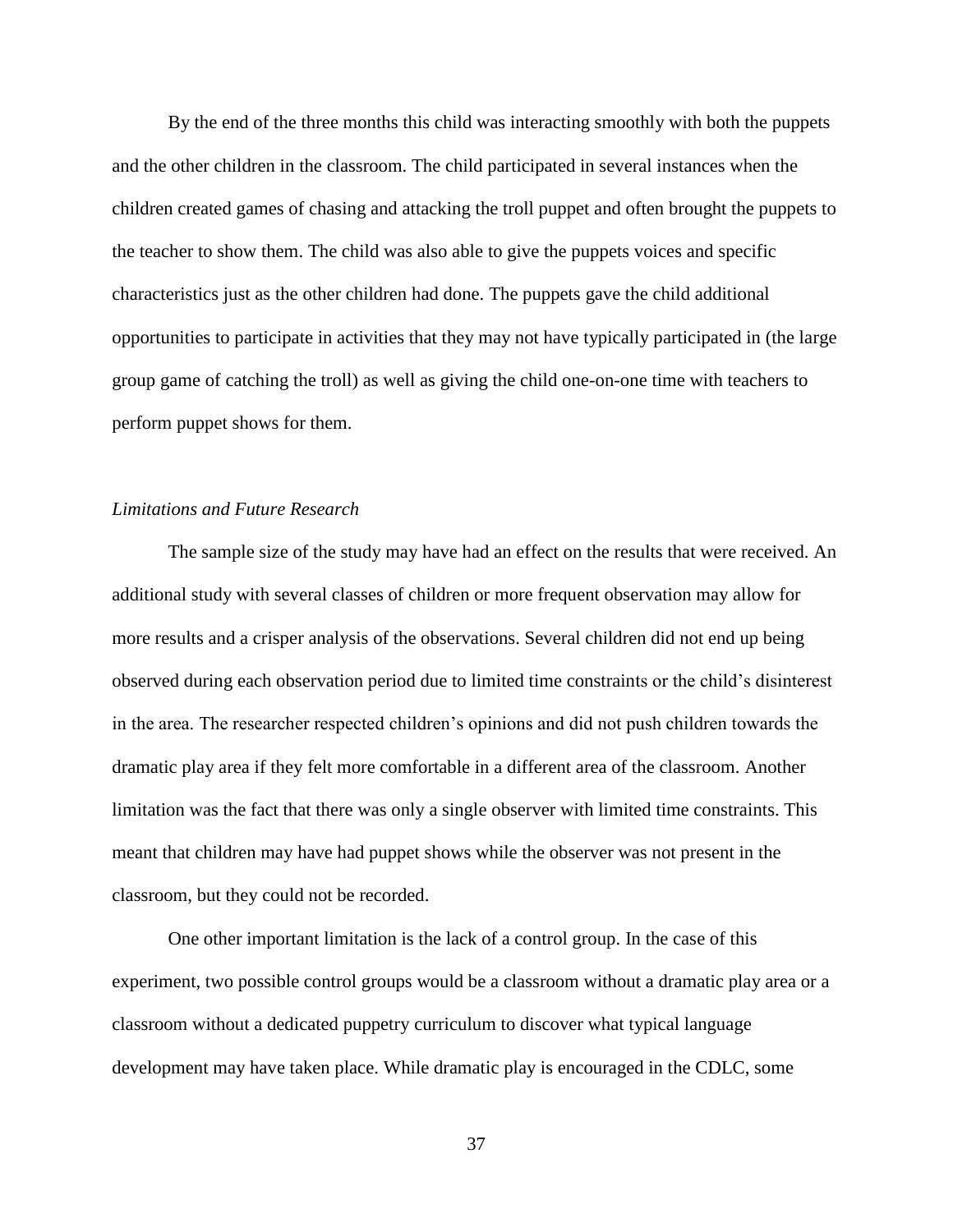preschool classrooms do not have dramatic play, yet the children's language still develops. It is important to consider what development may have occurred in a classroom like this in comparison to the CDLC. However, due to the time constraints and lack of resources discussed above, it was difficult to find a classroom or have the time to observe one that did not utilize a dramatic play area.

Possible future research includes studying the specific effects puppetry and the dramatic play area as a whole have on children with disabilities, in particular, children with speech or language delays. Other aspects of the dramatic play area that could be studied include the use of dress-up materials provided, the role writing materials play on a child's literacy development, and the ways that puppetry can affect socialization in the dramatic play area.

#### **Conclusion**

A dramatic play area is not just a place for children to dress-up or play pretend. The dramatic play area fosters creativity and opportunities for children to develop not only their language and literacy skills, but important life skills. The dramatic play area was often the location of several children interacting at once. Children that did not usually play with one another were able to create stories and build friendships from their puppet shows because they were able to collaborate and have more interactions than they may not otherwise would have had. Other children took pride in performing their shows for their peers and teachers. Children that did not generally play in the dramatic play area were drawn to the puppets.

After viewing the puppet show in the theater children had a new inspiration. After this field trip, several children that were not previously observed in the dramatic play area were suddenly participating in creating their own puppet shows and the improvisational games that the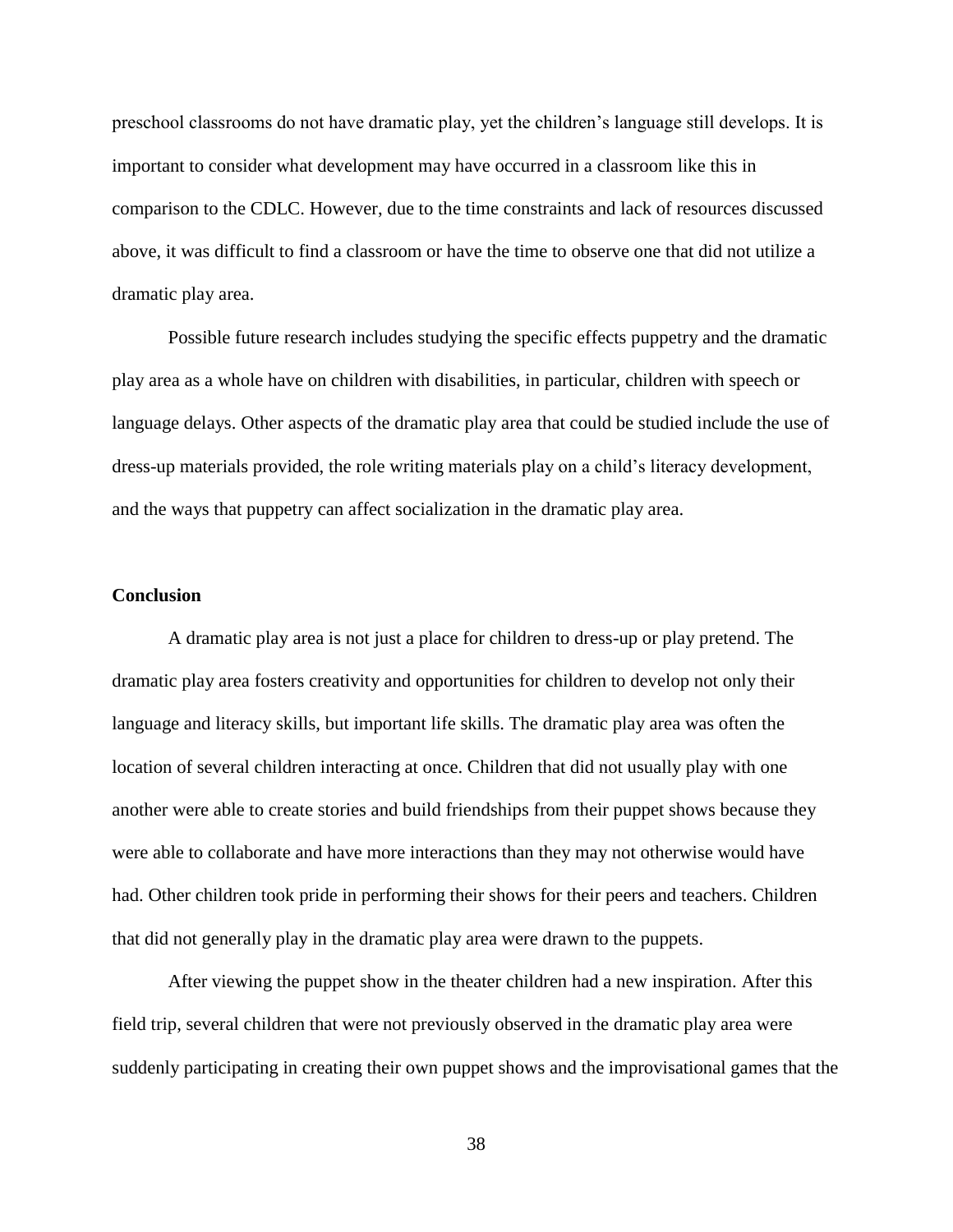children had created. The interactions from teachers in the puppet shows also decreased. Teachers did not need to ask for more information from the children regarding the story; children included it as they told their own stories. For some children, the puppet area became their new favorite area. They would frequent it and spend their entire free choice period playing with puppets. Children did not discriminate against their playmates – instead, they played with anyone that would pick up a puppet and join them.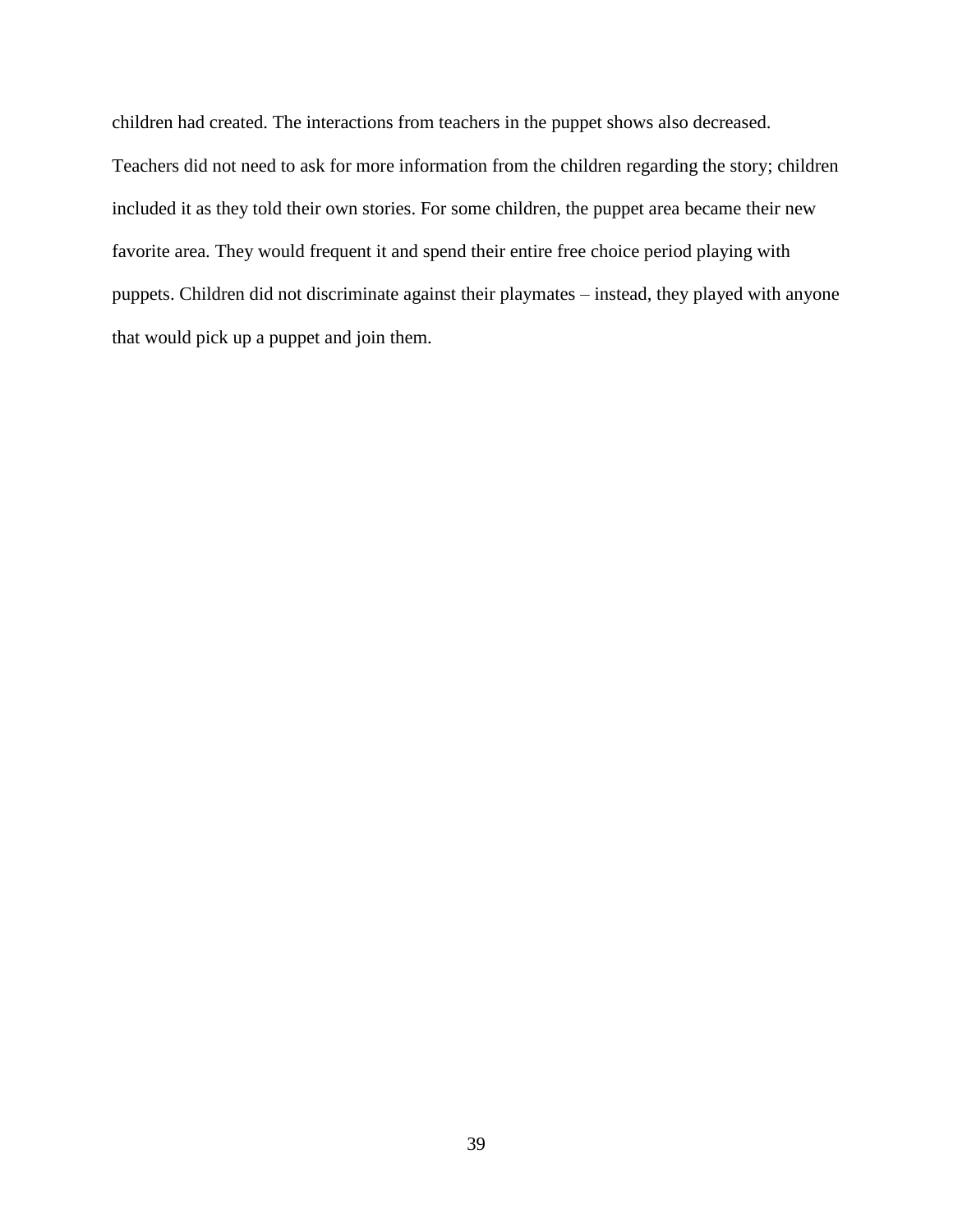#### References

- Bahmaee, A. B., Saadatmand, Z., & Yarmohammadian, M. (2016). Principle elements of curriculum in the preschool pattern of montessori. *International Education Studies, 9*(1)
- Bredikyte, M. (2000). Dialogical drama with puppets and children's creation of sense. *European Conference on Quality in Early Childhood Education,*
- Burchinal, M. R., Peisner-Feinberg, E., Pianta, R., & Howes, C. (2002). Development of academic skills from preschool through second grade: Family and classroom predictors of developmental trajectories. *Journal of School Psychology, 40*(5), 415.
- Dichtelmiller, M., Jablon, J., Marsden, D., & Meisels, S. (2001). *Omnibus guidelines preschool through third grade* (4th ed.)
- Goh, S. S., Yamauchi, L. A., & Ratliffe, K. T. (2012). Educators' perspectives on instructional conversations in preschool settings. *Early Childhood Education Journal, 40*, 305.
- Green, K., Terry, N., & Gallagher, P. (2014). Progress in language and literacy skills among children with disabilities in inclusive early reading first classrooms. *Topics in Early Childhood Special Education, 33*(4)
- Hestenes, L., Cassidy, D., Shim, J., & Hegde, A. (2008). Quality in inclusive preschool classrooms. *Early Education and Development, 19*(4)
- Howell, J., & Corbey-Scullen, L. (1997). Out of the housekeeping corner and onto the stage- extending dramatic play. *Young Children, 52*(6), 82.
- Hulit, L., Fahey, K., & Howard, M. (2015). *Born to talk: An introduction to speech and language development* (6th ed.) Pearson.
- Ihmeideh, F. (2014). The impact of dramatic play centre on promoting the development of children's early writing skills. *European Early Childhood Education Research Journal, 23*(2)
- Johnson, E. (1999). The effect of literacy intervention in preschool children's dramatic play on literacy behaviors. *Annual International Conference of the Association for Childhood Education International,*
- Lerkkanen, M., Kiuru, N., Pakarinen, E., Poikkeus, A., Rasku-Puttonen, H., Siekkenan, M., & Nurmi, J. (2016). Child-centered versus teacher-directed teaching practices: Associations with the development of academic skills in the first grade at school. *Early Childhood Research Quarterly, 36*, 146.
- Logue, M. E., & Detour, A. (2011). "You be the bad guy": A new role for teachers in supporting Children's dramatic play. *Early Childhood Research & Practice, 13*(1)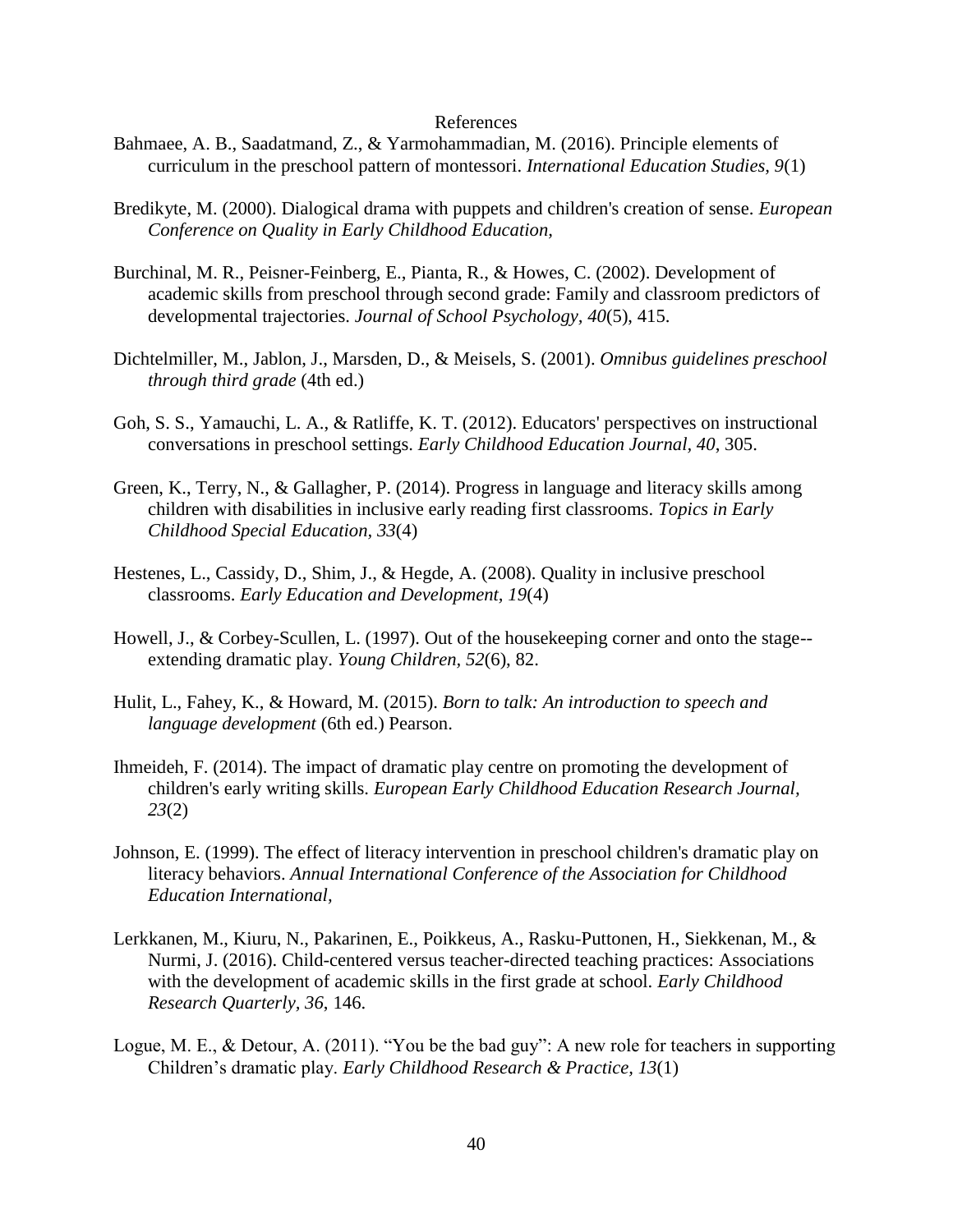- Marcon, R., A. (1999). Differential impact of preschool models on development and early learning of inner-city children: A three cohort study. *Developmental Psychology, 35*(2)
- Marcon, R., A. (2002). Moving up the grades: Relationship between preschool model and later school success. *Early Childhood Research & Practice, 4*(1)
- Mashburn, A. J., Pianta, R. C., Barbarin, O. A., Bryant, D., Hamre, B. K., Downer, J. T., . . . Howes, C. (2008). Measures of classroom quality in prekindergarten and children's development of academic, language, and social skills. *Child Development, 79*(3), 732.
- Notari-Syverson, A., O'Connor, R., & Vadasy, P. (1996). Facilitating language and literacy development in preschool children: To each according to their needs. *Annual Convention of the American Educational Research Association,*
- Ogelman, H., & Seçer, Z. (2012). The effect inclusive education practice during preschool has on the peer relations and social skills of 5-6 year olds with typical development. *International Journal of Special Education, 27*(3)
- Oksaar, E. (1983). *Language Acquisition in the Early Years: An introduction to paedolinguistics*. London: Batsford Academic and Educational.
- Pond, P., Gordon, K., Kohler, P., Snell, E., & Stoltz, D. (2013). Puppetry at its best: How three billy goats can reinvent your early learning role. *Public Libraries, 52*(5)
- Salmon, M., & Sainato, D. (2005). Beyond pinocchio: Puppets as Teaching Tools in Inclusive Early Childhood Classrooms. *Young Exceptional Children, 8*(3)
- Shulman, B., & Capone, N. (2010). *Language development: Foundations, processes, and clinical applications* (2nd ed.) Jones and Bartlett Learning.
- Strickland, E. (2000). Developing physical skills through dramatic play. *Early Childhood Today, 15*(3), 46-48.
- Turner, T. (2003). Puppets to put the whole world in their hands. *International Journal of Social Education, 18*(1)
- Walker, C. A. (1999). Playing a story: Narrative and writing-like features in scenes of dramatic play. *Reading Research & Instruction, 38*(4), 401-413.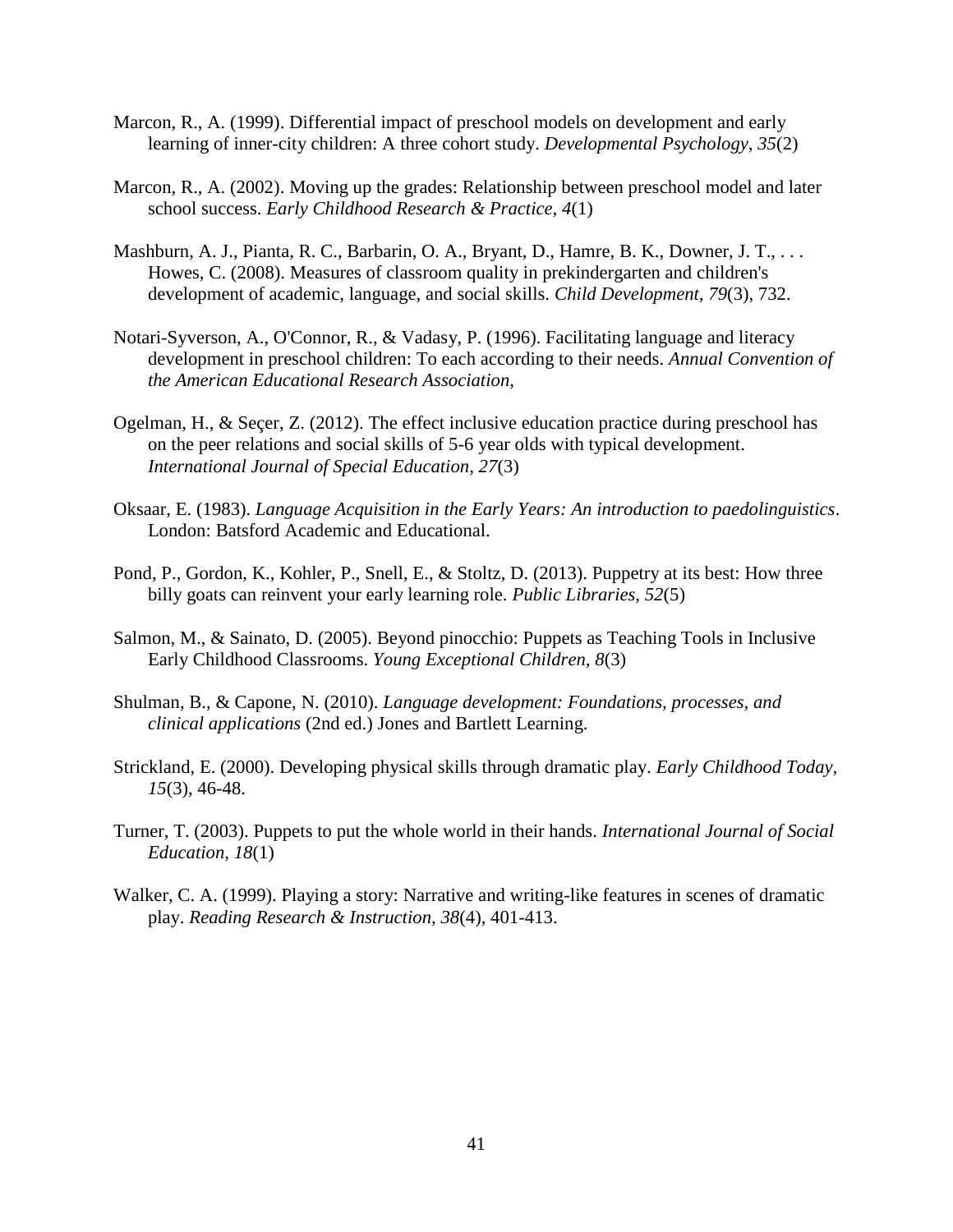# **Appendix A: October Observation Transcripts**

# **October 20, 2015, 9:38AM, there is a puppet theatre outsides during morning playtime. Inside the basket is a troll, some children, and bird puppets.**

[I picks up the pink, fluffy bird and manipulates the beak. She puts it back and picks through the basket. She picks up the troll puppet].

Teacher: What kind of puppet is that?

I: The kind of puppet that's a clown.

# **October 20, 2015, 10:31 AM, during inside free play there is a farmer's market set up. The set-up includes play money, a cash register, and play food.**

Teacher: Can I buy this apple?

G: Yeah.

T: Oh no, but I don't have any money.

G: I got some dollars here.

# **October 22, 2015 10:22AM, during inside free play, there is a farmer's market stand in the dramatic play area which includes a cash register, play money, and food.**

J: But where did it come from?

N: I pay you.

J: I want um...

N: I pay you, pay you, pay you.

J: I don't want a uh, I don't want, I don't want to pay.

N: I pay you. Here your tickets!

J. I can't take these too much tickets. She gave me too much tickets.

Teacher: Too many?

J: Yeah. Yeah there too many. Um. I have too many tickets. We only take one ticket.

T: Only one?

J: Yeah, that the rule.

N: Here. (hands flowers)

J: For my mommy.

T: For your mommy? They smell delicious

J: Let me smell them.

J: The bee gonna come get 'em. The bee gonna come get 'em and draw honey.

J: Why you playing in there? Why you playing in there?

T: (N), did you hear (J)? He asked a question.

J: Why a <unintelligible> and a crayon in there? Why a pencil and a cra- two crayon in there? N: I know why. Cause a kid was here yesterday. A kid was here yesterday playing and he put a pen here. But they go to the writing table.

# **October 29, 2015 10:07 AM, children are having free play in the classroom, farmers market in Dramatic Play area**

Teacher: What is that?

N: A banana. I have bananas at home.

T: You have bananas at home?

N: Yeah I do. Bananas are my favorite.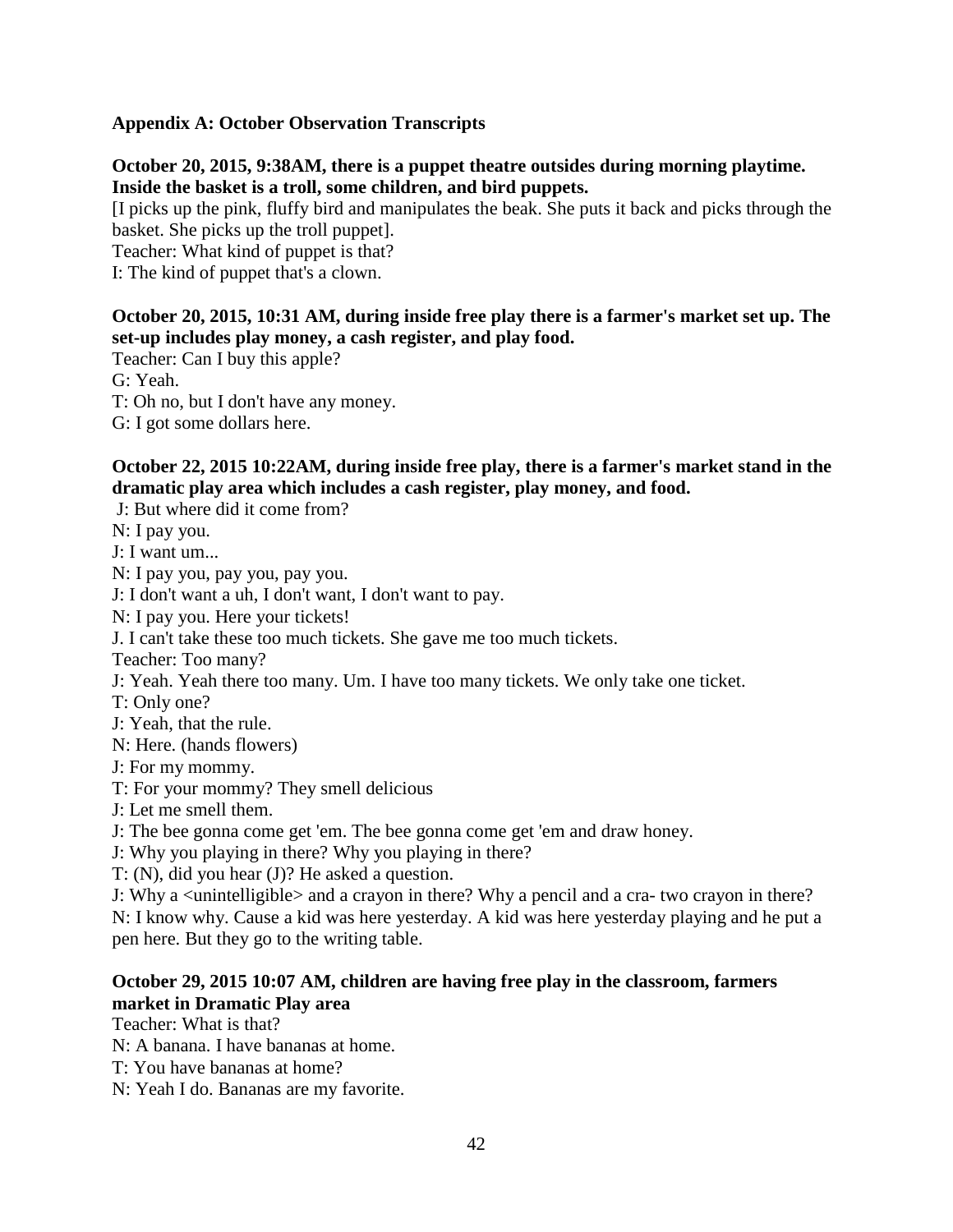- T: Are they really?
- N: Yeah they are, really, really, really.
- T: Are bananas fruits or vegetables?
- N: Fruits.
- T: What other fruits do you like?
- N: I like apples and cucumbers.
- T: Apples and cucumbers, yum.
- N: (Child B) wants a turn.
- T: Yeah, he'll go after you.
- N: Hey Child B, go find something else to do. I want him to go find something else to do.
- T: How many minutes do you need?
- N: 50 minutes.
- T: 50? Ok.
- N: Want a green pepper?
- T: Yeah.
- N: Its- And an apple, and a green pepper, and a plum. And a, and its, and...
- T: What's this?
- N: Sandwich bread.
- T: Sandwich bread.
- N: Tomatoes. Do you want a lemon?
- T: Sure.
- N: Want another plum?
- T: Uh-oh!
- N: Empty. Now it's (Child B)'s turn.
- [goes to the puppets]
- N: It's a dragon.
- T: Do you wanna play with it? Go ahead.
- N: He's eating the farmer's market!
- T: Oh no!
- [N takes an apple and puts it in the dragon's mouth]
- T: Now what's he doing?
- N: He's eating. [dragon bites farm stand]
- T: Oh he's still eating that. Oh that's scary.
- N: Now he's eating you!
- T: Oh no!
- [Child N repeatedly puts play money in dragon's mouth and hands it to the puppet the teacher is holding]
- N: Now a different one, now a different one.
- T: Now a different one?
- N: Now a different one. Now that one, that scary one, that scary one down there. That one, that blue one.
- T: What is this?
- N: He's a, he's a clown
- T: He's a clown? (in voice) Im a clown!
- [Child resumes passing papers]
- N: I'm gonna try a different animal.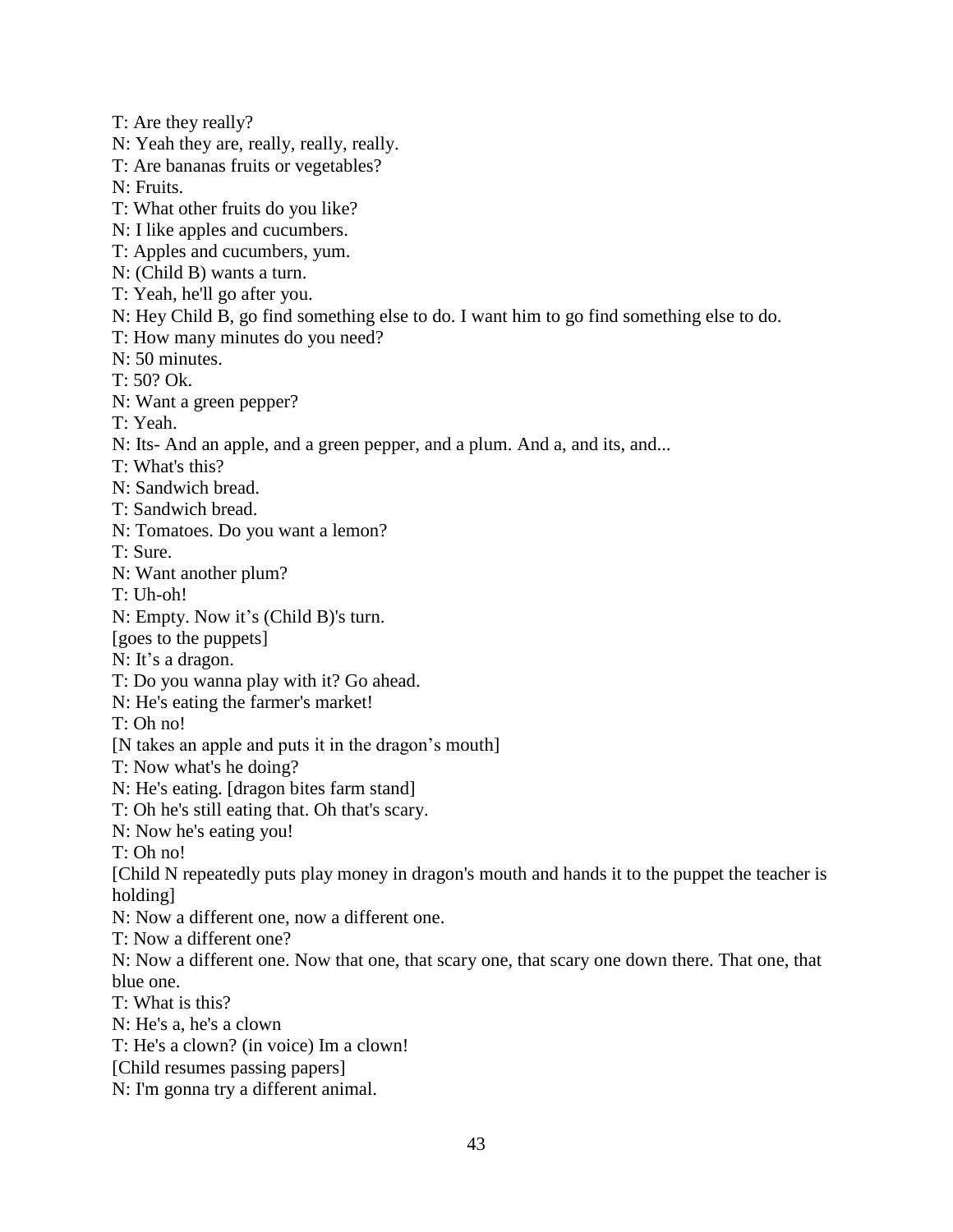T: There's a lot of different ones, or you could try a princess.

N: Now I be him and sit there, and you be here and get the things for, for me.

T: Ok.

N: You stand right here where I'm standing.

# **October 29, 2015 10:50 AM, children are at free play.**

C: Here's your dollar. Teacher: Thank you. C: What do you wanna buy? T: Um, I'll buy this pepper. C: Do you wanna buy this? T: Sure I'll buy that. C: Thank you very much. And you get this

# **Oct. 20 2015, 9:06 AM, outside play during drop-off, a puppet stage and a basket of puppets are outside**

Teacher: I wanna watch. A: Rah rah rah rah rah rah rah! T: Ah you're so scary! A: (In girl's voice) ahhhh! A: (As troll) Rah rah rah rah rah! (Pauses, shuts curtains) T: Is the show over? A: Nope, I'm gonna do even more scarier. T: Even more scarier? Oh no. A: But you don't gotta run away T: Ok, I wanna watch A: It's just gonna be real… (trails off) A: (as troll) Why would you? T: Ahhh! A: (troll) Why? What do you want you? Rah rah rah rah! One of you can be run away! A: (as girl) Ahhh!

A: (troll) Who can run away?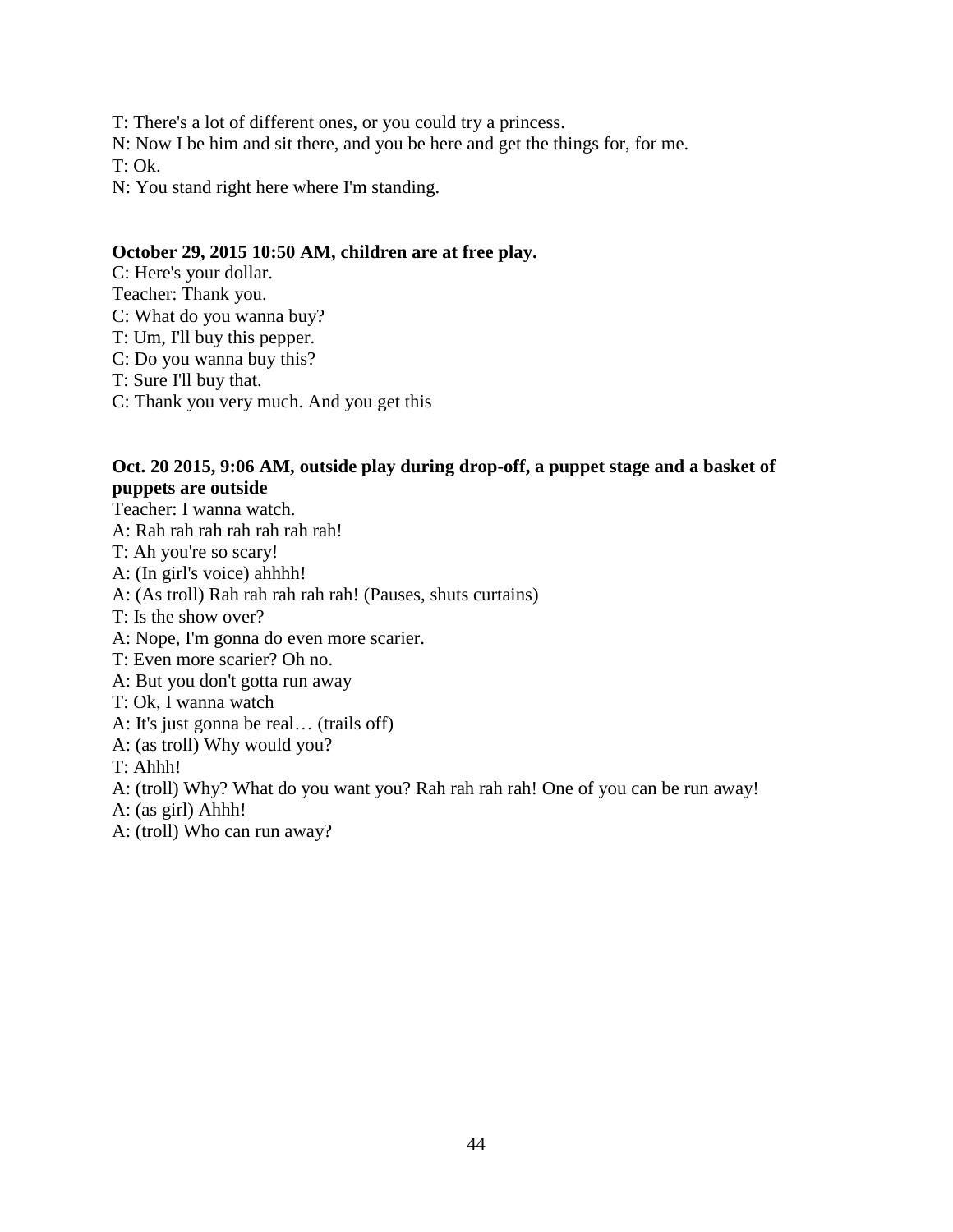# **Appendix B: November Observation Transcriptions**

# **November 10, 2015, 10:34 AM, there is now a finger puppet theatre in the classroom.**

Teacher: Can you do a puppet show for me? G: Yeah. B: Can I play with you? G: Yeah. I'm being this. A seahorse. [B puts starfish on thumb and moves it to the stage, using a higher pitched voice] B: I'm just a starfish. I'm just a starfish.

# **November 10, 2015 10:37 AM, at finger puppet theatre.**

Teacher: Can I watch your puppet show? K: Yeah T: What is that? A: A witch. T: What's the witch say? A [in a high pitched voice]: he he he he he!

# **November 10, 2015 10:44AM, at finger puppet theatre**

I: There is a princess – there was a princess that, that saw a camera and then used it to take pictures of stuff. Of the movie theatre, of her hair and her wand. [I is too quiet to hear for several utterances.] I: And she had a pet dragon. And then, the -unintelligible- the whale was a movie. [I is too quiet to hear for several utterances.] I: There was a queen and a princess and they were nice and they lived in a land. Teacher: They lived in a land? I: It was called Princess Land. [I is interrupted by a child and walks away.]

# **November 12,2015, 10:33 AM, at finger puppet theatre**

Teacher: What are you doing, D?

Child D: I'm in the house.

T: You're in the house? (to other child) Wanna watch his puppet show? Oh, what is that?

- D: A octopus
- T: An octopus?

D: Yeah.

- T: What does he do?
- D: [unintelligible 2 words] and got these fins.
- T: Does he swim?
- D: Yeah. He swim in the water.
- T: In the water? What else does he do?
- D: Um. Water
- T: What's he do in the water?
- D: I dunno. He [unintelligible] with other fish.
- T: Wow, what's that one?
- D: A dragon.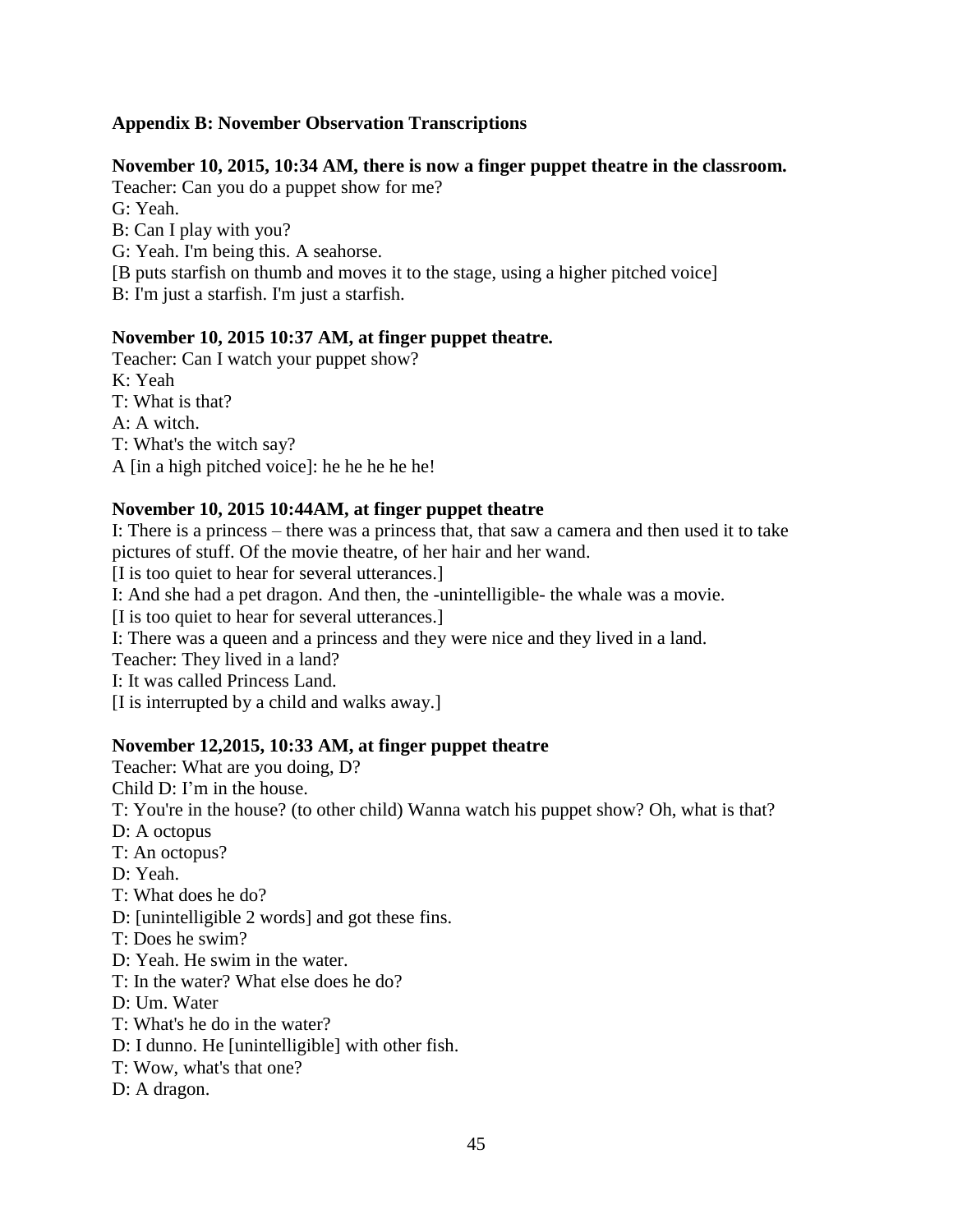- T: (misheard) A giant? D: A dragon. T: A dragon? D: Yes T: Oh. That's scary. D: I'm a dragon. T: He's scary. D: No. He [unintelligible] T: What's he say? D: Rawr
- D: Hey.
- T: Hey

### **November 12, 10:38 AM, at finger puppet theatre**

- Teacher: Can I watch too?
- A: Mhm.
- $T: Ok.$
- K: I wanna see.
- T: I wanna watch it.
- K: It's a crab! It's a crab! It's a crab.
- T: It's a crab?
- K: Yeah it's a yellow crab!
- A: Nobody can look!
- T: Ok we won't look.
- A: This is only for me.
- [A puts puppets on all of her fingers.]
- A: Glub glub glub. No looking.
- T: Not yet.
- A: Blub blub blub blub blub blub blub. (Sings a song repeating blub)
- [A walks away and K takes her spot behind the theatre.]
- [A sits in the "audience" and laughs as K holds different puppets on the stage.]
- A: Hey (k) I love the princess one. And the prince one. Do that one.

### **November 17, 11:01 AM, at finger puppet theater**

C: I found a witch. Teacher: What does she do? C: Mopping, mopping. (has witch use her broom to "mop") T: What does she have? C: A mop! T: What's it for? C: Mop. I found the witch [unintelligible]. I found a witch

#### **November 17, 11:06 AM, at finger puppets**

J: I'm swimming, swimming. Ha, ha, ha, ha, ha, ha. [gets out next puppet] I'm a, I'm a king. [lowers voice] I'm a king. I'm a witch. A sea star. I'm a sea star. I'm a singing sea star.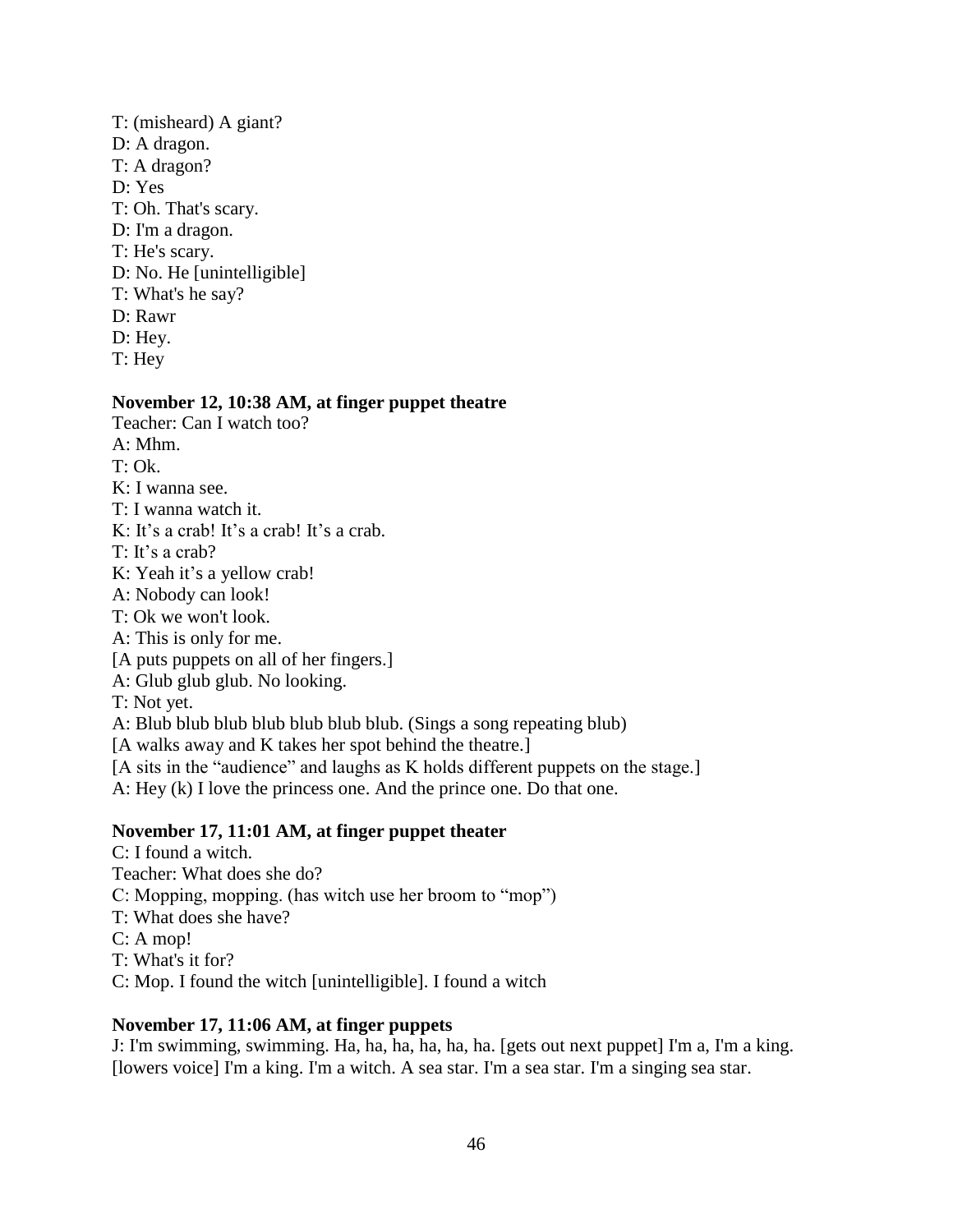### **November 19, 2015, 10:59 AM, at finger puppets**

M: The fishies. Two fishies! Ahhhhh! [one fish crashes into the other]

M: Fishie swimmin' in the pond. Ahhhhhh! I ran into the octopus! Help me, help me!

M: [changes voice] Mean no harm, dragon. Let me in! Nooo!

M: [manipulating King and dragon puppet] Let me in, and I'll huff and puff and blow your house down! Ahhhhhh! What you doing daddy? I know what you did. Come out come out. [Shuts curtains]

# **November 24, 10:34 AM, at finger puppets**

K: Rah! Rah, rah, rah! [sticks dragon through stage] Teacher: Oh, scary! K: Rah, rah, rah, rah, rah! T: He's gonna eat her? K: Rah, rah, rah K: Rah! [attacks teacher] T: Oh no [K carefully puts puppets on her fingers] K: [brings puppets out] GrrrrrrrrrrRRRRRRRRrrrrrRRRRRRrrrr!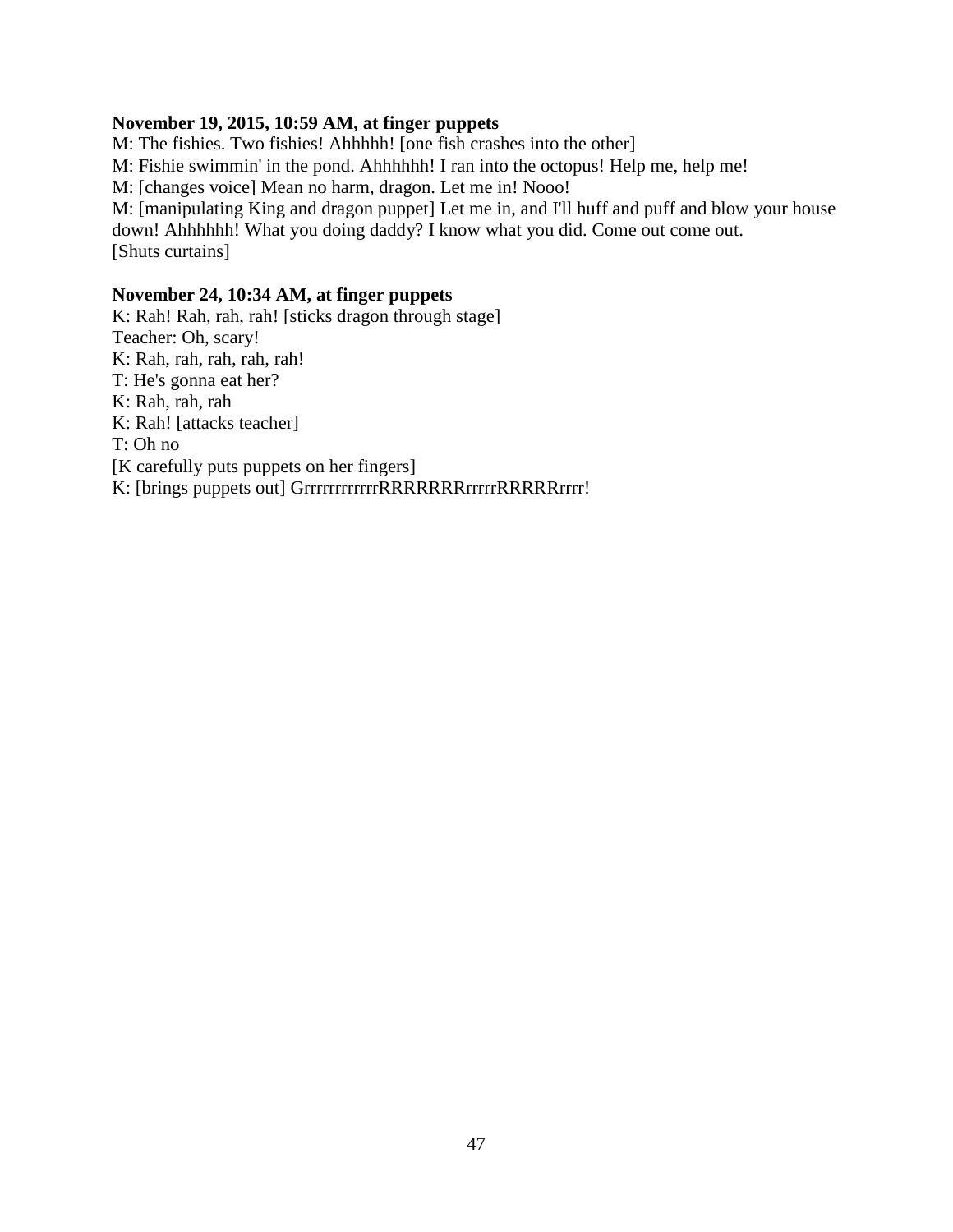# **Appendix C: December Observation Transcriptions**

# **December 1, 10:21AM, Billy Goats Gruff with hand puppets**

Child A: The billy goat went "trip trap trip trap". And the three little billy goats went "trip trap trip trap".

[Child A changes voice to troll]: Why are you going on my bridge? I'm gonna gobble you up. [A as goat]: You don't want me. But my other brother.

[A as troll]: Ok.

[Goat]: Trip trap trip trap.

[A as second goat]: Now the second billy goat. Trip trap trip trap

[Troll]: Who's that doing all the trip trappin'? I'm gonna gobble you up.

[Second Goat]: But my other brother. My other brother is the bigger goat ever. Now the goat went trip trappin'.

[Third Goat]: Now the third billy goat went trip trappin' over the bridge.

[Troll]: Who's that on my bridge? I'm gonna gobble you up.

[Third Goat]: No. I'm gonna throw you off the bridge.

# **December 1, 10:40 AM, at finger puppet theatre**

Teacher: Can I be the dragon? (C nods)

C: Can I?

T: Sure you can be the dragon. Want me to be the crab?

C: Yeah. Rawr!

T: Pinch pinch, pinch pinch

C: Rawr!

# **December 1, 10:44AM, Billy Goats Gruff with hand puppets**

J: Trip trap, trip trap!

T: Who's that trip trappin over my bridge?

J: Its only me, it's me. The king knight!

T: Well I'm gonna gobble you up.

J: No I'm gonna gobble you up first. I'm gonna gobble you up.

T: You're gonna gobble me up? Oh no.

J: Gobble!

J: Hey wanna be different. Hey you wanna be, hey, hey, hey, hey you're gonna be the bad guy! You're the bad guy!

T: Who's that trip trapping over my bridge?

J: I'm the king knight!

T: You're the king?

J: I'm the king knight.

T: Ohhh.

T: I'm gonna eat you!

J: You're not gonna eat me. I have my team; I have my team. I got my team. I have my team.

We're gonna fight!

T: I'm still gonna eat you up.

J: Rawr, we'll you up!

T: Ohhh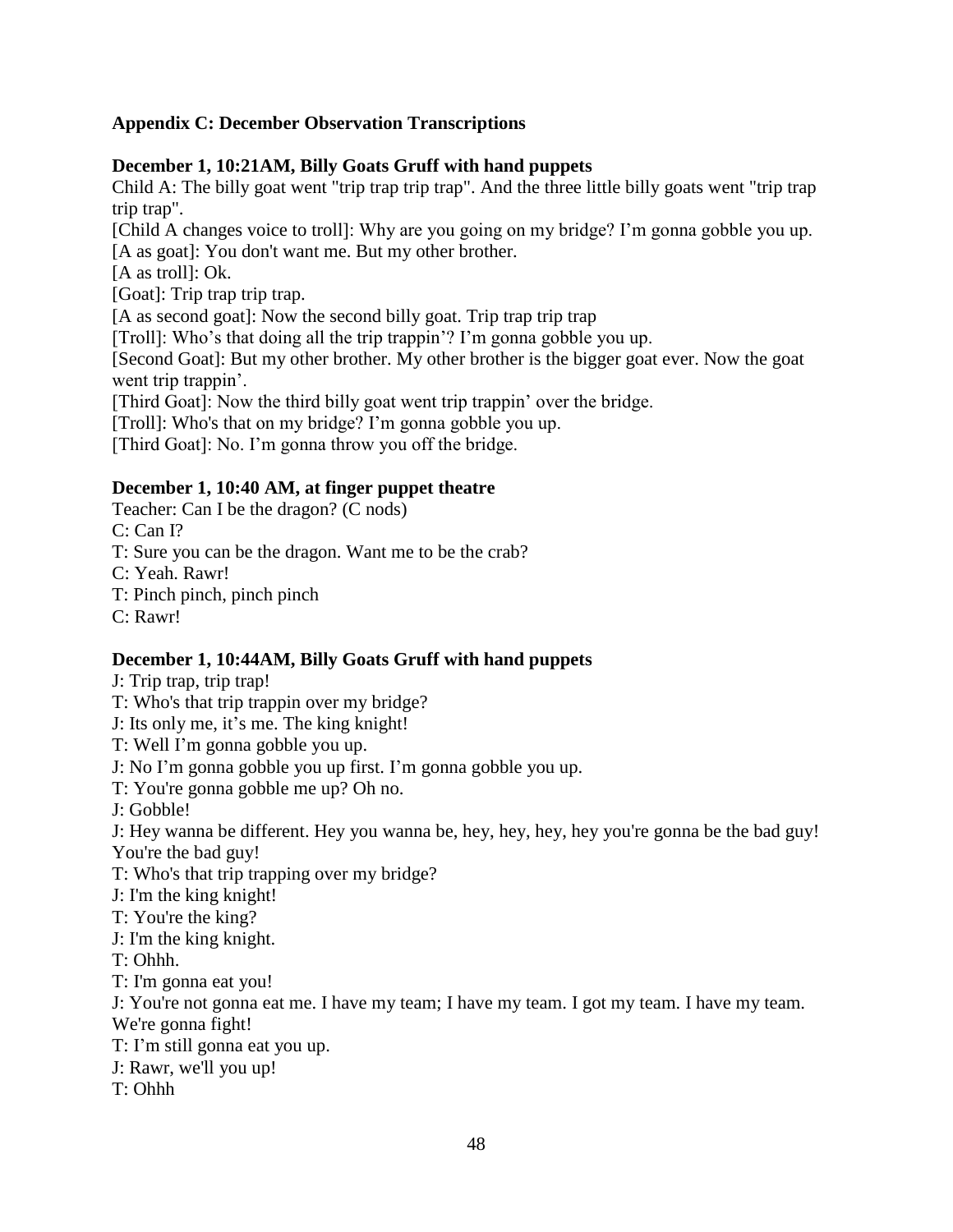- J: Hey you stop right there!
- T: I'm stopped.
- T: Who's that trip trapping over my bridge?
- J: I'm a goat. And I'm a goat. We're goats.
- T: I eat goats.
- J: Hey I want you on my team (to peer).

# **December 3, 9:23 AM**

Over the course of 15 minutes, 6 different children visit the puppets. A game of catching and attacking the troll is creating. There is not much dialogue, but the children all make various noises to illustrate what is happening to the troll. Children that have not previously used the puppets to interact with others are doing so.

After this, the children dissipate to other activities except for child E. This child starts a script of the troll and wolf being friends and sharing cookies with each other, which goes back and forth for several minutes. The child, as the troll, hugs the wolf and accepts hugs and talks to the wolf (teacher)

T: Like cookies?

E: I love cookies. I like cookies too!

# **December 3, 9:38 AM, Billy Goats Gruff with hand puppets**

D: Gonna eat you up. T: You're gonna eat me up? I'll eat you up! Why don't we eat the goat? E: Don't eat the goat! T: Are you trip trappin' over my bridge? D: Yeah. T: Well I'm gonna eat you up! D: I will eat you up! E: I ate the goat up. T: And the goat ate me. D: Yummy T: I tasted yummy? D: Yes E: No. D: Num num num

# **December 3, 10:50 AM, at finger puppet theatre**

- T: What's the witch say?
- D: Ah ha ha

D: Blub blub, I'm a fish! Blub blub, I'm a fish!

# **Dec. 3 11:00am, Billy Goats Gruff with hand puppets**

I: Clip clap clip clap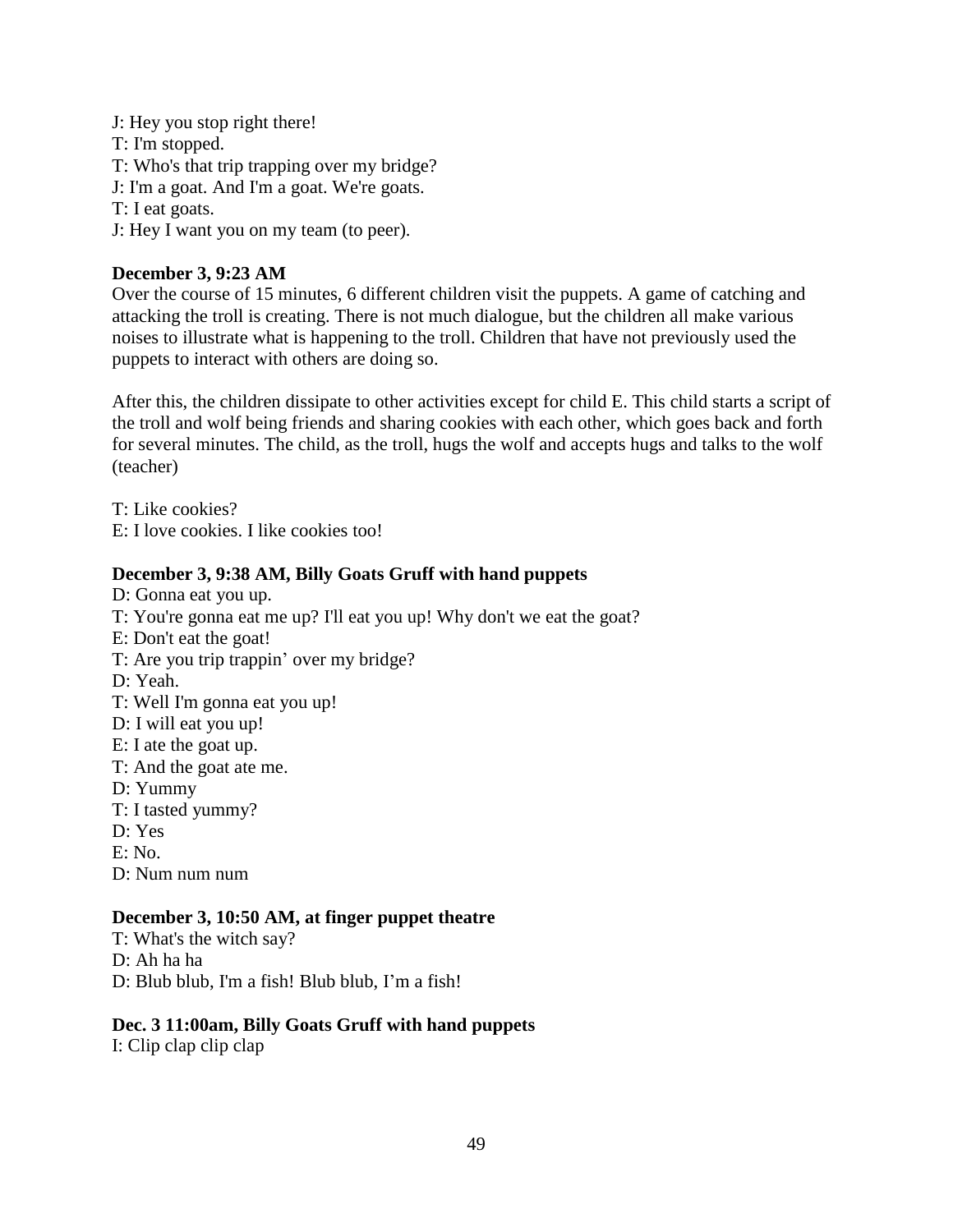# **Appendix D: Permission to study Human Subjects from the Institutional Review Board**

APPLICATION FOR APPROVAL OF RESEARCH WITH HUMAN SUBJECTS<br>Protection of Human Subjects Review Board, 114 Alumni Hall, 581-1498

|      | PRINCIPAL INVESTIGATOR: Megan Rounds<br>EMAIL: megan.rounds@umit.maine.edu                                                                                                                                                                                                                                                                                                                                                                                         | TELEPHONE: 240-298-6516                                           |
|------|--------------------------------------------------------------------------------------------------------------------------------------------------------------------------------------------------------------------------------------------------------------------------------------------------------------------------------------------------------------------------------------------------------------------------------------------------------------------|-------------------------------------------------------------------|
|      | CO-INVESTIGATOR(S):<br>FACULTY SPONSOR (Required if PI is a student): Margo Brown, Dr. Julie DellaMattera                                                                                                                                                                                                                                                                                                                                                          |                                                                   |
|      | TITLE OF PROJECT: Pulling Strings: A study on how puppetry affects the early language and literacy<br>development of preschool-aged children                                                                                                                                                                                                                                                                                                                       |                                                                   |
|      | <b>START DATE: 10/10/2015</b><br>Disorders, Child Development and Family Relations                                                                                                                                                                                                                                                                                                                                                                                 | PI DEPARTMENT: Communication Sciences and                         |
|      | MAILING ADDRESS: 17 Hayes St. Apartment 2, Old Town, ME. 04468<br>FUNDING AGENCY (if any):<br><b>STATUS OF PI:</b>                                                                                                                                                                                                                                                                                                                                                 |                                                                   |
|      | <b>FACULTY/STAFF/GRADUATE/UNDERGRADUATE</b>                                                                                                                                                                                                                                                                                                                                                                                                                        | Undergraduate                                                     |
| 1.   | If PI is a student, is this research to be performed:                                                                                                                                                                                                                                                                                                                                                                                                              |                                                                   |
|      | п<br>XIfor an honors thesis/senior thesis/capstone?<br>for a doctoral dissertation?<br>other (specify)                                                                                                                                                                                                                                                                                                                                                             | for a master's thesis?<br>for a course project?                   |
| 2.   | Does this application modify a previously approved project? No (Y/N). If yes, please give assigned number<br>(if known) of previously approved project:                                                                                                                                                                                                                                                                                                            |                                                                   |
| з.   | Is an expedited review requested? Yes (Y/N).                                                                                                                                                                                                                                                                                                                                                                                                                       |                                                                   |
|      | Submitting the application indicates the principal investigator's agreement to abide by the responsibilities outlined<br>in Section I.E. of the Policies and Procedures for the Protection of Human Subjects.                                                                                                                                                                                                                                                      |                                                                   |
| IRB. | Faculty Sponsors are responsible for oversight of research conducted by their students. The Faculty Sponsor<br>ensures that he/she has read the application and that the conduct of such research will be in accordance with the<br>University of Maine's Policies and Procedures for the Protection of Human Subjects of Research. REMINDER: if<br>the principal investigator is an undergraduate student, the Faculty Sponsor MUST submit the application to the |                                                                   |
|      | Email complete application to Gayle Jones (gayle.jones@umit.maine.edu)                                                                                                                                                                                                                                                                                                                                                                                             |                                                                   |
|      |                                                                                                                                                                                                                                                                                                                                                                                                                                                                    |                                                                   |
|      | Application # 2015-10-09 Date received 10/07/2015 Review (F/E):<br><b>FOR IRB USE ONLY</b>                                                                                                                                                                                                                                                                                                                                                                         | E<br><b>Expedited Category:</b>                                   |
|      | <b>ACTION TAKEN:</b>                                                                                                                                                                                                                                                                                                                                                                                                                                               |                                                                   |
|      | Judged Exempt; category<br>Modifications required?<br>Approved as submitted. Date of next review: by<br>Approved pending modifications. Date of next review: by                                                                                                                                                                                                                                                                                                    | Accepted (date)<br>10/28/15<br>Degree of Risk:<br>Degree of Risk: |
|      | Modifications accepted (date):<br>Not approved (see attached statement)                                                                                                                                                                                                                                                                                                                                                                                            |                                                                   |
|      | Judged not research with human subjects<br>10/28/15<br><b>FINAL APPROVAL TO BEGIN</b>                                                                                                                                                                                                                                                                                                                                                                              |                                                                   |
|      | Date                                                                                                                                                                                                                                                                                                                                                                                                                                                               | 08/2015                                                           |
|      |                                                                                                                                                                                                                                                                                                                                                                                                                                                                    |                                                                   |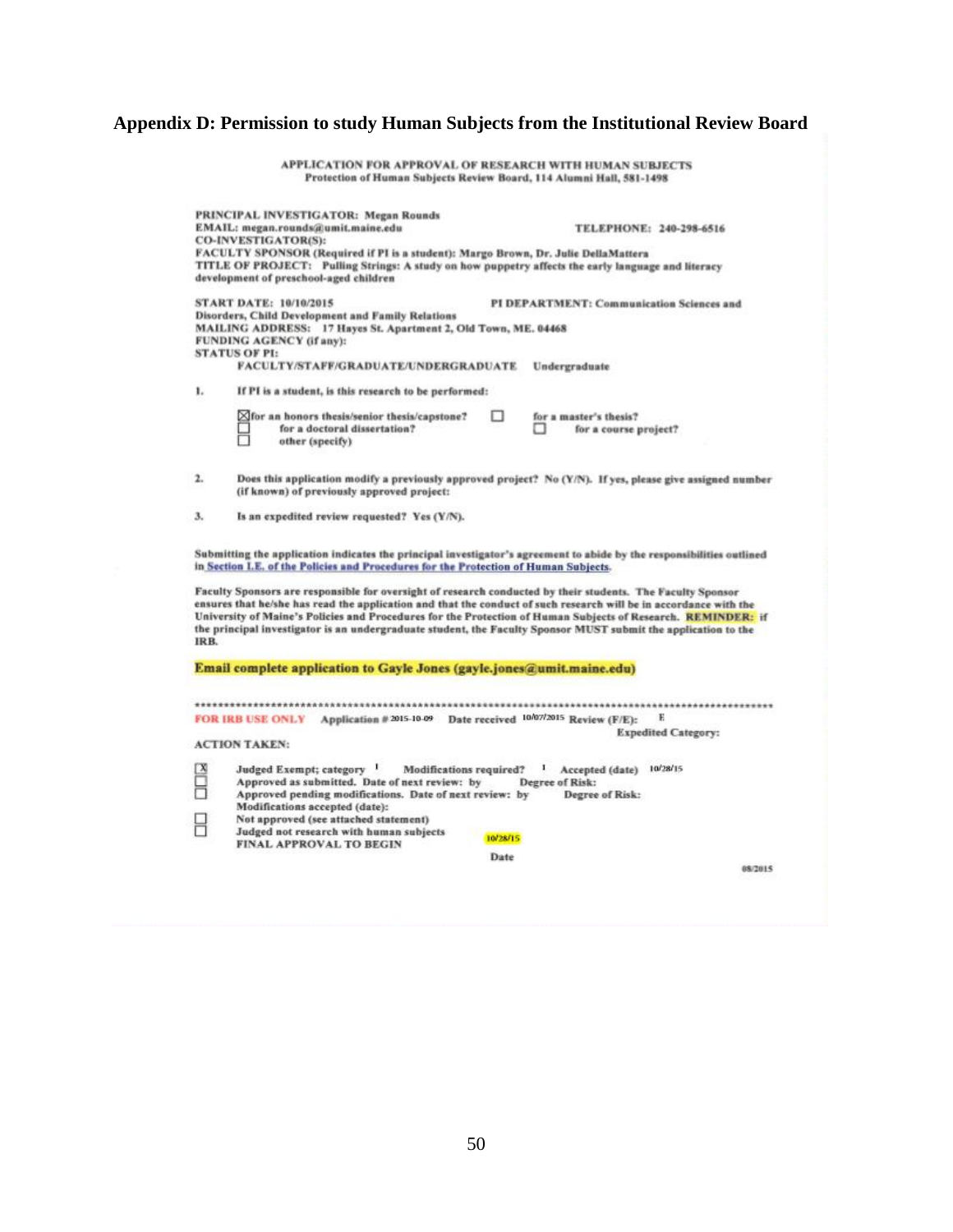#### **Appendix E: Form for Informed Consent**

You are being asked to provide permission for your child to participate in an academic research study on how puppetry affects the early language and literacy development of young preschool students.

This research is being conducted by Megan Rounds, an undergraduate student in the Honors College and a double major in Communication Sciences and Disorders and Child Development and Family Relations as a graduation requirement through the Honors College. Her faculty sponsors are Margo Brown, Coordinator of the Learning Center and Dr. Julie DellaMattera, Department Chair of the Educational Leadership, Higher Education, and Human Development Department.

### **What is involved?**

Your children will be given the opportunity to play with puppets, create and design puppets for their own show, write or dictate scripts for their own shows, and will then perform the show for their peers, teachers, and family members! I will be observing the children during class time during the entire Fall semester and then once again in February to follow-up with the children. In order to gather data, I will be using audio and video recordings that will be kept in a locked filing cabinet in a locked office of Merrill Hall. I may also take photographs of your child to use in my final presentation to my Thesis Committee. This identifying data will be deleted in June of 2016.

### **Possible Risks involved in participation:**

As this unit is built into everyday classroom life, there is no risk in participating with the study. The children are always encouraged to try all sections of the classroom, but if they are not interested in the dramatic play area or the puppets, they will not be forced to try. Observations are always on-going in the Learning Center classroom, and the same observation methods will be used by the researcher and facilitated by Margo Brown. Therefore, these observations will be non-invasive to the children or their learning environment.

#### **The benefits from this study may include the following:**

- Your children are given the opportunity to learn about puppets and puppeteers, and they will be able to invent their own fairytales and create and perform in their own, real puppet show.
- For the educational community, there may be additional research regarding how dramatic play, and puppetry in particular, benefits preschool children.

#### **Data Collect and Confidentiality**

Confidentiality is of the utmost importance. The children will never be referred to by their real names during the study. A key connecting the children's names and their code for the study will be kept in a locked filing cabinet in Margo Brown's office. This is the only copy that will exist and no electronic data will ever be created that would allow someone to identify your child unless they had access to the code as well. This key will be destroyed upon the completion of my thesis in June of 2016. All related data will also be deleted then.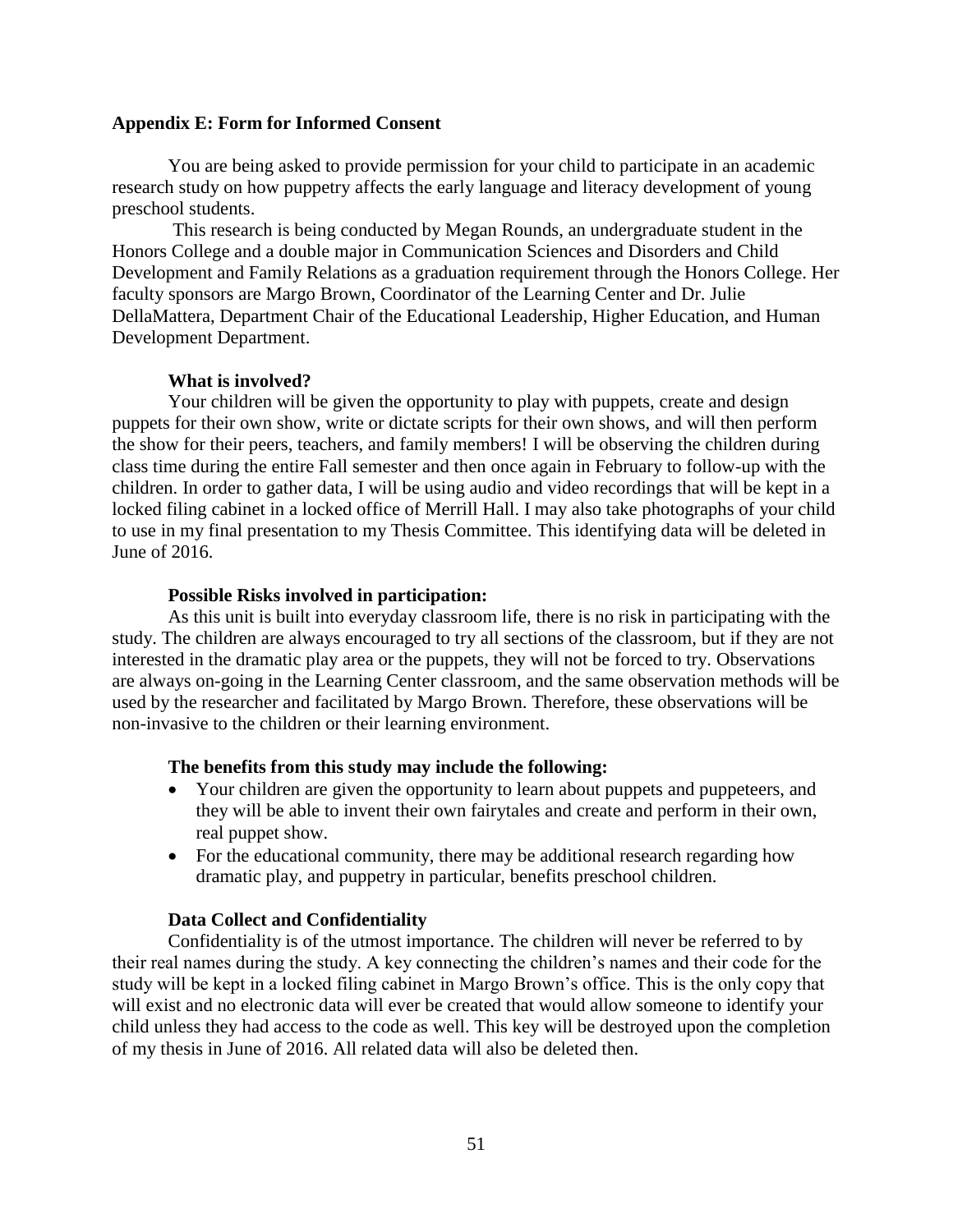The videos and audio used in data collection are the recording devices in the Merrill Hall classroom. No videos, audio, or photographs will be taken with any other recording device. This gathered documentation will be stored on a secure, encrypted computer and deleted in June of 2016.

# **Voluntary:**

Your child's participation in the study is voluntary.

All children will be involved with the puppets and the puppet show. It is your choice as to whether or not any observations will be included in the research.

Also please understand that at any time, you will be welcome to withdraw your child from the study and all data collected involving them will be deleted.

# **Contact Information:**

You may contact the Principal Investigator, Megan Rounds, by emailing [megan.rounds@umit.maine.edu](mailto:megan.rounds@umit.maine.edu) or by calling 240-298-6516 and leaving a message. She will respond within 24 hours to all queries related to the study.

You may contact Margo Brown, a faculty advisor for this study and Coordinator of the Learning Center by emailing her directly at [margo.brown@umit.maine.edu](mailto:margo.brown@umit.maine.edu) or by calling her office at 207-581-3123.

You may contact Dr. Julie DellaMattera, a faculty advisor for this study by emailing her directly at [Julie.dellamattera@umit.maine.edu](mailto:Julie.dellamattera@umit.maine.edu) or by calling her office at 207-581-3118.

If you have any questions about your rights as a research participant, please contact Gayle Jones, Assistant to the University of Maine's Protection of Human Subjects Review Board, at 207-581-1498 (or e-mail gayle.jones@umit.maine.edu).

### **Permission:**

Your signature below indicates that you have read the above information and will allow your child to participate in the academic study. You will receive a copy of this form for your records and the original copy will be stored in a locked filing cabinet.

I give permission for observations of my child to be used for research purposes.

I do NOT give permission for observations of my child to be used for research purposes.

Child's name:

Parent's signature: Date: Date:

\*For parents with multiple children enrolled in the preschool, please fill out a form for each child.